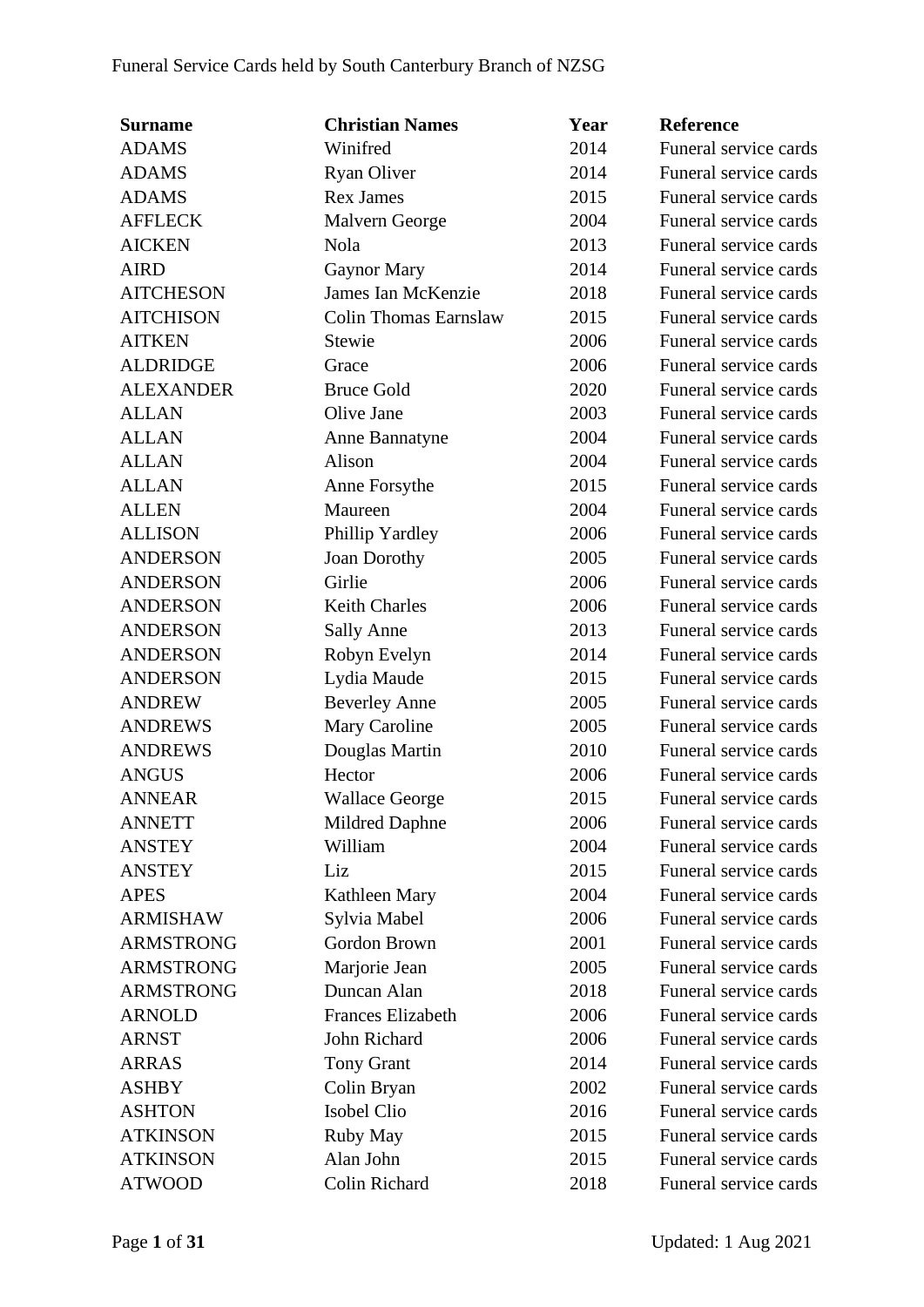| <b>AUSTIN</b>     | Stan                   | 2004 | Funeral service cards |
|-------------------|------------------------|------|-----------------------|
| <b>AUSTIN</b>     | <b>Shirley Gladys</b>  | 2010 | Funeral service cards |
| <b>AUTY</b>       | Ronald William         | 2005 | Funeral service cards |
| <b>BAACKE</b>     | Peter Jerome           | 2008 | Funeral service cards |
| <b>BAIN</b>       | Patricia Margaret      |      | Funeral service cards |
| <b>BAIRD</b>      | <b>Bernadette Mary</b> | 2018 | Funeral service cards |
| <b>BAIRD</b>      | Dawn Carolyn           | 2021 | Funeral service cards |
| <b>BAKER</b>      | Cecil Herbert          | 2015 | Funeral service cards |
| <b>BALDWIN</b>    | <b>Allan James</b>     | 2016 | Funeral service cards |
| <b>BALLANTYNE</b> | Mark Stafford William  | 2016 | Funeral service cards |
| <b>BARBOZA</b>    | <b>Bella Pallaver</b>  | 2016 | Funeral service cards |
| <b>BARCLAY</b>    | Gladys May             | 2006 | Funeral service cards |
| <b>BARKER</b>     | <b>Russell Thomas</b>  | 2004 | Funeral service cards |
| <b>BARKER</b>     | Eleanor Jean           | 2006 | Funeral service cards |
| <b>BARNES</b>     | <b>Kenneth Mealing</b> | 2006 | Funeral service cards |
| <b>BASILL</b>     | Pamela                 | 2004 | Funeral service cards |
| <b>BATCHELOR</b>  | Aileen Margaret        | 2006 | Funeral service cards |
| <b>BEACH</b>      | Noeline Gladys         | 2005 | Funeral service cards |
| <b>BEATTIE</b>    | Dorothy Grace          | 2009 | Funeral service cards |
| <b>BEAUCHAMP</b>  | Robin Sidney           | 1985 | Funeral service cards |
| <b>BECK</b>       | Mavis Alice            | 2004 | Funeral service cards |
| <b>BEDFORD</b>    | Edith                  | 2017 | Funeral service cards |
| <b>BELL</b>       | <b>Grant William</b>   | 2000 | Funeral service cards |
| <b>BELL</b>       | <b>Allan Lawrence</b>  | 2003 | Funeral service cards |
| <b>BELL</b>       | Dorothy Elva           | 2004 | Funeral service cards |
| <b>BELL</b>       | <b>Myrtle Clarice</b>  | 2004 | Funeral service cards |
| <b>BELL</b>       | <b>James Neville</b>   | 2006 | Funeral service cards |
| <b>BELL</b>       | Kathleen Olive         | 2015 | Funeral service cards |
| <b>BENFELL</b>    | Elizabeth Norma        | 2005 | Funeral service cards |
| <b>BENNETT</b>    | Pamela                 | 2011 | Funeral service cards |
| <b>BENNETT</b>    | Dorothy May            | 2016 | Funeral service cards |
| <b>BENNETT</b>    | Joan                   | 2016 | Funeral service cards |
| <b>BENNETTS</b>   | Ronald Howard          | 2012 | Funeral service cards |
| <b>BENNIE</b>     | John Alexander         | 2014 | Funeral service cards |
| <b>BENT</b>       | Leslie Raymond         | 2015 | Funeral service cards |
| <b>BENTLEY</b>    | <b>Shirley Dare</b>    | 2015 | Funeral service cards |
| <b>BENTLEY</b>    | John Charles           | 2015 | Funeral service cards |
| <b>BEST</b>       | <b>Alfred Maurice</b>  | 2004 | Funeral service cards |
| <b>BESWARICK</b>  | Lex                    | 2006 | Funeral service cards |
| <b>BETTS</b>      | Alistair David         | 2004 | Funeral service cards |
| <b>BEVIN</b>      | <b>Bertram Spiers</b>  | 2006 | Funeral service cards |
| <b>BIGGS</b>      | Jack                   | 2015 | Funeral service cards |
| <b>BIRCH</b>      | <b>Ernest Murray</b>   | 2018 | Funeral service cards |
| <b>BIRD</b>       | <b>Colin Ernest</b>    | 2017 | Funeral service cards |
| <b>BIRDLING</b>   | May                    | 2016 | Funeral service cards |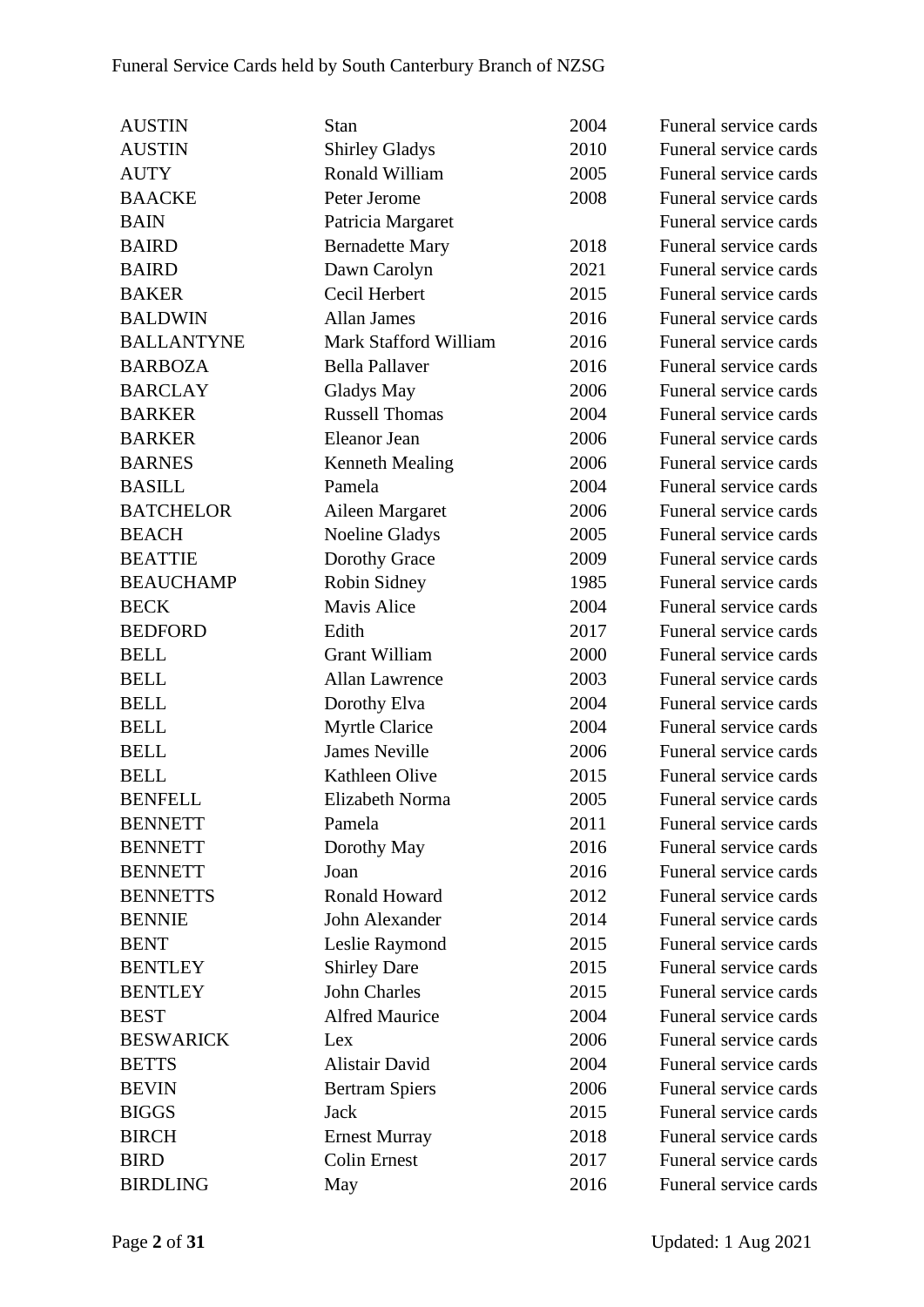| <b>BISHOP</b>      | <b>James Scott</b>         | 2006 | Funeral service cards |
|--------------------|----------------------------|------|-----------------------|
| <b>BISHOP</b>      | Frank                      | 2014 | Funeral service cards |
| <b>BISHOP</b>      | Ronald Edward              | 2014 | Funeral service cards |
| <b>BISHOP</b>      | <b>Anthony Howard</b>      | 2019 | Funeral service cards |
| <b>BLACK</b>       | Charlena Lesley            | 2004 | Funeral service cards |
| <b>BLACK</b>       | <b>Shirley Frances</b>     | 2015 | Funeral service cards |
| <b>BLACK</b>       | <b>Raymond Hazlett</b>     | 2016 | Funeral service cards |
| <b>BLAIKIE</b>     | Allan                      | 2005 | Funeral service cards |
| <b>BLAIKIE</b>     | Allan Usherwood            | 2005 | Funeral service cards |
| <b>BLAIKIE</b>     | Trixie                     | 2006 | Funeral service cards |
| <b>BLAIR</b>       | <b>Sidney James</b>        | 2004 | Funeral service cards |
| <b>BLAKE</b>       | Neville Foreman            | 2005 | Funeral service cards |
| <b>BLAKEMORE</b>   | Oakley Jack                | 2014 | Funeral service cards |
| <b>BLAKEMORE</b>   | Oakley Jack                | 2014 | Funeral service cards |
| <b>BLANCHARD</b>   | Graeme                     | 2003 | Funeral service cards |
| <b>BLEEKER</b>     | Winifred June              | 2014 | Funeral service cards |
| <b>BLOOMFIELD</b>  | <b>Alistair Erwin</b>      | 2014 | Funeral service cards |
| <b>BOLITHO</b>     | <b>Reginald Oswald</b>     | 2008 | Funeral service cards |
| <b>BOOKER</b>      | George Houghton            | 2018 | Funeral service cards |
| <b>BOOTH</b>       | <b>Leonard Charles</b>     | 2014 | Funeral service cards |
| <b>BOOTH</b>       | Dorothy May                | 2014 | Funeral service cards |
| <b>BOULDEN</b>     | Violet                     | 2004 | Funeral service cards |
| <b>BOULTON</b>     | <b>Violet Doreen</b>       | 2005 | Funeral service cards |
| <b>BOULTON</b>     | <b>Charles Edwin</b>       | 2017 | Funeral service cards |
| <b>BOWEN</b>       | William Geoffrey           | 2017 | Funeral service cards |
| <b>BOWER</b>       | Peter Thomas               | 2006 | Funeral service cards |
| <b>BOWLER</b>      | Molly                      | 2006 | Funeral service cards |
| <b>BOWLER</b>      | Pat                        | 2014 | Funeral service cards |
| <b>BOWMAN</b>      | Colin                      | 2004 | Funeral service cards |
| <b>BOWN</b>        | Jimmy-Dean Michael         | 2014 | Funeral service cards |
| <b>BOWRON</b>      | <b>Margaret Serpless</b>   | 2006 | Funeral service cards |
| <b>BOYCE</b>       | Benjamin Dale              | 2009 | Funeral service cards |
| <b>BRACEGIRDLE</b> | Mavis                      | 2010 | Funeral service cards |
| <b>BRADLEY</b>     | Margaret Marie             | 2008 | Funeral service cards |
| <b>BRADLEY</b>     | <b>Stewart James</b>       | 2015 | Funeral service cards |
| <b>BRADY</b>       | Eric William               | 2016 | Funeral service cards |
| <b>BRAY</b>        | <b>Bessie Lilian</b>       | 2004 | Funeral service cards |
| <b>BRAY</b>        | <b>Edgar Theirs Palmer</b> | 2016 | Funeral service cards |
| <b>BRAY</b>        | Robert Harold              | 2018 | Funeral service cards |
| <b>BRECHIN</b>     | Patricia Doris             | 2005 | Funeral service cards |
| <b>BREEN</b>       | Pat                        | 2012 | Funeral service cards |
| <b>BREEN</b>       | Bryan John                 | 2015 | Funeral service cards |
| <b>BRENSSELL</b>   | Douglas Keith              | 2014 | Funeral service cards |
| <b>BROOK</b>       | Leila Margaret             | 2005 | Funeral service cards |
| <b>BROOKING</b>    | John Piuraki               | 2019 | Funeral service cards |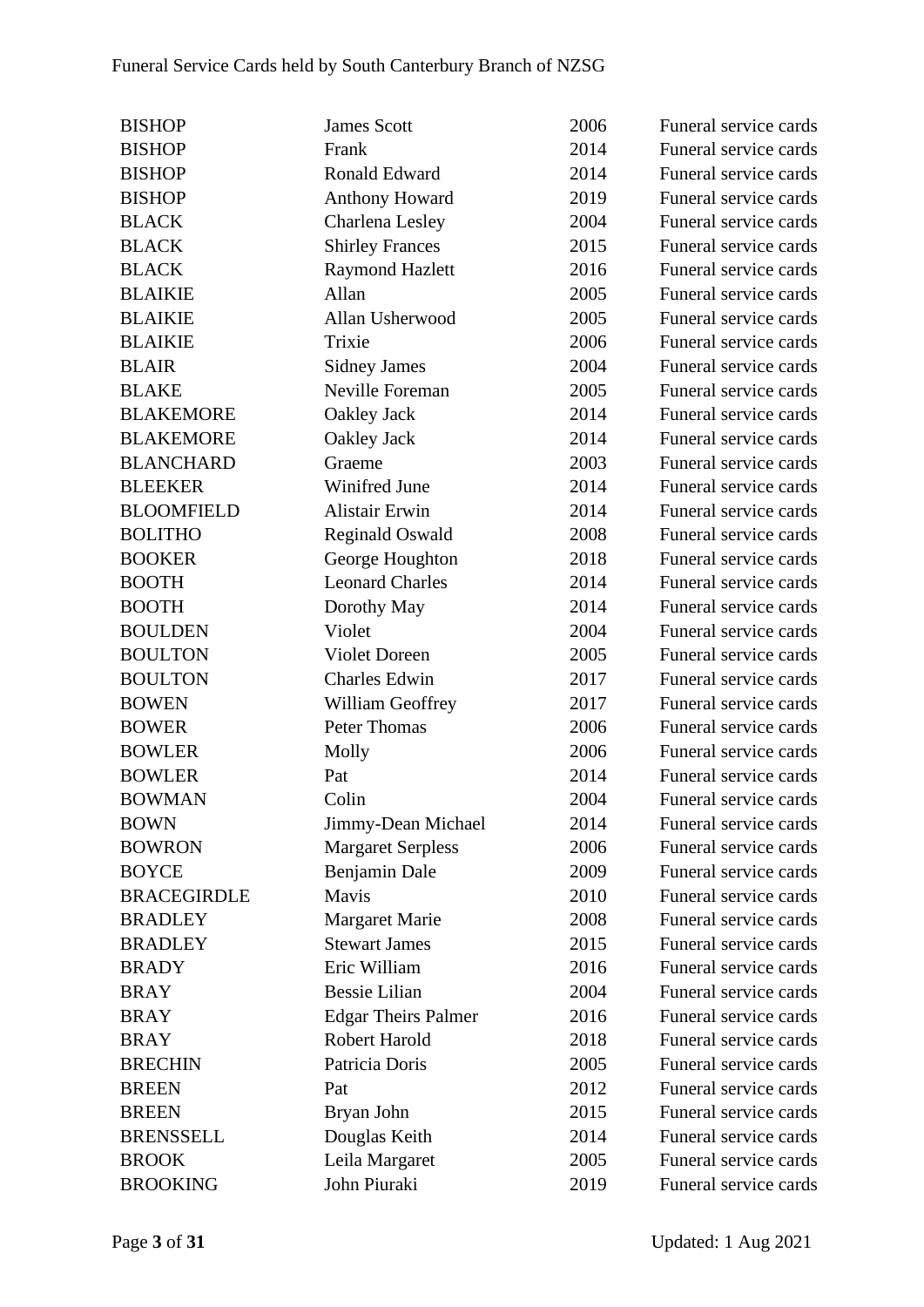| <b>BROOKLAND</b> | <b>Shirley May</b>          | 2000 | Funeral service cards |
|------------------|-----------------------------|------|-----------------------|
| <b>BROOKLAND</b> | <b>Stanley Robert</b>       | 2004 | Funeral service cards |
| <b>BROOKS</b>    | <b>Hunter Scott</b>         | 2004 | Funeral service cards |
| <b>BROOKS</b>    | Marjorie                    | 2018 | Funeral service cards |
| <b>BROOKS</b>    | Paul Riley                  |      | Funeral service cards |
| <b>BROOMHALL</b> | Joan Lynley                 | 1991 | Funeral service cards |
| <b>BROPHY</b>    | <b>Barry John</b>           | 2014 | Funeral service cards |
| <b>BROSNAHAN</b> | Honora                      | 1961 | Funeral service cards |
| <b>BROSNAHAN</b> | Peggy                       | 2006 | Funeral service cards |
| <b>BROSNAHAN</b> | Leo Matthew                 | 2015 | Funeral service cards |
| <b>BROSNAHAN</b> | Leo Patrick                 | 2016 | Funeral service cards |
| <b>BROSNAHAN</b> | Bernie                      | 2017 | Funeral service cards |
| <b>BROSNAHAN</b> | Jane Elizabeth              | 2018 | Funeral service cards |
| <b>BROSNAHAN</b> | <b>Gerald Patrick</b>       | 2020 | Funeral service cards |
| <b>BROSNAN</b>   | Tom                         | 2006 | Funeral service cards |
| <b>BROWN</b>     | Douglas William             | 2003 | Funeral service cards |
| <b>BROWN</b>     | <b>Alexander Raymond</b>    | 2004 | Funeral service cards |
| <b>BROWN</b>     | <b>Edwin Lewin</b>          | 2004 | Funeral service cards |
| <b>BROWN</b>     | Belinda Ann                 | 2005 | Funeral service cards |
| <b>BROWN</b>     | Dorothy Alice Joan          | 2006 | Funeral service cards |
| <b>BROWN</b>     | <b>Yvonne Blanche</b>       | 2006 | Funeral service cards |
| <b>BROWN</b>     | <b>Yvonne Blanche</b>       | 2006 | Funeral service cards |
| <b>BROWN</b>     | Jeanie Martin               | 2007 | Funeral service cards |
| <b>BROWN</b>     | Alan Graham                 | 2008 | Funeral service cards |
| <b>BROWN</b>     | <b>Ivy</b>                  | 2014 | Funeral service cards |
| <b>BROWN</b>     | Robyn Patricia              | 2014 | Funeral service cards |
| <b>BROWN</b>     | Mervyn William              | 2015 | Funeral service cards |
| <b>BROWN</b>     | Tui Edward                  | 2015 | Funeral service cards |
| <b>BROWN</b>     | Douglas John                | 2016 | Funeral service cards |
| <b>BROWN</b>     | Dora Mary                   | 2016 | Funeral service cards |
| <b>BROWN</b>     | <b>Tracy Peter</b>          | 2016 | Funeral service cards |
| <b>BROWN</b>     | <b>Tracy Peter</b>          | 2016 | Funeral service cards |
| <b>BROWNIE</b>   | <b>Moran Anthony</b>        | 2008 | Funeral service cards |
| <b>BROWNIE</b>   | <b>Rosemary Ruth</b>        | 2015 | Funeral service cards |
| <b>BRUCE</b>     | Elizabeth                   | 2016 | Funeral service cards |
| <b>BRUCE</b>     | <b>Russell James</b>        | 2018 | Funeral service cards |
| <b>BRUCE</b>     | <b>Margaret Catherine</b>   |      | Funeral service cards |
| <b>BRUMBY</b>    | Majorie Doreen              | 2005 | Funeral service cards |
| <b>BRUNSDEN</b>  | Mary                        | 2004 | Funeral service cards |
| <b>BRYANT</b>    | <b>Alfred Morris Lemail</b> | 2014 | Funeral service cards |
| <b>BRYCE</b>     | Douglas Andrew              |      | Funeral service cards |
| <b>BUCHANAN</b>  | Neil William Lindsay        | 2014 | Funeral service cards |
| <b>BUCKLEY</b>   | <b>Kay Francis</b>          | 2016 | Funeral service cards |
| <b>BUDD</b>      | Nancy Elizabeth             | 2006 | Funeral service cards |
| <b>BUDD</b>      | <b>Arthur Ernest</b>        | 2010 | Funeral service cards |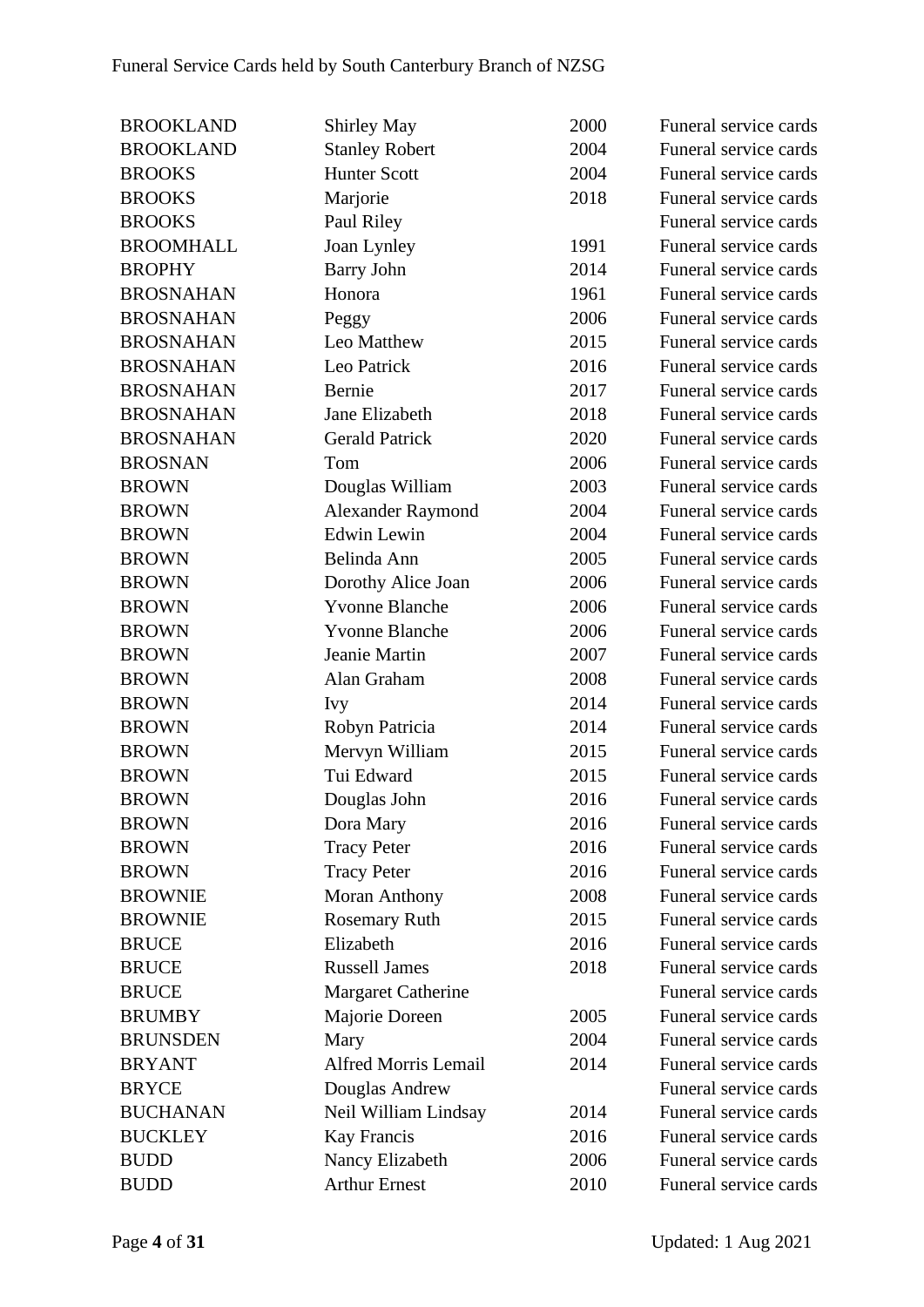| <b>BUDD</b>       | Ellen Margaret         | 2011 | Funeral service cards |
|-------------------|------------------------|------|-----------------------|
| <b>BURGESS</b>    | Michael James          | 2006 | Funeral service cards |
| <b>BURNARD</b>    | Ricky                  | 2005 | Funeral service cards |
| <b>BURNARD</b>    | <b>Isobel Mary</b>     | 2015 | Funeral service cards |
| <b>BURNSIDE</b>   | Lyndsey Isabel         | 2006 | Funeral service cards |
| <b>BURROUGH</b>   | Margaret               | 2011 | Funeral service cards |
| <b>BURT</b>       | John                   | 2004 | Funeral service cards |
| <b>BYRNES</b>     | Colleen                | 2015 | Funeral service cards |
| <b>CADIGAN</b>    | <b>Yulane Margaret</b> | 2014 | Funeral service cards |
| <b>CADIGAN</b>    | Kenneth Gordon         | 2018 | Funeral service cards |
| <b>CAIN</b>       | <b>Stuart James</b>    | 2006 | Funeral service cards |
| <b>CAIN</b>       | Paul Douglas           | 2019 | Funeral service cards |
| <b>CALLON</b>     | <b>Barbara Doris</b>   | 2006 | Funeral service cards |
| <b>CALVERT</b>    | Marjorie Sheila        | 2014 | Funeral service cards |
| <b>CAMERON</b>    | Agnes Isabella         | 2004 | Funeral service cards |
| <b>CAMERON</b>    | May Daphne             | 2006 | Funeral service cards |
| <b>CAMERON</b>    | Lorna Jean             | 2010 | Funeral service cards |
| <b>CAMERON</b>    | <b>Robert Lester</b>   | 2014 | Funeral service cards |
| <b>CAMPBELL</b>   | Cecil Alexander        | 2004 | Funeral service cards |
| <b>CAMPBELL</b>   | William Henry          | 2004 | Funeral service cards |
| <b>CAMPBELL</b>   | <b>James Raddon</b>    | 2004 | Funeral service cards |
| <b>CAMPBELL</b>   | <b>Lily Margaret</b>   | 2006 | Funeral service cards |
| <b>CAMPBELL</b>   | Ian Neil               | 2006 | Funeral service cards |
| <b>CAMPBELL</b>   | <b>Robert Bruce</b>    | 2008 | Funeral service cards |
| <b>CAMPBELL</b>   | Rhona                  | 2011 | Funeral service cards |
| <b>CAMPBELL</b>   | <b>Robert Wolseley</b> | 2014 | Funeral service cards |
| <b>CAMPBELL</b>   | Gladys                 | 2014 | Funeral service cards |
| <b>CAMPBELL</b>   | Gwendoline Sarah       | 2014 | Funeral service cards |
| <b>CAMPBELL</b>   | <b>Therese Mary</b>    | 2015 | Funeral service cards |
| <b>CARLAW</b>     | <b>Margaret Anne</b>   | 2016 | Funeral service cards |
| <b>CARLTON</b>    | Lloyd Norman           | 2011 | Funeral service cards |
| <b>CARMICHAEL</b> | Mary Marjorie          | 2005 | Funeral service cards |
| <b>CARNEY</b>     | <b>Terence Francis</b> | 2018 | Funeral service cards |
| <b>CARTER</b>     | <b>Elsie Gladys</b>    | 2006 | Funeral service cards |
| <b>CARTER</b>     | June                   | 2015 | Funeral service cards |
| <b>CARTWRIGHT</b> | Donald Wilfred         | 2004 | Funeral service cards |
| <b>CASEY</b>      | Michael John           | 2004 | Funeral service cards |
| <b>CASEY</b>      | Michael Trevor         | 2004 | Funeral service cards |
| <b>CASTLE</b>     | Verna Mary             | 2019 | Funeral service cards |
| <b>CATTO</b>      | <b>Margaret Ruth</b>   | 2014 | Funeral service cards |
| <b>CAWLEY</b>     | Nellie Elaine          | 2016 | Funeral service cards |
| <b>CAWTHORN</b>   | Euphemia Cockburn      | 2014 | Funeral service cards |
| <b>CHANT</b>      | Isabel Wilhelmina      | 1993 | Funeral service cards |
| <b>CHANT</b>      | Alexa Mary             | 2016 | Funeral service cards |
| <b>CHAPMAN</b>    | Marion                 | 2005 | Funeral service cards |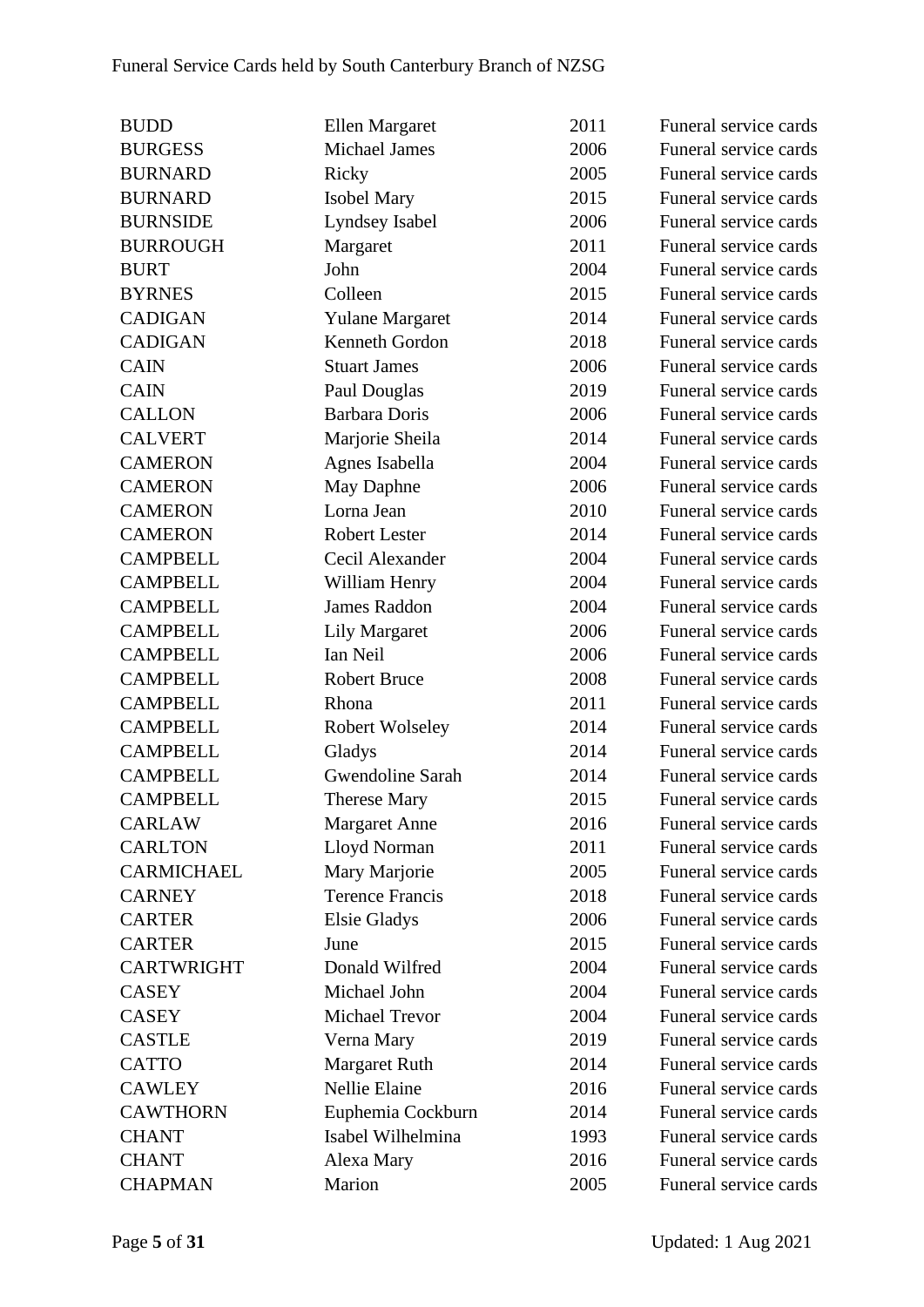| <b>CHAPMAN</b>      | Ian Charles            | 2009 | Funeral service cards |
|---------------------|------------------------|------|-----------------------|
| <b>CHAPMAN</b>      | <b>Sydney Noel</b>     | 2015 | Funeral service cards |
| <b>CHAPMAN</b>      | Alice Stewart Rae      | 2015 | Funeral service cards |
| <b>CHAPPELL</b>     | <b>Martin Thomas</b>   | 2006 | Funeral service cards |
| <b>CHERNETSKI</b>   | Sharon Ann             | 2005 | Funeral service cards |
| <b>CHILDS</b>       | Grace                  | 2006 | Funeral service cards |
| <b>CHIRNSIDE</b>    | <b>Andrew James</b>    | 2016 | Funeral service cards |
| <b>CHISHOLM</b>     | Euphemia Annie         | 2005 | Funeral service cards |
| <b>CHISHOLM</b>     | <b>James Maxwell</b>   | 2006 | Funeral service cards |
| <b>CHISNALL</b>     | <b>William James</b>   | 2004 | Funeral service cards |
| <b>CHRISTIAN</b>    | Claire Eileen          | 2014 | Funeral service cards |
| <b>CHRISTIANSON</b> | Olive Irene            | 2005 | Funeral service cards |
| <b>CHRISTISON</b>   | Walter                 | 2016 | Funeral service cards |
| <b>CHURCHER</b>     | Ken                    | 2004 | Funeral service cards |
| <b>CLARK</b>        | Bev                    | 1994 | Funeral service cards |
| <b>CLARK</b>        | Elsie Jean             | 2006 | Funeral service cards |
| <b>CLARK</b>        | Noeline Lavina         | 2012 | Funeral service cards |
| <b>CLARKE</b>       | Doreen Bell            | 2015 | Funeral service cards |
| <b>CLARKE</b>       | <b>Betty</b>           | 2015 | Funeral service cards |
| <b>CLARKE</b>       | Greta Margaret         | 2017 | Funeral service cards |
| <b>CLAUSEN</b>      | Margaret Jan           | 1992 | Funeral service cards |
| <b>CLEMENS</b>      | Benjamin Thomas        | 2015 | Funeral service cards |
| <b>CLEVERLEY</b>    | Douglas Alan           | 2005 | Funeral service cards |
| <b>CLIFTON</b>      | Rhonda Margaret        | 2017 | Funeral service cards |
| <b>CLIMO</b>        | <b>Wendy Margaret</b>  | 2004 | Funeral service cards |
| <b>CLIMO</b>        | Gwendoline Audrey      | 2015 | Funeral service cards |
| <b>CLINCH</b>       | Eunice Betsy Henrietta | 2012 | Funeral service cards |
| <b>CLOAKE</b>       | Doreen Helen           | 2005 | Funeral service cards |
| <b>CLOUGH</b>       | Jessie Myrtle          | 2014 | Funeral service cards |
| <b>CLOUSTON</b>     | Patricia Ann           | 2017 | Funeral service cards |
| <b>COCHRANE</b>     | Frank Alistair         | 1994 | Funeral service cards |
| <b>CODY</b>         | Patrick Arthur         | 2020 | Funeral service cards |
| <b>COLES</b>        | June                   | 2015 | Funeral service cards |
| <b>COLLINS</b>      | Michael John           | 2004 | Funeral service cards |
| <b>COLLINS</b>      | <b>Barry</b>           | 2014 | Funeral service cards |
| <b>COLSON</b>       | Margaret Pamela        | 2015 | Funeral service cards |
| <b>CONDON</b>       | William George         | 2005 | Funeral service cards |
| <b>CONDON</b>       | Rex William            | 2015 | Funeral service cards |
| <b>CONROY</b>       | <b>Brian</b>           | 2004 | Funeral service cards |
| <b>CONROY</b>       | <b>Brian Albert</b>    | 2004 | Funeral service cards |
| <b>CONROY</b>       | <b>Beverley Marion</b> | 2004 | Funeral service cards |
| <b>CONROY</b>       | Maureen Ann            | 2016 | Funeral service cards |
| <b>COOK</b>         | Moira                  | 1994 | Funeral service cards |
| <b>COOK</b>         | Mary                   | 2005 | Funeral service cards |
| <b>COOKE</b>        | <b>Jeannette Mary</b>  | 2016 | Funeral service cards |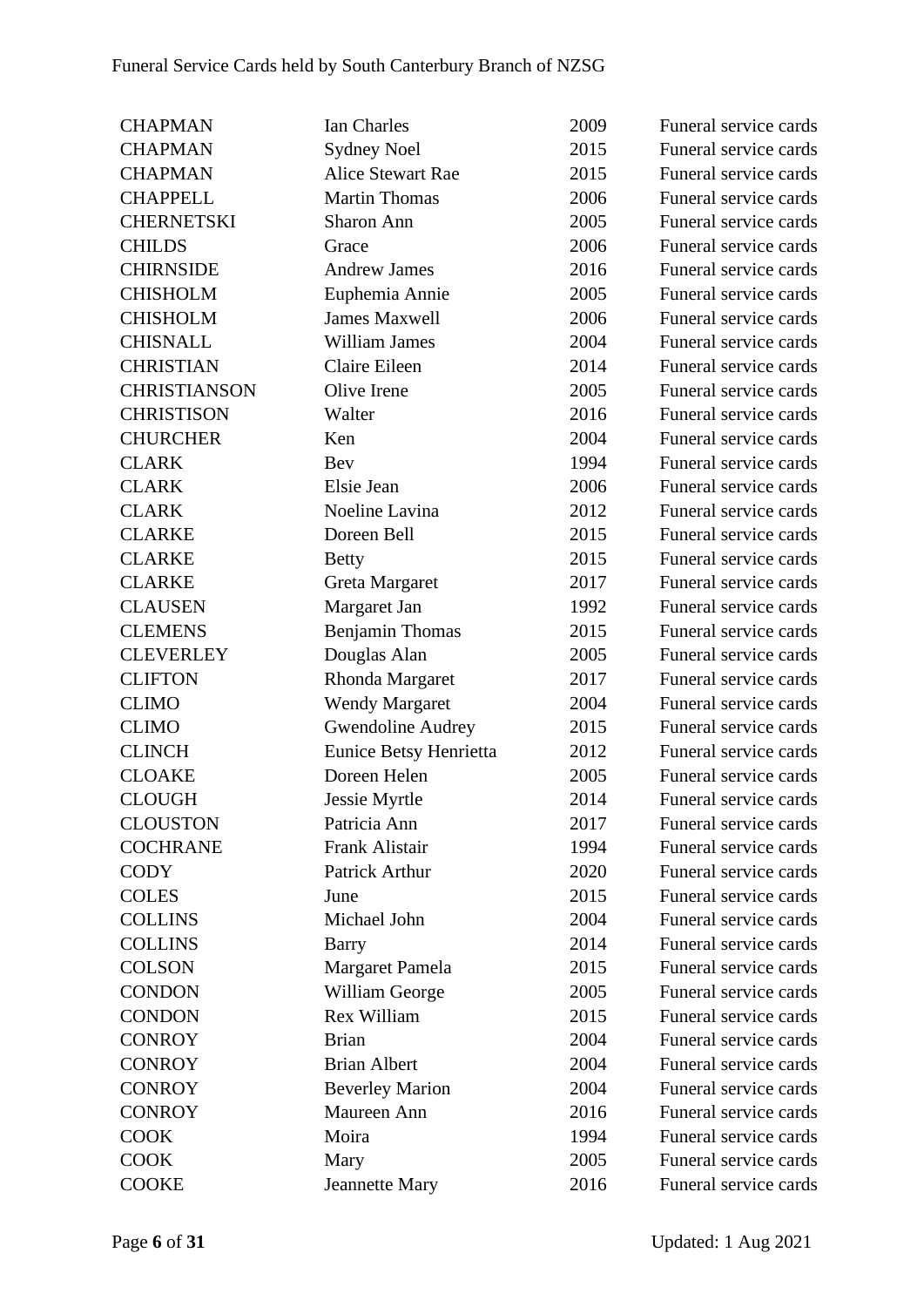| <b>COONEY</b>      | Eileen Mary             | 2014 | Funeral service cards |
|--------------------|-------------------------|------|-----------------------|
| <b>COONEY</b>      | Teresa Veronica         | 2017 | Funeral service cards |
| <b>COPELAND</b>    | Barbara Helen           | 2005 | Funeral service cards |
| <b>CORDELL</b>     | Annie                   | 2016 | Funeral service cards |
| <b>CORRY</b>       | Arthur Ian              | 2004 | Funeral service cards |
| <b>COSGROVE</b>    | Lorna Leighton          | 2003 | Funeral service cards |
| <b>COSGROVE</b>    | Rita Lucy               | 2018 | Funeral service cards |
| <b>COSKERIE</b>    | Isobella Christina      | 2012 | Funeral service cards |
| <b>COUGHLAN</b>    | Margaret Eileen         | 2011 | Funeral service cards |
| <b>COULING</b>     | <b>Charles Gordon</b>   | 2006 | Funeral service cards |
| <b>COULING</b>     | Mavis Christina         | 2011 | Funeral service cards |
| <b>COULSTON</b>    | Sylvia Irene            | 2015 | Funeral service cards |
| <b>COURT</b>       | Allan Ray               | 2014 | Funeral service cards |
| <b>COWAN</b>       | Allison                 | 2004 | Funeral service cards |
| <b>COWMAN</b>      | <b>Andrew Ewan</b>      | 2016 | Funeral service cards |
| <b>COX</b>         | <b>Gerard Maurice</b>   | 2006 | Funeral service cards |
| <b>CRAIG</b>       | Korita Madge            | 2002 | Funeral service cards |
| <b>CRAIG</b>       | Cynthia Joyce           | 2006 | Funeral service cards |
| <b>CRAWFORD</b>    | John Norman             | 2005 | Funeral service cards |
| <b>CROMARTY</b>    | Donald Alexander        | 2016 | Funeral service cards |
| <b>CROWLEY</b>     | <b>Stelle Marie</b>     | 2015 | Funeral service cards |
| <b>CULLEN</b>      | Thomas Keith            | 2015 | Funeral service cards |
| <b>CUMMINGS</b>    | Neil                    | 2004 | Funeral service cards |
| <b>CUNLIFFE</b>    | Barbara Mary            | 2016 | Funeral service cards |
| <b>CUNNIFF</b>     | David                   | 2019 | Funeral service cards |
| <b>CUNNINGHAM</b>  | Mouri Emeline Mary      | 2004 | Funeral service cards |
| <b>CUNNINGHAM</b>  | Rae Olwyn               | 2015 | Funeral service cards |
| <b>CUNNINGHAM</b>  | Jennifer Anne           | 2018 | Funeral service cards |
| <b>CUNNINGHAM</b>  | Bryan John              | 2019 | Funeral service cards |
| <b>CURR</b>        | <b>Wendy Anne</b>       | 2005 | Funeral service cards |
| <b>CURRIE</b>      | Ian Hugh                | 2016 | Funeral service cards |
| <b>CURRIE</b>      | Anne Maria              | 2016 | Funeral service cards |
| <b>CURRY</b>       | Neil Arthur             | 2004 | Funeral service cards |
| <b>CURTIS</b>      | <b>Alick Chester</b>    | 2005 | Funeral service cards |
| <b>CUTHBERTSON</b> | Alexander John          | 2004 | Funeral service cards |
| <b>CUTHILL</b>     | June Hazel              | 2006 | Funeral service cards |
| <b>CUTLER</b>      | Kathleen Jane           | 2016 | Funeral service cards |
| d'AUVERGNE         | <b>Mary Frances</b>     | 2004 | Funeral service cards |
| <b>DAKIN</b>       | <b>Adelaide Gladys</b>  | 2004 | Funeral service cards |
| <b>DALE</b>        | Mairi McPherson         | 2005 | Funeral service cards |
| <b>DALE</b>        | Herbert Cecil Robinson  | 2012 | Funeral service cards |
| <b>DALY</b>        | <b>Esther Josephine</b> | 2018 | Funeral service cards |
| <b>DAVEY</b>       | Mary Ellen              | 2006 | Funeral service cards |
| <b>DAVIES</b>      | $C_{\cdot}J$            | 2016 | Funeral service cards |
| <b>DAVIES</b>      | Elizabeth Mabel         | 2016 | Funeral service cards |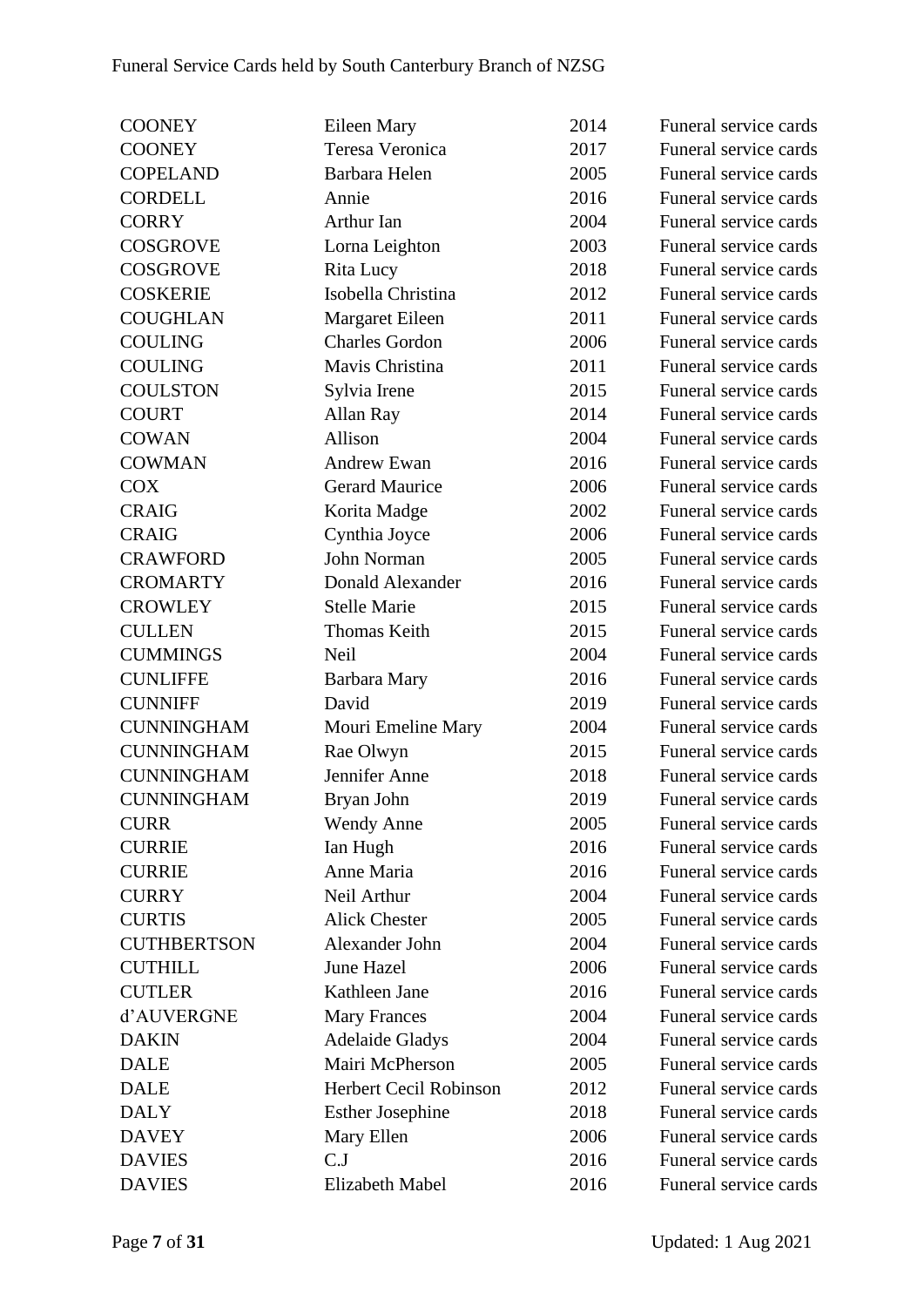| <b>DAVIES</b>      | George Wilson           | 2017 | Funeral service cards |
|--------------------|-------------------------|------|-----------------------|
| <b>DAVIS</b>       | <b>Hazel Ethel</b>      | 2015 | Funeral service cards |
| <b>DAWSON</b>      | Ngairie                 | 2003 | Funeral service cards |
| <b>DAWSON</b>      | Pat                     | 2007 | Funeral service cards |
| <b>DAY</b>         | Maud Wickham            | 2006 | Funeral service cards |
| <b>DAY</b>         | Enid                    | 2019 | Funeral service cards |
| DE HAR             | Daniel Manuao           | 2016 | Funeral service cards |
| DE JOUX            | <b>Eileen Ross</b>      | 1994 | Funeral service cards |
| DE JOUX            | <b>Anthony Derek</b>    | 2015 | Funeral service cards |
| <b>DEANS</b>       | Miriam Majella          | 2006 | Funeral service cards |
| <b>DELLOW</b>      | Dorothy                 | 2003 | Funeral service cards |
| <b>DEMETRIADES</b> | <b>Averil Mary</b>      | 2014 | Funeral service cards |
| <b>DEMPSEY</b>     | Eilizabeth May          | 1994 | Funeral service cards |
| <b>DENLEY</b>      | Alister Wayne           | 2006 | Funeral service cards |
| <b>DENNISON</b>    | Sadie                   | 2005 | Funeral service cards |
| <b>DENNISON</b>    | Kyle Richard            | 2018 | Funeral service cards |
| <b>DENSEM</b>      | Raymond Arthur          | 2015 | Funeral service cards |
| <b>DEVENNEY</b>    | Lavinia Anne            | 2014 | Funeral service cards |
| <b>DIACK</b>       | Donald James            | 2015 | Funeral service cards |
| <b>DIAMOND</b>     | Janet Ann               | 2005 | Funeral service cards |
| <b>DICKINSON</b>   | Jean Doig               | 1993 | Funeral service cards |
| <b>DILLON</b>      | <b>Albert James</b>     | 2005 | Funeral service cards |
| <b>DINGWALL</b>    | Ellen King              | 2010 | Funeral service cards |
| <b>DINGWALL</b>    | <b>Harold Bruce</b>     | 2015 | Funeral service cards |
| <b>DIXON</b>       | Lorna Dorothy           | 2010 | Funeral service cards |
| <b>DOAK</b>        | <b>Shirley Margaret</b> | 2012 | Funeral service cards |
| <b>DOAKE</b>       | <b>Robert Sevecke</b>   | 2006 | Funeral service cards |
| <b>DOBSON</b>      | <b>Bill</b>             | 2016 | Funeral service cards |
| <b>DOBSON</b>      | Anne                    | 2017 | Funeral service cards |
| <b>DOCKRILL</b>    | <b>Leonard James</b>    | 1994 | Funeral service cards |
| <b>DOCKRILL</b>    | Winifred Mary           | 1994 | Funeral service cards |
| <b>DOMIGAN</b>     | Susan Jane              | 2020 | Funeral service cards |
| <b>DON</b>         | <b>Hazel Agnes</b>      | 2006 | Funeral service cards |
| <b>DONALD</b>      | <b>James Charles</b>    | 2005 | Funeral service cards |
| <b>DONALD</b>      | Yvonne                  | 2016 | Funeral service cards |
| <b>DONALDSON</b>   | Joan Millicent          | 2004 | Funeral service cards |
| <b>DONALDSON</b>   | <b>Irene Maitel</b>     | 2016 | Funeral service cards |
| <b>DONALDSON</b>   | Margaret Edith          | 2016 | Funeral service cards |
| <b>DONEHUE</b>     | Jarrod Adam             | 2014 | Funeral service cards |
| <b>DONEHUE</b>     | Margaret Joyce          | 2015 | Funeral service cards |
| <b>DOUDLE</b>      | Margaret Joan           | 2018 | Funeral service cards |
| <b>DOW</b>         | <b>Beryl Leslye</b>     | 2005 | Funeral service cards |
| <b>DOWLING</b>     | <b>Margaret Ethel</b>   | 2006 | Funeral service cards |
| <b>DOYLE</b>       | <b>William Patrick</b>  | 2004 | Funeral service cards |
| <b>DOYLE</b>       | William Patrick         | 2004 | Funeral service cards |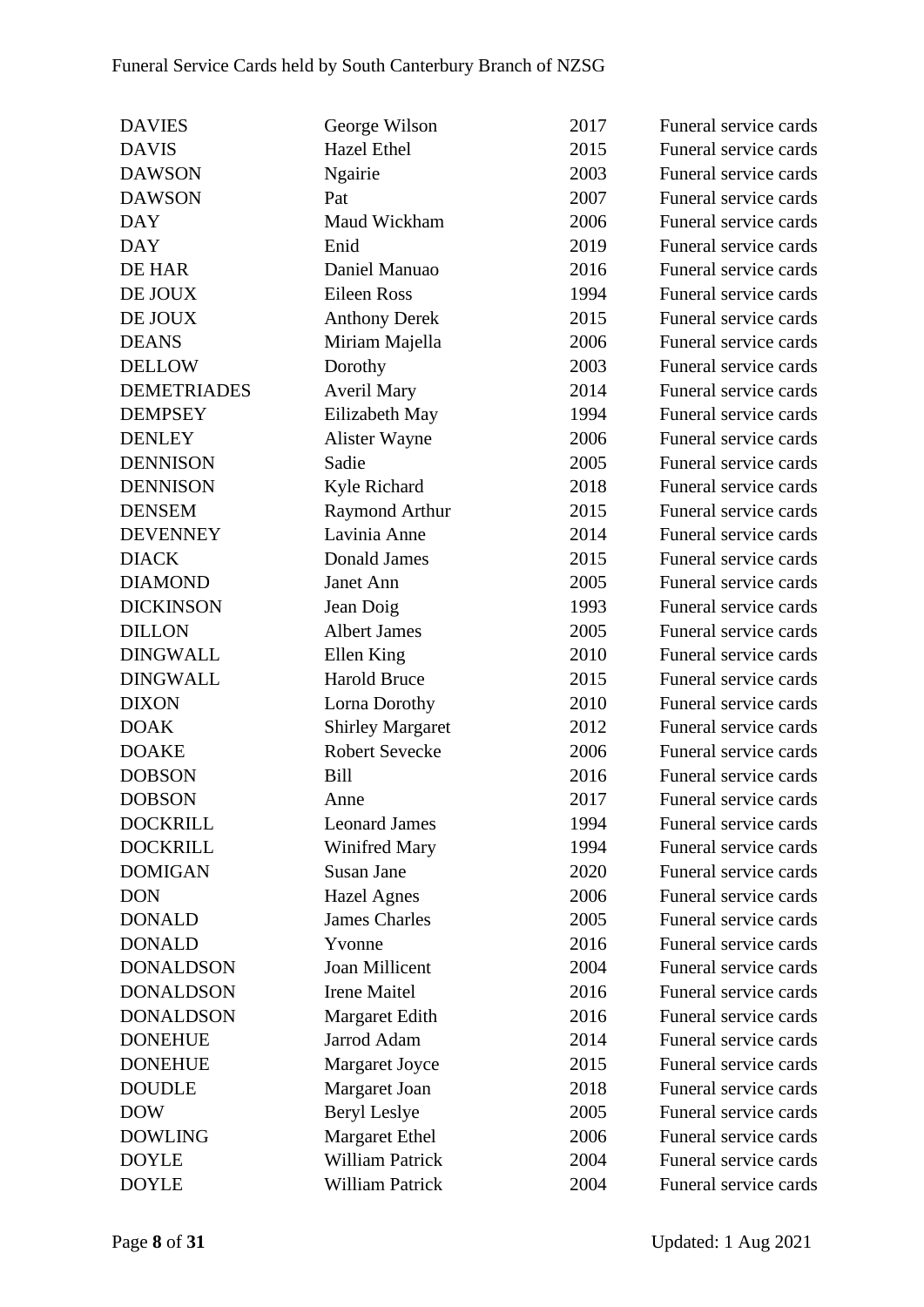| <b>DOYLE</b>         | Nola                        | 2009 | Funeral service cards |
|----------------------|-----------------------------|------|-----------------------|
| <b>DRAKE</b>         | Douglas Edward              | 2021 | Funeral service cards |
| <b>DUFFY</b>         | <b>Arthur Lawrence</b>      | 2016 | Funeral service cards |
| <b>DUGGAN</b>        | Ngaire Rebecca              | 2004 | Funeral service cards |
| <b>DUNCAN</b>        | Jill                        | 2014 | Funeral service cards |
| <b>DUNCAN</b>        | Carol Elizabeth             | 2014 | Funeral service cards |
| <b>DUNCOMBE</b>      | Peg                         | 2004 | Funeral service cards |
| <b>DUNHAM</b>        | <b>Malcolm Clive</b>        | 2012 | Funeral service cards |
| <b>DUNKLEY</b>       | Adrienne Leila              | 2014 | Funeral service cards |
| <b>DUNN</b>          | <b>Roger Thomas William</b> | 2005 | Funeral service cards |
| <b>DUNNETT</b>       | Patricia                    |      | Funeral service cards |
| <b>DUNSMUIR</b>      | Ailsa Georgina              | 2004 | Funeral service cards |
| <b>DUNSMUIR</b>      | <b>Ruby Merle</b>           | 2019 | Funeral service cards |
| <b>EARL</b>          | <b>Betty Collette</b>       | 2014 | Funeral service cards |
| <b>EDMOND</b>        | William                     | 2016 | Funeral service cards |
| <b>EDMONSTON</b>     | <b>Alison Ellen</b>         | 2017 | Funeral service cards |
| <b>EDWARDS</b>       | William Leonard             | 2016 | Funeral service cards |
| <b>EGGELING</b>      | <b>Clifford Arthur</b>      | 2017 | Funeral service cards |
| <b>EGGELTON</b>      | Elza Olive                  | 2020 | Funeral service cards |
| <b>EGGERS</b>        | <b>Trevor Robert</b>        | 2015 | Funeral service cards |
| <b>EGGINTON</b>      | Leslie Francis William      | 2005 | Funeral service cards |
| <b>EGGLETON</b>      | Callum                      | 2007 | Funeral service cards |
| <b>ELDER</b>         | Daphne June                 | 2006 | Funeral service cards |
| <b>ELLENS</b>        | Joyce Eveline               | 2018 | Funeral service cards |
| <b>ELLIOTT</b>       | Ian                         | 1992 | Funeral service cards |
| <b>ELLIOTT</b>       | Helen Marie                 | 2014 | Funeral service cards |
| <b>ELLIOTT</b>       | Helen Ivy                   | 2019 | Funeral service cards |
| <b>ELLIS</b>         | <b>Eunice Mary</b>          | 1993 | Funeral service cards |
| <b>ELLIS</b>         | Margaret Patricia           | 2015 | Funeral service cards |
| <b>ELSTON</b>        | Mary Jean St Clair          | 2004 | Funeral service cards |
| <b>ENGELBRECHT</b>   | <b>Walter Paul</b>          | 2015 | Funeral service cards |
| <b>ERSKINE</b>       | James McGeorge              | 2006 | Funeral service cards |
| <b>ERSKINE-SMITH</b> | <b>Elsie Margaret</b>       | 2008 | Funeral service cards |
| <b>EVANS</b>         | Joan Elizabeth              | 2012 | Funeral service cards |
| <b>EVANS</b>         | Joan Elizabeth              | 2012 | Funeral service cards |
| <b>EVANS</b>         | Roy Norman                  | 2020 | Funeral service cards |
| <b>EWART</b>         | <b>Robert David</b>         |      | Funeral service cards |
| <b>EWINGTON</b>      | <b>Alison Graham</b>        | 2005 | Funeral service cards |
| <b>FAIRBROTHER</b>   | Robert Edmund               | 2006 | Funeral service cards |
| <b>FAITH</b>         | Jan                         | 2016 | Funeral service cards |
| <b>FAITH</b>         | <b>Brian</b>                | 2017 | Funeral service cards |
| <b>FAOLUA</b>        | Iafeta Junior               | 2014 | Funeral service cards |
| <b>FARMER</b>        | Rebecca Jaine               | 2006 | Funeral service cards |
| <b>FARR</b>          | Eileen Agnes                | 2015 | Funeral service cards |
| <b>FARR</b>          | <b>Brian James</b>          | 2016 | Funeral service cards |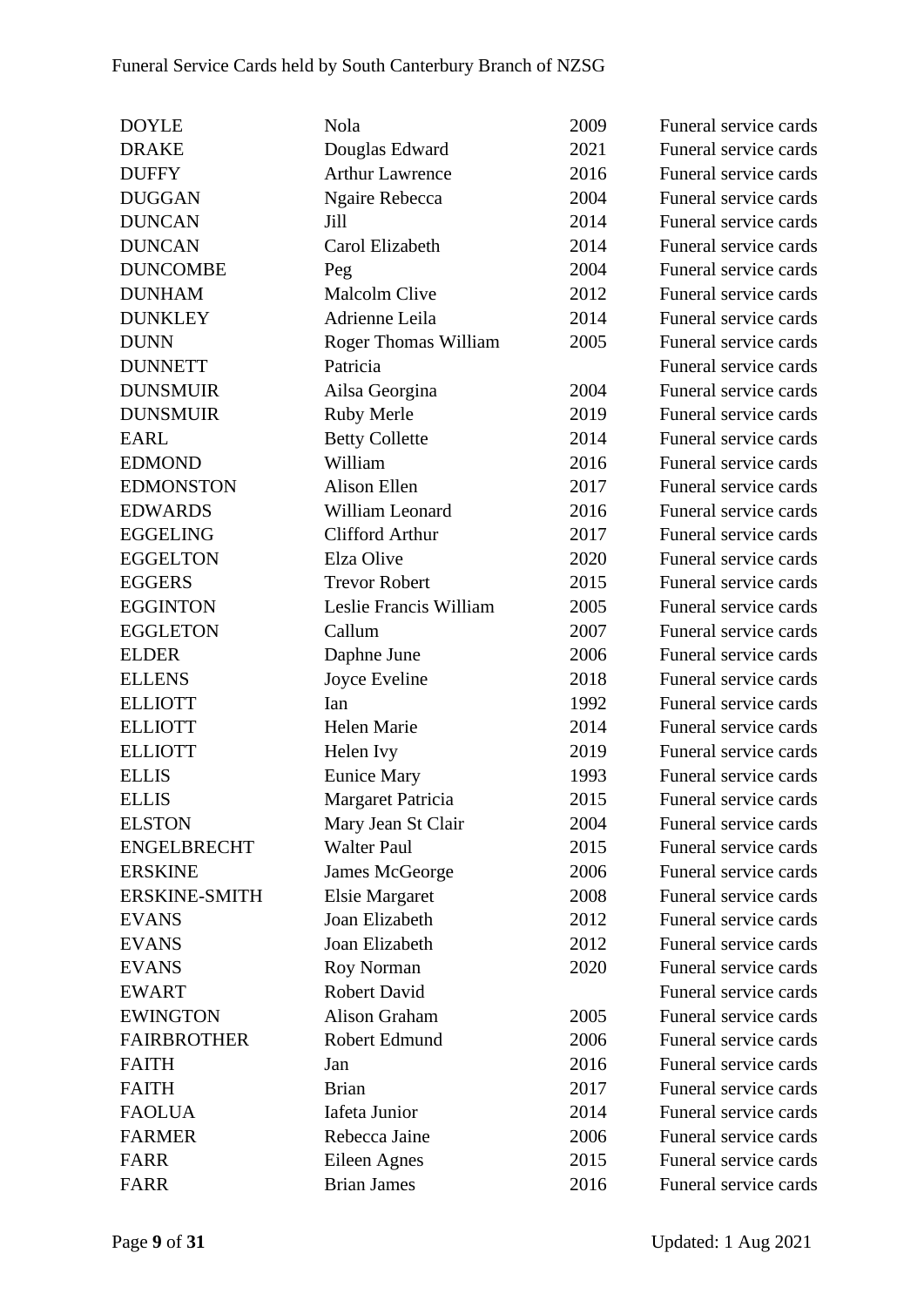| <b>FAYEN</b>      | <b>Harry Alton</b>     | 2004 | Funeral service cards |
|-------------------|------------------------|------|-----------------------|
| <b>FEELY</b>      | <b>Bernard Michael</b> | 2020 | Funeral service cards |
| <b>FERGUSON</b>   | <b>Adelaide Mary</b>   | 2004 | Funeral service cards |
| <b>FERGUSON</b>   | Dalma Betty            | 2015 | Funeral service cards |
| <b>FERGUSON</b>   | Sarah Ellen            |      | Funeral service cards |
| <b>FERRISS</b>    | Alan Graham            | 2017 | Funeral service cards |
| <b>FINLAY</b>     | Moira                  |      | Funeral service cards |
| <b>FINNIE</b>     | John Edgar             | 2004 | Funeral service cards |
| <b>FISHER</b>     | Ian                    | 2006 | Funeral service cards |
| <b>FITZGERALD</b> | Gwen                   | 2004 | Funeral service cards |
| <b>FITZGERALD</b> | Margaret Letitia       | 2004 | Funeral service cards |
| <b>FITZGERALD</b> | Monica Anne            | 2013 | Funeral service cards |
| <b>FITZGERALD</b> | Dorothy Anne           | 2015 | Funeral service cards |
| <b>FLEMING</b>    | <b>Sharon Louise</b>   | 2004 | Funeral service cards |
| <b>FLYNN</b>      | Jeremiah Joseph        | 2006 | Funeral service cards |
| <b>FLYNN</b>      | <b>Joan Frances</b>    | 2015 | Funeral service cards |
| <b>FODEN</b>      | Janetta                | 2006 | Funeral service cards |
| <b>FORD</b>       | <b>Robert Morris</b>   | 2006 | Funeral service cards |
| <b>FORLONG</b>    | <b>Margaret Mary</b>   | 2001 | Funeral service cards |
| <b>FORREST</b>    | Margaret Olwyn         | 2013 | Funeral service cards |
| <b>FORREST</b>    | Doris Mavis            | 2019 | Funeral service cards |
| <b>FOSTER</b>     | Vance                  | 2010 | Funeral service cards |
| <b>FOUGERE</b>    | <b>James Rodney</b>    | 2004 | Funeral service cards |
| <b>FOWLER</b>     | <b>Philip Montague</b> | 2011 | Funeral service cards |
| <b>FOWLER</b>     | <b>Charlotte Beryl</b> | 2015 | Funeral service cards |
| <b>FOX</b>        | Elma Edith             | 2015 | Funeral service cards |
| <b>FRAME</b>      | Moire Lynette          | 2016 | Funeral service cards |
| <b>FRAME</b>      | Jill Marie             | 2019 | Funeral service cards |
| <b>FRANCIS</b>    | Pete Ronald            | 2005 | Funeral service cards |
| <b>FRANKLIN</b>   | <b>Bryan</b>           | 2014 | Funeral service cards |
| <b>FRASER</b>     | <b>Hazel Alice</b>     | 2001 | Funeral service cards |
| <b>FRASER</b>     | <b>Dulcie Park</b>     | 2004 | Funeral service cards |
| <b>FRASER</b>     | <b>William James</b>   | 2005 | Funeral service cards |
| <b>FURIE</b>      | Lisa Catherine         | 2016 | Funeral service cards |
| <b>GALBRAITH</b>  | W.J.D                  | 1994 | Funeral service cards |
| <b>GALLAGHER</b>  | <b>Thomas Gerald</b>   | 2016 | Funeral service cards |
| <b>GALLAGHER</b>  | John Phillip           | 2018 | Funeral service cards |
| <b>GALLEN</b>     | Naumai Edwyna          | 2005 | Funeral service cards |
| <b>GALLEN</b>     | Owen Peter             | 2015 | Funeral service cards |
| <b>GALWEY</b>     | John de Burgh          | 2004 | Funeral service cards |
| <b>GALYER</b>     | Ivan Earl              | 2005 | Funeral service cards |
| <b>GARDNER</b>    | Joan                   | 2016 | Funeral service cards |
| <b>GARDYNE</b>    | Alan Bruce             | 2015 | Funeral service cards |
| <b>GARROW</b>     | <b>Beverly Ann</b>     | 2006 | Funeral service cards |
| <b>GARVEN</b>     | Valerie Ann            | 2015 | Funeral service cards |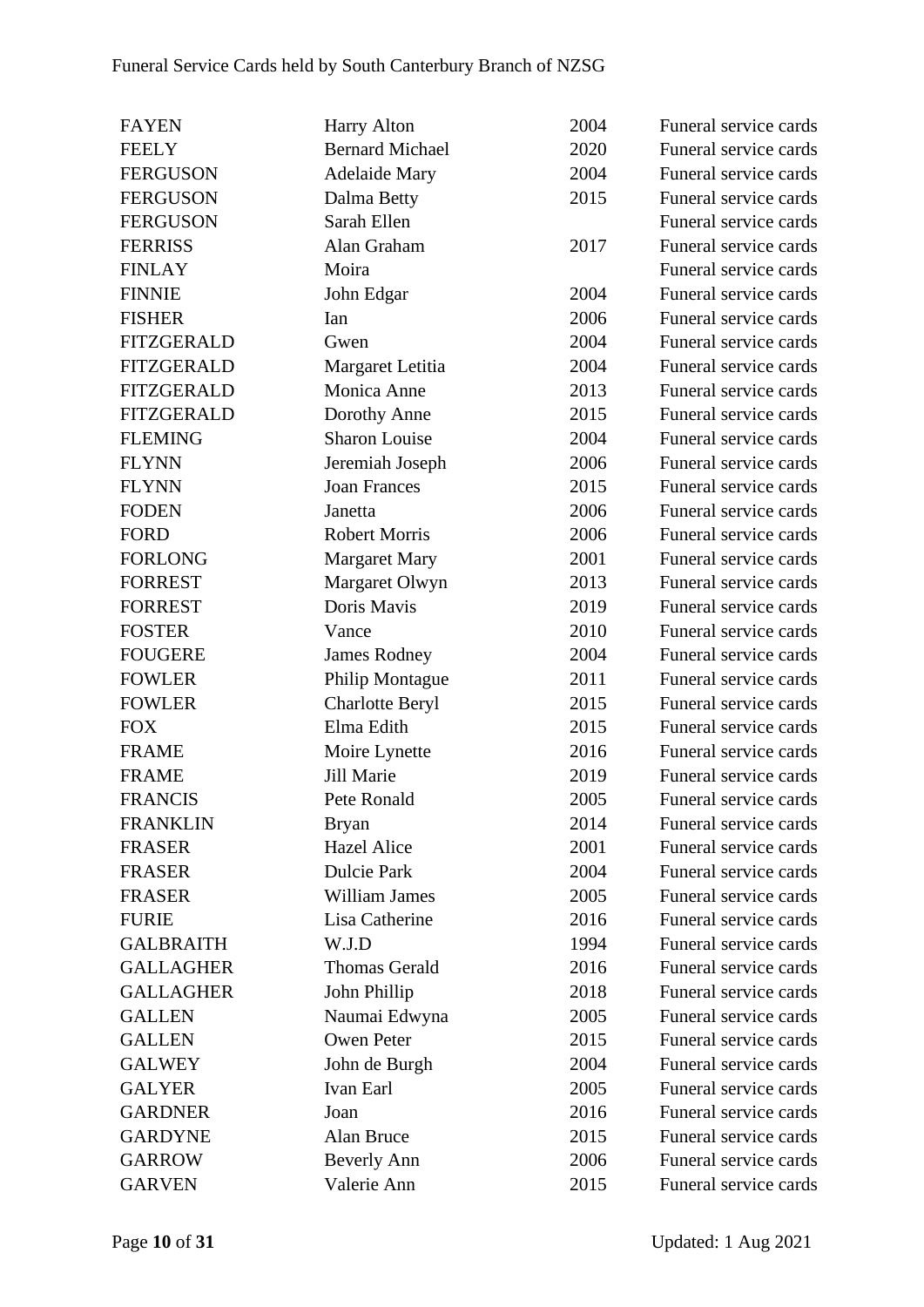| <b>GARVIN</b>    | <b>Robert James</b>      | 2014 | Funeral service cards |
|------------------|--------------------------|------|-----------------------|
| <b>GASCOIGNE</b> | John Mason               | 2014 | Funeral service cards |
| <b>GAWLER</b>    | <b>Ivan Douglas</b>      | 2004 | Funeral service cards |
| <b>GEE</b>       | Michale Andrew           | 2014 | Funeral service cards |
| <b>GEEVES</b>    | John William Millar      |      | Funeral service cards |
| <b>GENT</b>      | Norman Hargood           | 2006 | Funeral service cards |
| <b>GEORGE</b>    | Marjorie Clackett        | 1994 | Funeral service cards |
| <b>GEORGESON</b> | <b>Sholto Hamilton</b>   | 2014 | Funeral service cards |
| <b>GERRETS</b>   | Johanna Frederika        | 2006 | Funeral service cards |
| <b>GIBB</b>      | <b>Harry James</b>       | 2012 | Funeral service cards |
| <b>GIBBS</b>     | <b>Margaret Copeland</b> | 2004 | Funeral service cards |
| <b>GIBBS</b>     | <b>Charles Robert</b>    | 2014 | Funeral service cards |
| <b>GILES</b>     | <b>Kelvin James</b>      | 2005 | Funeral service cards |
| <b>GILES</b>     | <b>Charlotte Rene</b>    | 2006 | Funeral service cards |
| <b>GILLAN</b>    | Gilbert William          | 2015 | Funeral service cards |
| <b>GILLETT</b>   | Sylvia Charlotte Jane    | 2015 | Funeral service cards |
| <b>GIRDLER</b>   | June Lucy                | 2004 | Funeral service cards |
| <b>GIRVAN</b>    | Rita                     | 2005 | Funeral service cards |
| <b>GLADIADIS</b> | Demitrios                | 2005 | Funeral service cards |
| <b>GLENNY</b>    | Patricia Anne            | 2006 | Funeral service cards |
| <b>GODDARD</b>   | Kathleen                 | 2014 | Funeral service cards |
| <b>GODDARD</b>   | John Barry               | 2019 | Funeral service cards |
| <b>GODFREY</b>   | Mary Agnes               | 2014 | Funeral service cards |
| <b>GODKIN</b>    | <b>Kenneth James</b>     | 2014 | Funeral service cards |
| <b>GOLDSMITH</b> | Dorothy Mildred          | 2004 | Funeral service cards |
| <b>GOLDSMITH</b> | Thomas                   | 2018 | Funeral service cards |
| <b>GOODGER</b>   | <b>Keith Travers</b>     | 2016 | Funeral service cards |
| <b>GORMAN</b>    | <b>Colleen Theresa</b>   | 2014 | Funeral service cards |
| <b>GOULD</b>     | <b>Eunice Kathleen</b>   | 2015 | Funeral service cards |
| <b>GOURLAY</b>   | Alex                     | 2014 | Funeral service cards |
| <b>GRAHAM</b>    | Joan                     | 2004 | Funeral service cards |
| <b>GRANT</b>     | Irene Lillian            | 2005 | Funeral service cards |
| <b>GRANT</b>     | Alice Elizabeth          | 2006 | Funeral service cards |
| <b>GRANT</b>     | Mona Almore              | 2015 | Funeral service cards |
| <b>GRAY</b>      | Bella                    | 2004 | Funeral service cards |
| <b>GRAY</b>      | Michelle Irene           | 2009 | Funeral service cards |
| <b>GRAY</b>      | Wayne                    | 2019 | Funeral service cards |
| <b>GREAVES</b>   | <b>Arthur Douglas</b>    | 2017 | Funeral service cards |
| <b>GREEN</b>     | Ian Adrian               | 2002 | Funeral service cards |
| <b>GREEN</b>     | Leslie Eugene Frederick  | 2006 | Funeral service cards |
| <b>GREEN</b>     | William Albert           | 2012 | Funeral service cards |
| <b>GREEN</b>     | <b>Gladys Coral</b>      | 2014 | Funeral service cards |
| <b>GREENALL</b>  | Doris Elizabeth          | 2016 | Funeral service cards |
| <b>GREER</b>     | William Raymond Cecil    | 2004 | Funeral service cards |
| <b>GREER</b>     | William Ian              | 2004 | Funeral service cards |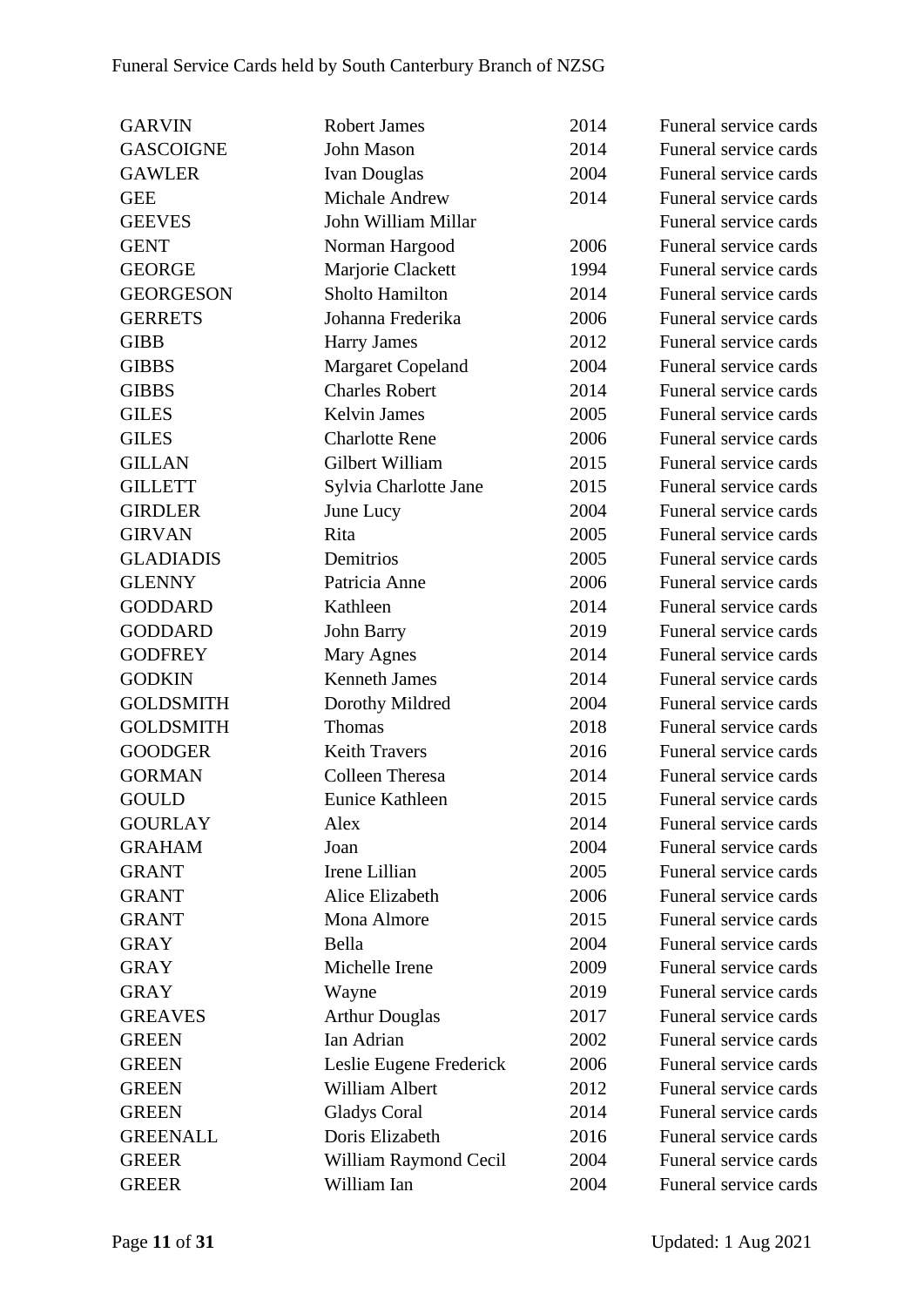| <b>GREIG</b>     | George                      | 2015  | Funeral service cards |
|------------------|-----------------------------|-------|-----------------------|
| <b>GREIG</b>     | George                      | 2015  | Funeral service cards |
| <b>GRIERSON</b>  | Eris Margaret               | 1994  | Funeral service cards |
| <b>GRIFFITH</b>  | Murray John                 | 2011  | Funeral service cards |
| <b>GUNN</b>      | John Garth                  | 2015  | Funeral service cards |
| <b>HACQUOIL</b>  | Richard                     | 2006  | Funeral service cards |
| <b>HAINES</b>    | <b>Peter Charles</b>        | 2005  | Funeral service cards |
| <b>HALL</b>      | Roy William                 | 1993  | Funeral service cards |
| <b>HALL</b>      | Erik William                | 2006  | Funeral service cards |
| <b>HALL</b>      | <b>Frank Elliott</b>        | 20154 | Funeral service cards |
| <b>HALLETT</b>   | Mark William                | 2002  | Funeral service cards |
| <b>HALSTEAD</b>  | <b>Charles George Dines</b> | 1992  | Funeral service cards |
| <b>HALSTEAD</b>  | Margaret                    | 2006  | Funeral service cards |
| <b>HALSTEAD</b>  | Norman                      | 2021  | Funeral service cards |
| <b>HAMEL</b>     | Peter George                | 2018  | Funeral service cards |
| <b>HAMILTON</b>  | Murray Ibbotson             | 2014  | Funeral service cards |
| <b>HAMLYN</b>    | Edna Joyce                  |       | Funeral service cards |
| <b>HAMON</b>     | Flora                       | 2015  | Funeral service cards |
| <b>HAMPTON</b>   | Ian                         | 2016  | Funeral service cards |
| <b>HANCOCK</b>   | <b>Heather Mary</b>         | 2013  | Funeral service cards |
| <b>HAND</b>      | Leo Joseph                  | 2019  | Funeral service cards |
| <b>HANLIN</b>    | Peter                       | 2005  | Funeral service cards |
| <b>HANNAH</b>    | Naomi Lydia                 | 2004  | Funeral service cards |
| <b>HANNAH</b>    | <b>William James</b>        | 2004  | Funeral service cards |
| <b>HANNAH</b>    | <b>William James</b>        | 2004  | Funeral service cards |
| <b>HANNAN</b>    | Dayle Philip                | 2004  | Funeral service cards |
| <b>HANRAHAN</b>  | Marguerite Cherie           | 2018  | Funeral service cards |
| <b>HANSON</b>    | Nigel                       | 2006  | Funeral service cards |
| <b>HANSON</b>    | Albert Leo                  | 2015  | Funeral service cards |
| <b>HARDIE</b>    | Ngaire Kathleen             | 1994  | Funeral service cards |
| <b>HARDIE</b>    | Pamela Valeria              | 2015  | Funeral service cards |
| <b>HARDING</b>   | Jason Brendon               | 2019  | Funeral service cards |
| <b>HARDY</b>     | Gaynor Jean                 | 2014  | Funeral service cards |
| <b>HARGRAVES</b> | Cedric Thomas               | 2010  | Funeral service cards |
| <b>HARKNESS</b>  | <b>Alexander Maxwell</b>    | 2006  | Funeral service cards |
| <b>HARMAN</b>    | Valerie Adelaide            | 2010  | Funeral service cards |
| <b>HARPER</b>    | Maureen Dawn                | 2006  | Funeral service cards |
| <b>HARPUR</b>    | Brian William               | 2014  | Funeral service cards |
| <b>HARPUR</b>    | Allison                     | 2020  | Funeral service cards |
| <b>HARRIS</b>    | William Kenneth             | 2011  | Funeral service cards |
| <b>HARRIS</b>    | Warner John                 | 2011  | Funeral service cards |
| <b>HARRIS</b>    | Elizabeth Susan Jessie      | 2015  | Funeral service cards |
| <b>HART</b>      | Jean                        | 2004  | Funeral service cards |
| <b>HART</b>      | William James               | 2015  | Funeral service cards |
| <b>HARVEY</b>    | <b>Stuart Roderick</b>      | 2006  | Funeral service cards |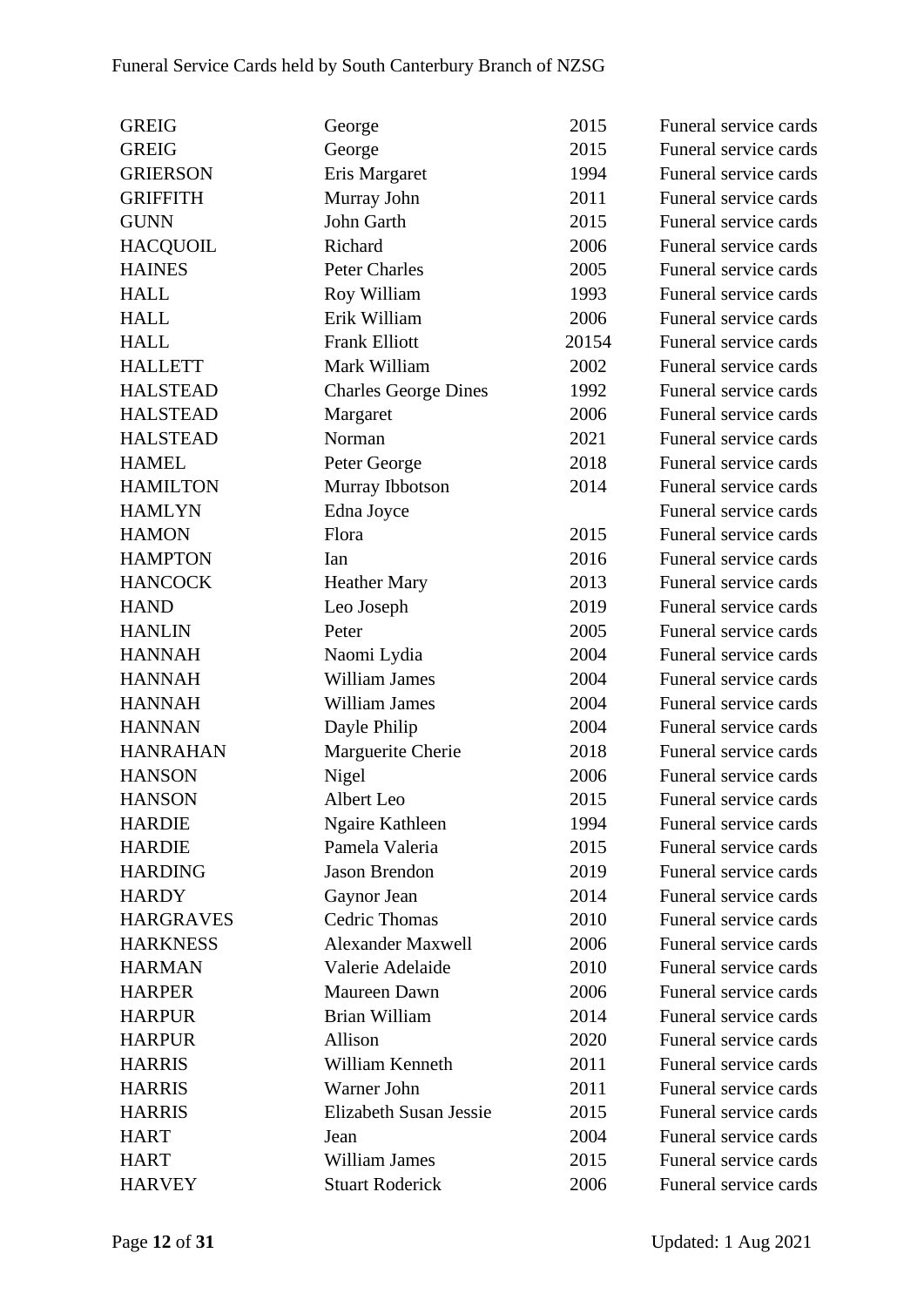| <b>HARVEY</b>       | Ian Robert                | 2020 | Funeral service cards |
|---------------------|---------------------------|------|-----------------------|
| <b>HARWOOD</b>      | Valerie Zoe               | 2013 | Funeral service cards |
| <b>HATHERLEY</b>    | Felyx Rhys                | 2016 | Funeral service cards |
| <b>HATTIE</b>       | Molly Enid                |      | Funeral service cards |
| <b>HAUGH</b>        | Ian                       | 2010 | Funeral service cards |
| <b>HAUSSMANN</b>    | Mary Millicent            | 2014 | Funeral service cards |
| <b>HAWES</b>        | Sid                       | 2004 | Funeral service cards |
| <b>HAWKEY</b>       | Bryan John                | 2016 | Funeral service cards |
| <b>HAY</b>          | David                     | 2017 | Funeral service cards |
| <b>HAYES</b>        | Margaret Mary             | 2015 | Funeral service cards |
| <b>HAYMAN</b>       | Patricia Margaret         | 2016 | Funeral service cards |
| <b>HAYWARD</b>      | <b>Brian Neville</b>      | 2005 | Funeral service cards |
| <b>HAYWARD</b>      | Marilyn Lorraine          | 2015 | Funeral service cards |
| <b>HAYWOOD</b>      | Thomas Edward             | 2005 | Funeral service cards |
| <b>HEALEY</b>       | <b>James Hardwick</b>     | 2006 | Funeral service cards |
| <b>HEATH</b>        | <b>Elsie Margaret</b>     | 2006 | Funeral service cards |
| <b>HEATH</b>        | <b>Michael Charles</b>    | 2013 | Funeral service cards |
| <b>HEMMINGSEN</b>   | Carl Lewis                | 2015 | Funeral service cards |
| <b>HENDERSON</b>    | Iris Ivy                  | 2004 | Funeral service cards |
| <b>HENDERSON</b>    | <b>Hubert Palmer</b>      | 2004 | Funeral service cards |
| <b>HENDERSON</b>    | Ron                       | 2005 | Funeral service cards |
| <b>HENDERSON</b>    | Ann Margaret              | 2006 | Funeral service cards |
| <b>HENDERSON</b>    | Brenda Sadie              | 2009 | Funeral service cards |
| <b>HENDREN</b>      | <b>Margaret Terese</b>    | 2006 | Funeral service cards |
| <b>HENDREN</b>      | Bryan William             | 2007 | Funeral service cards |
| <b>HENRIKSEN</b>    | Thelma Margaret           | 2006 | Funeral service cards |
| <b>HERMSEN</b>      | <b>Johannes Hendrikus</b> | 2016 | Funeral service cards |
| <b>HERTNON</b>      | Joan                      | 2005 | Funeral service cards |
| <b>HESSELL</b>      | <b>Charles Frederick</b>  | 2014 | Funeral service cards |
| <b>HETHERINGTON</b> | Rex Allen                 | 2018 | Funeral service cards |
| <b>HEWITSON</b>     | Alice Mary                | 2013 | Funeral service cards |
| <b>HEWLETT</b>      | Ellen Margaret            | 2014 | Funeral service cards |
| <b>HEWSON</b>       | <b>Thomas James</b>       | 1992 | Funeral service cards |
| <b>HEYWOOD</b>      | Kevin Stuart Adrian       | 2014 | Funeral service cards |
| <b>HINES</b>        | Edna May                  |      | Funeral service cards |
| <b>HISLOP</b>       | Karen Joyce               | 2016 | Funeral service cards |
| <b>HITCHCOCK</b>    | Trevor                    | 2015 | Funeral service cards |
| <b>HITCHENS</b>     | Norman Raymond            | 2005 | Funeral service cards |
| <b>HOARE</b>        | Richard                   | 1905 | Funeral service cards |
| <b>HOBBS</b>        | Gael Anne Eugene          | 2015 | Funeral service cards |
| <b>HODDINOTT</b>    | <b>Elaine Margaret</b>    | 2006 | Funeral service cards |
| <b>HOGG</b>         | Rita                      | 2015 | Funeral service cards |
| <b>HOLGATE</b>      | Ross                      | 2014 | Funeral service cards |
| <b>HOLLAND</b>      | Mary Elizabeth            | 2006 | Funeral service cards |
| <b>HOLLAND</b>      | Kerry                     |      | Funeral service cards |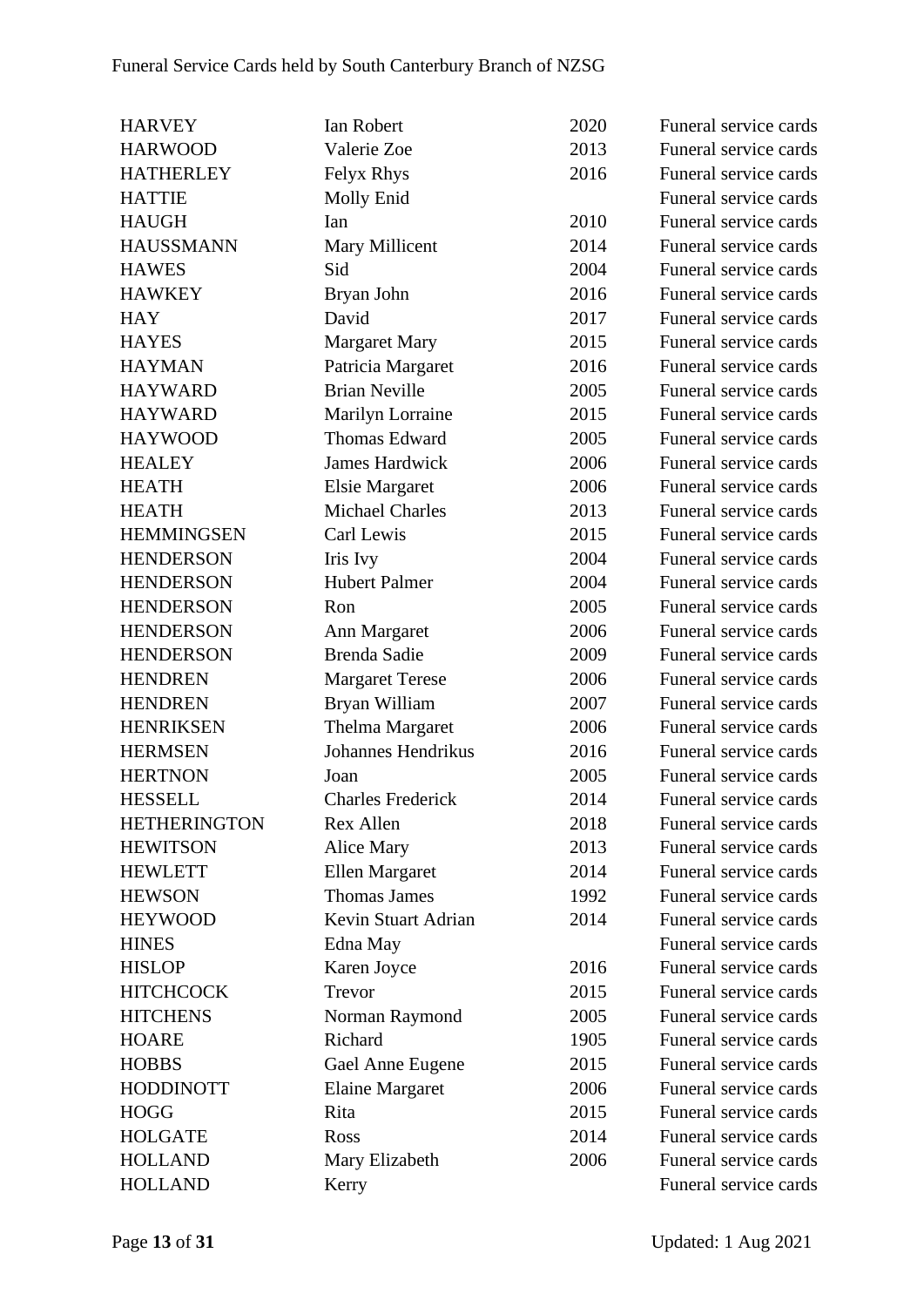| <b>HOLLANDS</b>  | Sam                     | 2014 | Funeral service cards |
|------------------|-------------------------|------|-----------------------|
| <b>HOLLINGER</b> | Ella Daphne             | 2005 | Funeral service cards |
| <b>HOLMES</b>    | Ossie                   | 2005 | Funeral service cards |
| <b>HOLMES</b>    | <b>Shirley Winifred</b> | 2005 | Funeral service cards |
| <b>HOLMES</b>    | Angela                  |      | Funeral service cards |
| <b>HOLWELL</b>   | Elsie Jean              | 2018 | Funeral service cards |
| <b>HOME</b>      | <b>Agnes Florence</b>   | 2015 | Funeral service cards |
| <b>HONEYWILL</b> | <b>Anthony Rex</b>      | 2006 | Funeral service cards |
| <b>HOOPER</b>    | Lorna June              | 2004 | Funeral service cards |
| <b>HOPA</b>      | Aaron                   | 1999 | Funeral service cards |
| <b>HOPA</b>      | <b>Herbert Bruce</b>    | 2015 | Funeral service cards |
| <b>HOPKINS</b>   | Dorothy Margaret        | 2014 | Funeral service cards |
| <b>HOPKINS</b>   | Alan                    | 2016 | Funeral service cards |
| <b>HOPKINSON</b> | Joan Vivian             | 2005 | Funeral service cards |
| <b>HOPKINSON</b> | Noel Christina          | 2006 | Funeral service cards |
| <b>HOPKINSON</b> | Ronald Ian              | 2011 | Funeral service cards |
| <b>HOPPING</b>   | Gordon Henry Edwin      | 2005 | Funeral service cards |
| <b>HORGAN</b>    | <b>Fairlie Mavis</b>    | 2004 | Funeral service cards |
| <b>HORGAN</b>    | Raymond                 | 2015 | Funeral service cards |
| <b>HOSKIN</b>    | Helen Joyce             | 2016 | Funeral service cards |
| <b>HOULAHAN</b>  | Raymond                 | 2004 | Funeral service cards |
| <b>HOULISTON</b> | Isla Hannah             | 2004 | Funeral service cards |
| <b>HOWARD</b>    | Bev                     | 2004 | Funeral service cards |
| <b>HOWARD</b>    | Beryl                   | 2013 | Funeral service cards |
| <b>HOWEY</b>     | <b>Graham Charles</b>   | 2014 | Funeral service cards |
| <b>HOWEY</b>     | Gordon                  |      | Funeral service cards |
| <b>HUGHES</b>    | <b>Gladys Eleanor</b>   | 1993 | Funeral service cards |
| <b>HULL</b>      | <b>John Foster</b>      | 2009 | Funeral service cards |
| <b>HULL</b>      | Doug                    | 2010 | Funeral service cards |
| <b>HUNTER</b>    | Colleen Margaret        | 2008 | Funeral service cards |
| <b>HUNTER</b>    | Peter McKinlay          | 2011 | Funeral service cards |
| <b>HUNTER</b>    | Ronald                  | 2013 | Funeral service cards |
| <b>HUNTER</b>    | Peter William           | 2014 | Funeral service cards |
| <b>HUNTER</b>    | Desley Pearl            | 2019 | Funeral service cards |
| <b>HURTIG</b>    | Ian Roy                 | 2015 | Funeral service cards |
| <b>HUSBAND</b>   | Jared                   | 2015 | Funeral service cards |
| <b>HUTCHISON</b> | <b>William James</b>    | 2015 | Funeral service cards |
| <b>HUTT</b>      | Jack                    | 2018 | Funeral service cards |
| <b>HUTTON</b>    | Noel Gordon             | 2015 | Funeral service cards |
| <b>IMLACH</b>    | Robert Allan            | 2014 | Funeral service cards |
| <b>INKERSELL</b> | <b>Patrick Burt</b>     | 2007 | Funeral service cards |
| <b>INKSTER</b>   | June                    | 1993 | Funeral service cards |
| <b>IRONS</b>     | Eileen Esther           | 2006 | Funeral service cards |
| <b>IRVINE</b>    | <b>Betty Florence</b>   | 2004 | Funeral service cards |
| <b>IVEY</b>      | Roberta Rachel          | 2018 | Funeral service cards |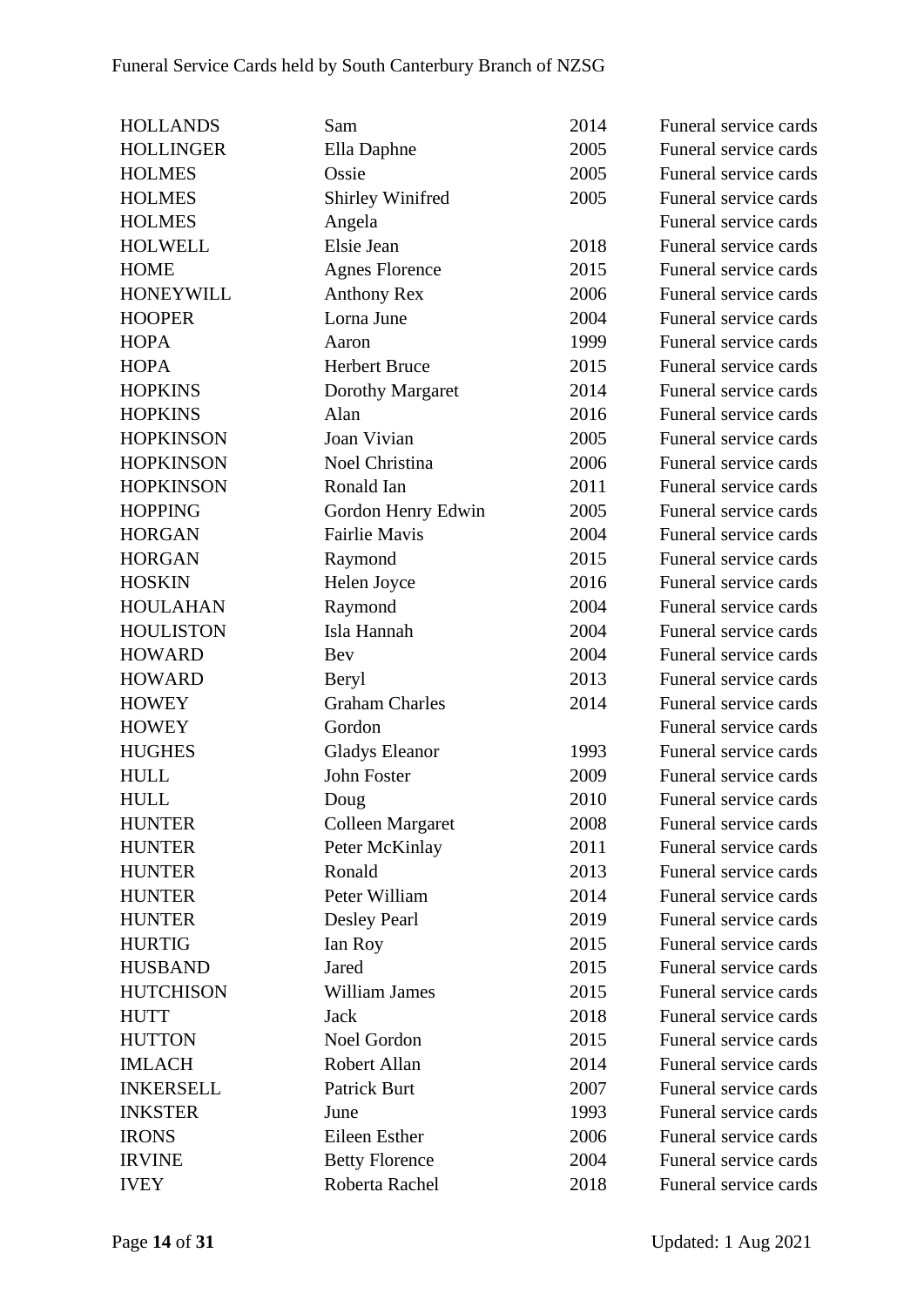| <b>JACK</b>      | Murray William                 | 2016 | Funeral service cards |
|------------------|--------------------------------|------|-----------------------|
| <b>JACKSON</b>   | Jan                            | 2005 | Funeral service cards |
| <b>JACKSON</b>   | Eric                           | 2006 | Funeral service cards |
| <b>JACKSON</b>   | <b>Elizabeth Janet</b>         | 2011 | Funeral service cards |
| <b>JACKSON</b>   | Coral                          | 2015 | Funeral service cards |
| <b>JACKSON</b>   | <b>Neville Wilfred Charles</b> | 2016 | Funeral service cards |
| <b>JACKSON</b>   | <b>Tracey Joanne</b>           | 2016 | Funeral service cards |
| <b>JACOB</b>     | Rajan                          | 2020 | Funeral service cards |
| <b>JAMES</b>     | Thelma Ida                     | 2004 | Funeral service cards |
| <b>JENSEN</b>    | Vivienne Ruth                  | 2016 | Funeral service cards |
| <b>JOHNS</b>     | Phyllis Eileen                 | 2016 | Funeral service cards |
| <b>JOHNSON</b>   | Tim                            | 2009 | Funeral service cards |
| <b>JOHNSTON</b>  | <b>Barbara Florence</b>        | 2004 | Funeral service cards |
| <b>JOHNSTON</b>  | Don                            | 2005 | Funeral service cards |
| <b>JOHNSTON</b>  | Lorna Kathleen Colvin          | 2016 | Funeral service cards |
| <b>JOHNSTONE</b> | Owen Christopher               | 2014 | Funeral service cards |
| <b>JOHNSTONE</b> | Averil June                    | 2014 | Funeral service cards |
| <b>JOLLY</b>     | <b>Blanche</b>                 | 2006 | Funeral service cards |
| <b>JONES</b>     | Jane Lilias                    | 2004 | Funeral service cards |
| <b>JONES</b>     | <b>Barry Thomas</b>            | 2014 | Funeral service cards |
| <b>JONES</b>     | Neil Arthur                    | 2015 | Funeral service cards |
| <b>JONES</b>     | Jim                            | 2016 | Funeral service cards |
| <b>JONES</b>     | June                           | 2016 | Funeral service cards |
| <b>JORDAN</b>    | William John                   | 1994 | Funeral service cards |
| <b>JOYCE</b>     | Gloria June                    | 2016 | Funeral service cards |
| <b>KALKSMA</b>   | Johannes Jacobus               | 2014 | Funeral service cards |
| <b>KANE</b>      | Myrtle Winifred                | 2018 | Funeral service cards |
| <b>KEANE</b>     | Norah Imelda                   | 2015 | Funeral service cards |
| <b>KEARNS</b>    | James Nepa                     | 2005 | Funeral service cards |
| <b>KEARNS</b>    | Colleen Barbara                | 2014 | Funeral service cards |
| <b>KEATING</b>   | <b>William Robert</b>          | 1999 | Funeral service cards |
| <b>KEEN</b>      | Valerie Dawn                   | 2005 | Funeral service cards |
| <b>KEEN</b>      | Shona                          | 2016 | Funeral service cards |
| <b>KEENE</b>     | <b>Marion Janet</b>            | 2006 | Funeral service cards |
| <b>KEENE</b>     | Marie June                     | 2008 | Funeral service cards |
| <b>KEEPER</b>    | Patricia Betty                 | 2021 | Funeral service cards |
| <b>KELYNACK</b>  | <b>Russell William</b>         | 2014 | Funeral service cards |
| <b>KELYNACK</b>  | Latarsha                       | 2015 | Funeral service cards |
| <b>KEMP</b>      | <b>Beverley Phyllis</b>        | 2005 | Funeral service cards |
| <b>KEMP</b>      | <b>Beverley Phyllis</b>        | 2005 | Funeral service cards |
| <b>KEMP</b>      | Iris Beatrice                  | 2014 | Funeral service cards |
| <b>KENNEDY</b>   | <b>Donald Patrick</b>          | 2006 | Funeral service cards |
| <b>KENNEDY</b>   | Peter                          | 2014 | Funeral service cards |
| <b>KENYON</b>    | Joan                           | 2003 | Funeral service cards |
| <b>KERR</b>      | Matthew Shane Ivan             | 2006 | Funeral service cards |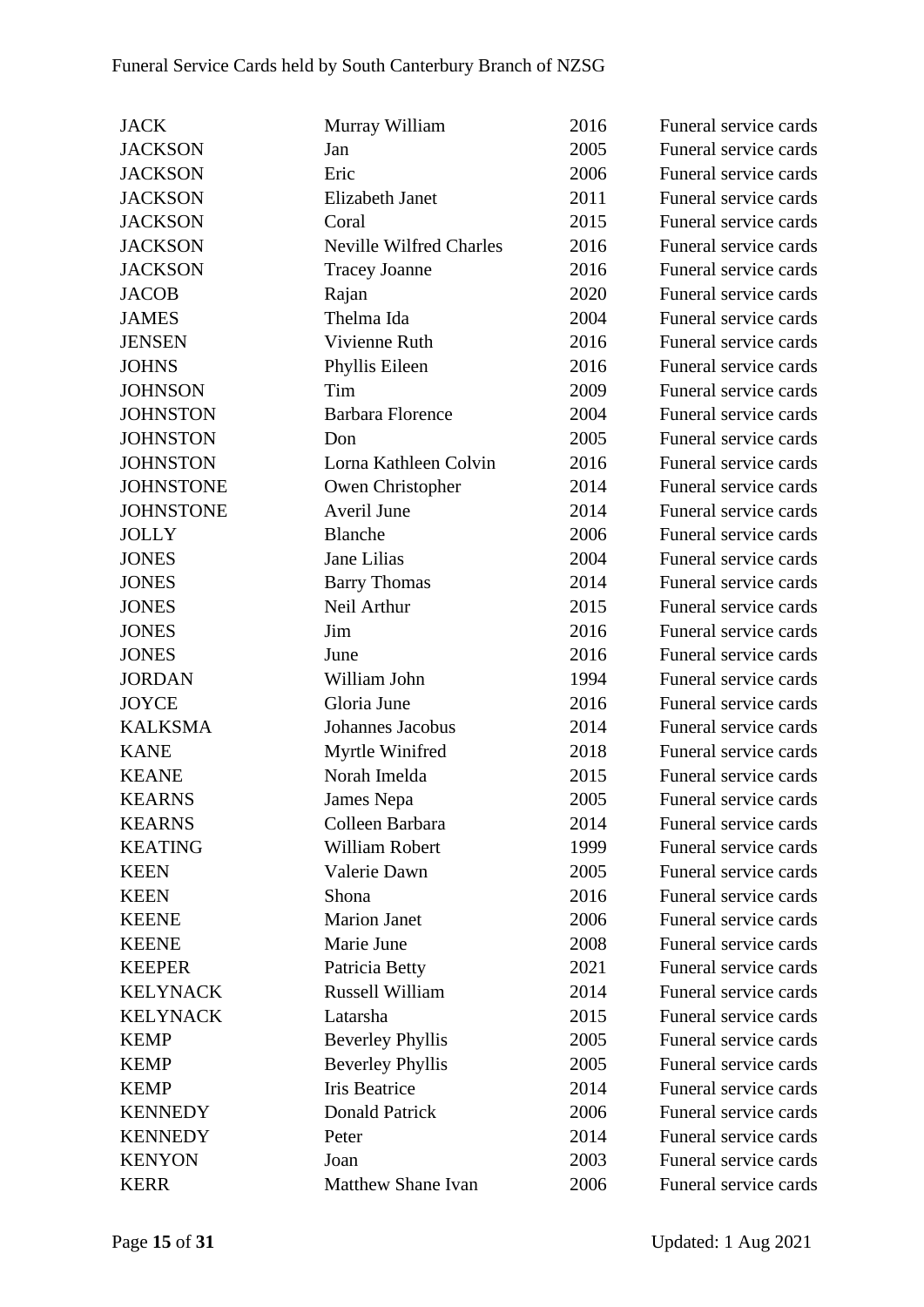| <b>KERR</b>      | Mary Josephine           | 2018 | Funeral service cards |
|------------------|--------------------------|------|-----------------------|
| <b>KERSLAKE</b>  | Norman James             |      | Funeral service cards |
| <b>KEY</b>       | Thelma                   | 2015 | Funeral service cards |
| <b>KEYS</b>      | Kathleen Pauline Jane    | 2005 | Funeral service cards |
| <b>KIELY</b>     | Merlene Mary             | 2015 | Funeral service cards |
| <b>KIMBLE</b>    | <b>Wendy Patricia</b>    | 2021 | Funeral service cards |
| <b>KING</b>      | Christopher Edward       | 1994 | Funeral service cards |
| <b>KING</b>      | <b>Elsie Matthews</b>    | 2005 | Funeral service cards |
| <b>KING</b>      | Kyle Neil                | 2005 | Funeral service cards |
| <b>KING</b>      | Eileen Mary              | 2006 | Funeral service cards |
| <b>KING</b>      | Norman Harold            | 2009 | Funeral service cards |
| <b>KINGAN</b>    | <b>Arthur Sinclair</b>   | 2014 | Funeral service cards |
| <b>KINGSBURY</b> | David Raymond            | 2008 | Funeral service cards |
| <b>KINGSLAND</b> | <b>Bruce</b>             | 2014 | Funeral service cards |
| <b>KINRAID</b>   | Margaret Ellen           | 1994 | Funeral service cards |
| <b>KINSMAN</b>   | Helen                    | 2015 | Funeral service cards |
| <b>KIRBY</b>     | Leslie Wilfred           | 2005 | Funeral service cards |
| <b>KIRBY</b>     | <b>Alexander Jenkins</b> | 2014 | Funeral service cards |
| <b>KIRKE</b>     | <b>Anne Constance</b>    | 2012 | Funeral service cards |
| <b>KIRKLAND</b>  | Jeffrey Roy              | 2017 | Funeral service cards |
| <b>KIRKWOOD</b>  | <b>Malcolm Alexander</b> | 2006 | Funeral service cards |
| <b>KITCHEN</b>   | Noeleen Avis             | 2014 | Funeral service cards |
| <b>KITTO</b>     | Edna Joyce               | 1999 | Funeral service cards |
| <b>KOIA</b>      | David Kerr               | 2018 | Funeral service cards |
| <b>KOUDYS</b>    | Corry                    | 2004 | Funeral service cards |
| <b>KUNNEN</b>    | <b>Betty</b>             | 2019 | Funeral service cards |
| <b>LAING</b>     | Margaret                 | 2005 | Funeral service cards |
| <b>LAING</b>     | Stuart                   | 2012 | Funeral service cards |
| <b>LAING</b>     | Judith Elizabeth         | 2013 | Funeral service cards |
| <b>LAMB</b>      | Duncan                   | 2004 | Funeral service cards |
| <b>LAMB</b>      | <b>Rosemary Margaret</b> | 2015 | Funeral service cards |
| <b>LANCASTER</b> | <b>Anthony Walter</b>    | 2014 | Funeral service cards |
| <b>LANE</b>      | Murray William           | 2005 | Funeral service cards |
| <b>LANGDALE</b>  | Paul Robin               | 2006 | Funeral service cards |
| <b>LANGE</b>     | Kevin John               | 2016 | Funeral service cards |
| <b>LANGRISH</b>  | <b>Hazel Alison</b>      | 2005 | Funeral service cards |
| <b>LAPLANCHE</b> | Daphne Caroline          | 2006 | Funeral service cards |
| <b>LAPLANCHE</b> | Aaron                    | 2016 | Funeral service cards |
| <b>LARCOMBE</b>  | David Maxwell            | 2016 | Funeral service cards |
| LE COMTE         | <b>Arthur Stanley</b>    | 2005 | Funeral service cards |
| LE MARQUAND      | <b>Blanche</b>           | 2010 | Funeral service cards |
| <b>LEARY</b>     | Marjorie Sadie           | 2004 | Funeral service cards |
| <b>LEARY</b>     | <b>Edith Frances</b>     | 2014 | Funeral service cards |
| <b>LEATHAM</b>   | Barry                    | 2003 | Funeral service cards |
| <b>LEATHAM</b>   | Leithen Joan Stenhouse   | 2016 | Funeral service cards |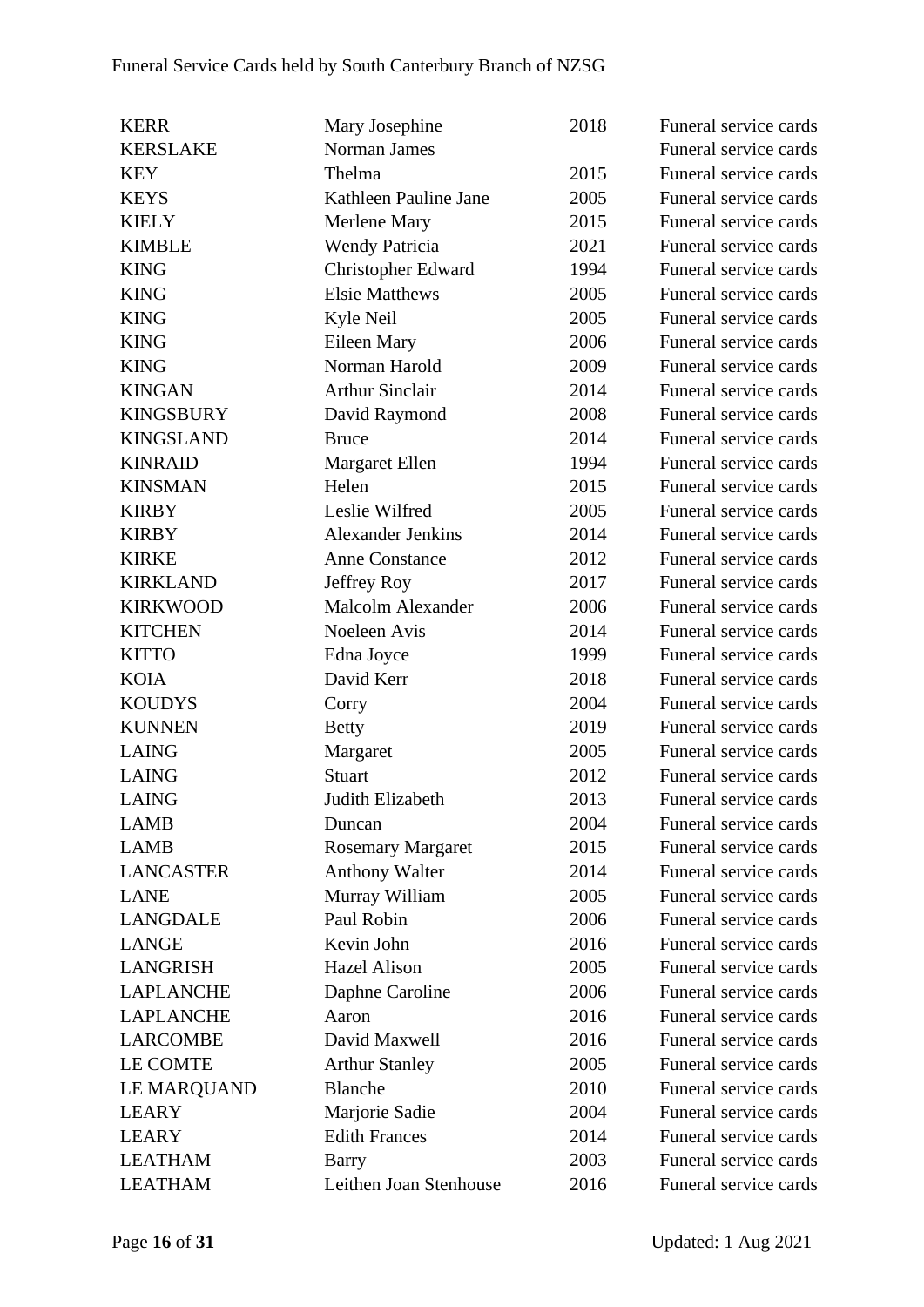| <b>LECKIE</b>      | Vernon Bruce                 | 1994 | Funeral service cards |
|--------------------|------------------------------|------|-----------------------|
| <b>LEE</b>         | Hazel Bertha                 | 2012 | Funeral service cards |
| <b>LEISTRA</b>     | Clair                        | 2016 | Funeral service cards |
| <b>LEITH</b>       | Ruby Joan                    | 2014 | Funeral service cards |
| <b>LESLIE</b>      | Alfred Ray                   | 2004 | Funeral service cards |
| <b>LESLIE</b>      | <b>Donald Peter Thomas</b>   | 2005 | Funeral service cards |
| <b>LESTER</b>      | Gertrude                     | 2017 | Funeral service cards |
| <b>LEWIS</b>       | Joy Eileen                   | 2014 | Funeral service cards |
| <b>LEWIS</b>       | <b>Richard Lionel</b>        | 2018 | Funeral service cards |
| <b>LIDDY</b>       | John Anthony                 | 2017 | Funeral service cards |
| <b>LILLICO</b>     | <b>Terrence Chichton</b>     | 2015 | Funeral service cards |
| <b>LINE</b>        | Pamela                       | 2016 | Funeral service cards |
| <b>LINTON</b>      | Fiona Joan                   | 2005 | Funeral service cards |
| <b>LIST</b>        | Mervyn James Stewart         | 2010 | Funeral service cards |
| <b>LIST</b>        | <b>Russell James Charles</b> | 2016 | Funeral service cards |
| <b>LISTER</b>      | Nola Mary                    | 2015 | Funeral service cards |
| <b>LISTER</b>      | <b>Thomas Norman</b>         | 2017 | Funeral service cards |
| <b>LIVESEY</b>     | Muriel Enid                  | 2010 | Funeral service cards |
| <b>LIVINGSTONE</b> | Alice Ada                    | 2004 | Funeral service cards |
| <b>LOCHHEAD</b>    | George                       | 2006 | Funeral service cards |
| <b>LOCHHEAD</b>    | <b>Emily Isobel</b>          | 2016 | Funeral service cards |
| <b>LOCHHEAD</b>    | <b>Emily Isobel</b>          | 2016 | Funeral service cards |
| <b>LOCKE</b>       | Norah Beatrice               | 2005 | Funeral service cards |
| <b>LORIMER</b>     | Dorothy Anne                 | 2016 | Funeral service cards |
| <b>LORY</b>        | Madge                        | 2004 | Funeral service cards |
| <b>LOVE</b>        | <b>Bruce Robert</b>          | 2016 | Funeral service cards |
| <b>LOVEGROVE</b>   | <b>Barry</b>                 | 2017 | Funeral service cards |
| LOW                | Patricia Wendy               | 2004 | Funeral service cards |
| LURAJUD            | <b>Shelley Anne</b>          | 2014 | Funeral service cards |
| <b>LUSTY</b>       | <b>Raymond Norman</b>        | 2005 | Funeral service cards |
| <b>LYMAN</b>       | <b>Richard Wayne</b>         | 2005 | Funeral service cards |
| <b>LYMAN</b>       | <b>Richard Wayne</b>         | 2005 | Funeral service cards |
| <b>LYMAN</b>       | <b>Grace Doreen</b>          | 2012 | Funeral service cards |
| <b>LYNCH</b>       | Edna May                     | 2004 | Funeral service cards |
| <b>MacARTHUR</b>   | <b>Allan Stuart</b>          | 2006 | Funeral service cards |
| <b>MACDONALD</b>   | Anna Pauline                 | 2011 | Funeral service cards |
| <b>MACDONALD</b>   | Jean                         | 2004 | Funeral service cards |
| <b>MACDONALD</b>   | <b>Esther Maude</b>          | 2016 | Funeral service cards |
| <b>MACDOUGALL</b>  | Murray Neil                  | 2007 | Funeral service cards |
| <b>MACKAY</b>      | Joyce May                    | 2004 | Funeral service cards |
| <b>MACKAY</b>      | Philip                       | 2014 | Funeral service cards |
| <b>MACKIE</b>      | Gordon                       | 2015 | Funeral service cards |
| <b>MacPHERSON</b>  | Tara Louise                  | 2005 | Funeral service cards |
| <b>MADER</b>       | Franz                        | 2005 | Funeral service cards |
| <b>MAGON</b>       | Monica Doris                 | 2005 | Funeral service cards |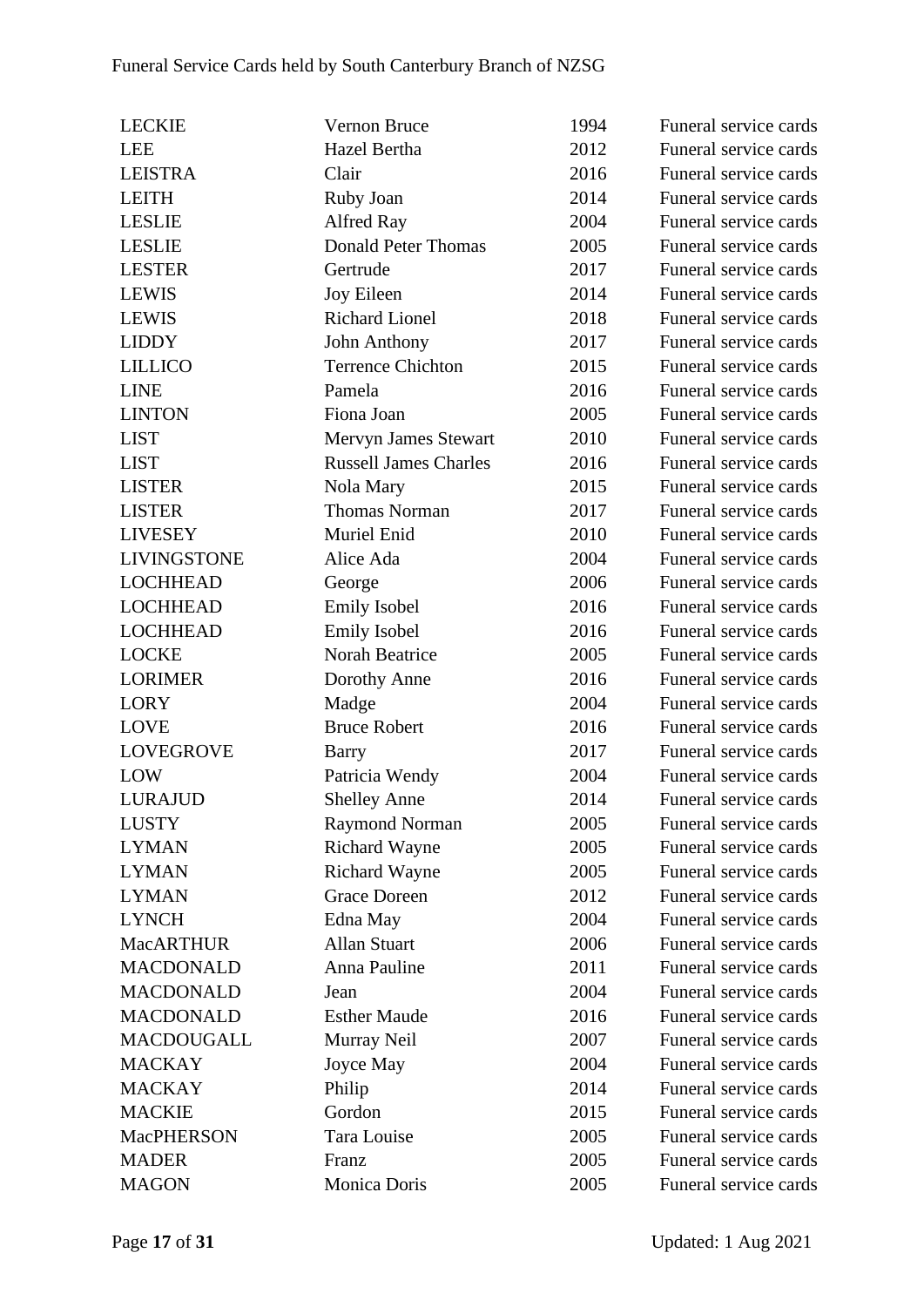| <b>MAGUIGAN</b>   | Eric                   |      | Funeral service cards |
|-------------------|------------------------|------|-----------------------|
| <b>MALCOLM</b>    | Ashley Edward          | 2005 | Funeral service cards |
| <b>MALCOLM</b>    | Sylvia                 | 2006 | Funeral service cards |
| <b>MALTHUS</b>    | Gwen                   | 2011 | Funeral service cards |
| <b>MALTHUS</b>    | <b>Matthew Robert</b>  |      | Funeral service cards |
| <b>MARK</b>       | Ross Graeme            | 2004 | Funeral service cards |
| <b>MARR</b>       | June                   | 2014 | Funeral service cards |
| <b>MARSH</b>      | John Thomas            | 2005 | Funeral service cards |
| <b>MARSH</b>      | Ronald William         | 2020 | Funeral service cards |
| <b>MARSHALL</b>   | Daisy Jean             | 2005 | Funeral service cards |
| <b>MARSHALL</b>   | John Hedley            | 2006 | Funeral service cards |
| <b>MARTIN</b>     | Alan Robert            | 2005 | Funeral service cards |
| <b>MARTIN</b>     | Gertrude               | 2006 | Funeral service cards |
| <b>MATCHETT</b>   | Arthur                 | 2014 | Funeral service cards |
| <b>MAWHINNEY</b>  | May Caroline           | 1994 | Funeral service cards |
| <b>MAY</b>        | Lindsay Roy Alexander  | 2006 | Funeral service cards |
| <b>MAYNE</b>      | <b>Ellen Harriett</b>  | 2015 | Funeral service cards |
| <b>MAYSTON</b>    | Robin George           | 2015 | Funeral service cards |
| <b>McALLEN</b>    | Mary Patricia          | 2006 | Funeral service cards |
| <b>McATEER</b>    | Christopher John Luke  | 2008 | Funeral service cards |
| <b>McATEER</b>    | Leo Thomas             | 2016 | Funeral service cards |
| <b>McBRIDE</b>    | <b>Elsie Violet</b>    | 2018 | Funeral service cards |
| <b>McCAMMON</b>   | <b>Agnes Elizabeth</b> | 2014 | Funeral service cards |
| <b>McCARTHY</b>   | Thomas                 | 1993 | Funeral service cards |
| <b>McCARTHY</b>   | Lawrence William       | 2006 | Funeral service cards |
| <b>McCARTHY</b>   | Daniel William         | 2011 | Funeral service cards |
| <b>McCARTHY</b>   | David Gerard           | 2011 | Funeral service cards |
| <b>McCARTHY</b>   | <b>Edith Margaret</b>  | 2015 | Funeral service cards |
| <b>McCLINTOCK</b> | Neville Joseph         | 2006 | Funeral service cards |
| <b>McCONACHIE</b> | George William         | 2018 | Funeral service cards |
| <b>McCONE</b>     | Ian Thomas             | 2014 | Funeral service cards |
| McCROSSAN         | Francis Kevin          | 2014 | Funeral service cards |
| McDONALD          | Ramona Jessie          | 2016 | Funeral service cards |
| <b>McDONALD</b>   | Eileen Roberta         | 2016 | Funeral service cards |
| <b>McDOWALL</b>   | Joseph Smith           | 1994 | Funeral service cards |
| <b>McEVEDY</b>    | Sylvia Gertrude        | 2014 | Funeral service cards |
| <b>McEWEN</b>     | Bert                   | 2006 | Funeral service cards |
| <b>McEWEN</b>     | Noeline                | 2016 | Funeral service cards |
| <b>McEWING</b>    | Matilda Hunter Cameron |      | Funeral service cards |
| <b>McFADGEN</b>   | Keith                  | 2006 | Funeral service cards |
| <b>McFARLANE</b>  | Duncan William         | 2020 | Funeral service cards |
| <b>McFARLANE</b>  | <b>Beverly Elsbeth</b> | 2020 | Funeral service cards |
| <b>McFELIN</b>    | <b>Richard James</b>   | 2016 | Funeral service cards |
| <b>McGARRY</b>    | <b>Ian Russell</b>     | 2016 | Funeral service cards |
| McGETTIGAN        | Margaret Helen         | 2006 | Funeral service cards |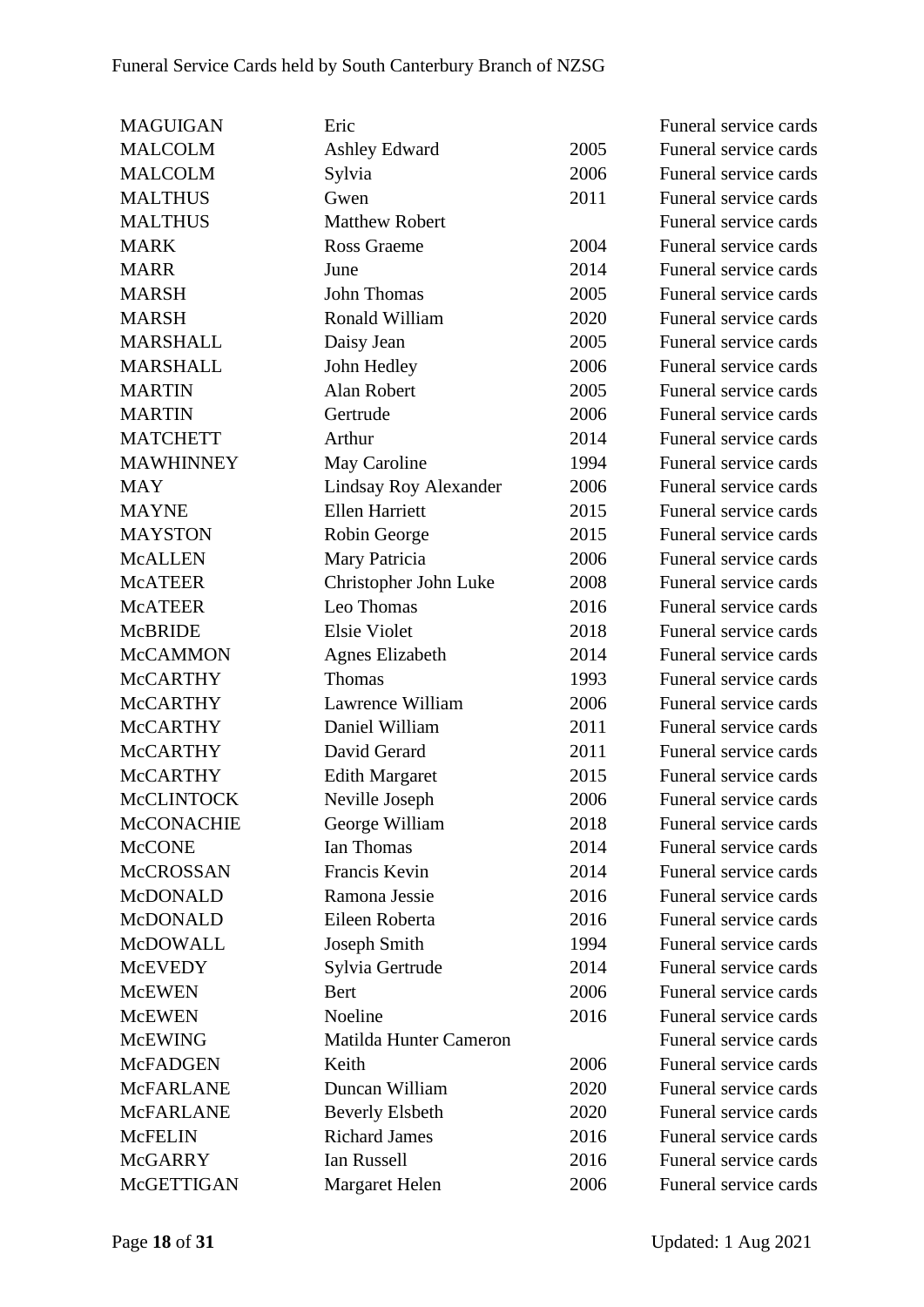| McGETTIGAN       | Marie Teresa               | 2014 | Funeral service cards |
|------------------|----------------------------|------|-----------------------|
| <b>McGILLEN</b>  | George Edward              | 2014 | Funeral service cards |
| <b>McGILLEN</b>  | Patricia Ann               | 2020 | Funeral service cards |
| <b>McGRATH</b>   | Joan                       | 2002 | Funeral service cards |
| <b>McGREGOR</b>  | Lex                        | 2015 | Funeral service cards |
| <b>McHAFFIE</b>  | Eion Verdon                | 2015 | Funeral service cards |
| <b>McHENRY</b>   | <b>Robert Leslie</b>       | 2014 | Funeral service cards |
| <b>McHENRY</b>   | Evelyn May                 | 2015 | Funeral service cards |
| McILRAITH        | <b>Robert Moore</b>        | 2004 | Funeral service cards |
| <b>McKEAGG</b>   | <b>Frances Mina</b>        | 2016 | Funeral service cards |
| <b>McKECHNIE</b> | Douglas                    | 2005 | Funeral service cards |
| <b>McKEEVER</b>  | <b>Dyridgy Merley</b>      | 2005 | Funeral service cards |
| <b>McKENZIE</b>  | Ellen                      | 2005 | Funeral service cards |
| <b>McKENZIE</b>  | Rod                        | 2006 | Funeral service cards |
| <b>McKENZIE</b>  | <b>Billie</b>              | 2015 | Funeral service cards |
| <b>McKENZIE</b>  | <b>Ronald Desmond</b>      | 2016 | Funeral service cards |
| <b>McKEOWN</b>   | <b>Robert James</b>        | 2001 | Funeral service cards |
| <b>McKEOWN</b>   | Jannette                   | 2003 | Funeral service cards |
| <b>McKEOWN</b>   | Jordan                     | 2015 | Funeral service cards |
| <b>McKERCHAR</b> | Diane Joan                 | 2005 | Funeral service cards |
| <b>McKERCHAR</b> | <b>Hamish Pringle</b>      | 2010 | Funeral service cards |
| McKNIGHT         | Shirley                    | 2004 | Funeral service cards |
| McLACHLAN        | Muriel                     | 2014 | Funeral service cards |
| <b>McLAREN</b>   | Rita Ruth Clara            | 1993 | Funeral service cards |
| McLAUCHLAN       | Maureen Diana              | 2006 | Funeral service cards |
| <b>McLEAN</b>    | <b>Allan Andrew Nelson</b> | 1994 | Funeral service cards |
| <b>McLEOD</b>    | <b>Donald Ross</b>         | 2005 | Funeral service cards |
| <b>McLEOD</b>    | Vicki Suzanne              | 2018 | Funeral service cards |
| McLOUGHLIN       | William                    | 2014 | Funeral service cards |
| <b>McMASTER</b>  | Lorna                      | 2014 | Funeral service cards |
| <b>McMILLAN</b>  | Dave                       | 2006 | Funeral service cards |
| <b>McNALLY</b>   | Susan                      | 2014 | Funeral service cards |
| <b>McNEIL</b>    | Pearl                      | 2006 | Funeral service cards |
| <b>McNICHOLL</b> | Mark David                 | 2016 | Funeral service cards |
| <b>McPHERSON</b> | <b>Iris Mary</b>           | 2006 | Funeral service cards |
| <b>McPHERSON</b> | <b>Iris Mary</b>           | 2006 | Funeral service cards |
| <b>McPHERSON</b> | Donald                     | 2017 | Funeral service cards |
| <b>McPHERSON</b> | Ian James                  | 2018 | Funeral service cards |
| <b>McRAE</b>     | <b>Edward John</b>         | 2004 | Funeral service cards |
| <b>McRAE</b>     | Edith Joy                  | 2006 | Funeral service cards |
| <b>McRAE</b>     | <b>Stuart Wilsden</b>      | 2010 | Funeral service cards |
| <b>McRAE</b>     | Norma Jessie               | 2012 | Funeral service cards |
| <b>MEHLHOPT</b>  | <b>Wayne Ronald</b>        | 2016 | Funeral service cards |
| <b>MEIER</b>     | Pamela Grace               | 2005 | Funeral service cards |
| <b>MEIHANA</b>   | June                       | 2017 | Funeral service cards |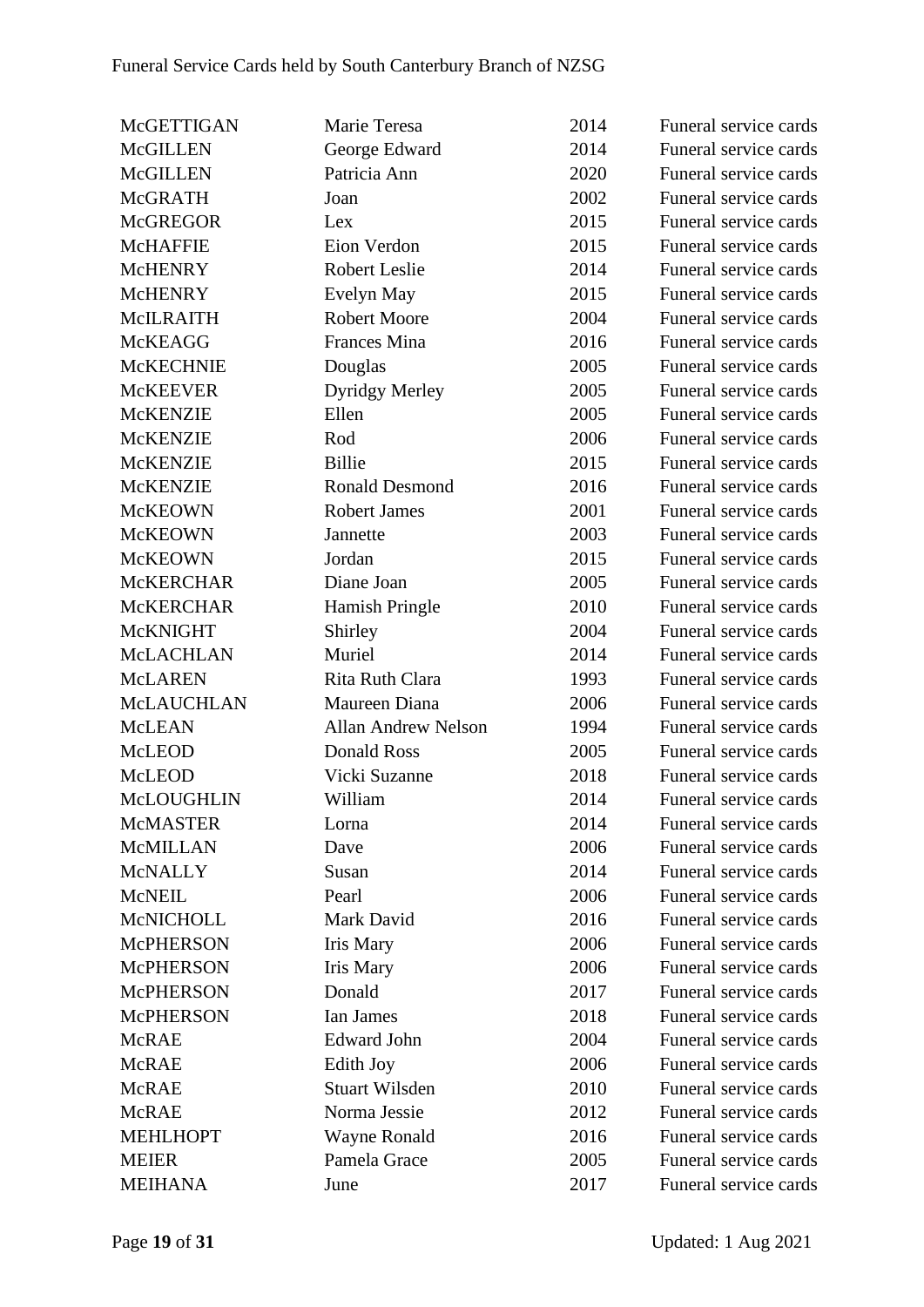| <b>MELHOPT</b>     | <b>Jack</b>                    | 2015 | Funeral service cards |
|--------------------|--------------------------------|------|-----------------------|
| <b>MELHOPT</b>     | Moira Frances                  | 2015 | Funeral service cards |
| <b>METTRICK</b>    | Joan Rehnqvist                 | 2015 | Funeral service cards |
| <b>MEYER</b>       | Barbara Isabella               | 2004 | Funeral service cards |
| <b>MICHEL</b>      | <b>Margaret Mary</b>           | 2016 | Funeral service cards |
| <b>MIDDLETON</b>   | <b>Stein Desmond</b>           | 2006 | Funeral service cards |
| <b>MIDGLEY</b>     | <b>Reginald Dare</b>           | 2006 | Funeral service cards |
| <b>MILES</b>       | Elizabeth Jean                 | 2004 | Funeral service cards |
| <b>MILES</b>       | Lance Herbert                  | 2005 | Funeral service cards |
| <b>MILLAR</b>      | Annie Margaret                 | 2014 | Funeral service cards |
| <b>MILLER</b>      | Phillip John                   | 2017 | Funeral service cards |
| <b>MILLER</b>      | <b>Agnes Marion</b>            | 2018 | Funeral service cards |
| <b>MILLS</b>       | Trena Jane                     | 2001 | Funeral service cards |
| <b>MILNE</b>       | Roy McDonald                   | 2005 | Funeral service cards |
| <b>MINNS</b>       | Ellen                          | 2005 | Funeral service cards |
| <b>MIRON</b>       | Wladyslaw                      | 2012 | Funeral service cards |
| <b>MITCHELL</b>    | Patricia Margaret              | 2001 | Funeral service cards |
| <b>MITCHELL</b>    | Joyce Lilian                   | 2015 | Funeral service cards |
| <b>MITCHELL</b>    | Pearl Rosemary                 | 2015 | Funeral service cards |
| <b>MITCHELL</b>    | June Patricia                  | 2020 | Funeral service cards |
| <b>MITCHELMORE</b> | Sylvia                         | 2005 | Funeral service cards |
| <b>MOLLOY</b>      | Trevor Wayne William           | 2020 | Funeral service cards |
| <b>MOON</b>        | Robert                         | 2015 | Funeral service cards |
| <b>MOORE</b>       | <b>Russell James</b>           | 1956 | Funeral service cards |
| <b>MOORE</b>       | George                         | 1982 | Funeral service cards |
| <b>MOORE</b>       | Samuel                         | 1992 | Funeral service cards |
| <b>MOORE</b>       | Foster Weir                    | 1993 | Funeral service cards |
| <b>MOORE</b>       | Russell John                   | 2002 | Funeral service cards |
| <b>MOORE</b>       | <b>Edwin Charles</b>           | 2003 | Funeral service cards |
| <b>MOORE</b>       | Lilian                         | 2005 | Funeral service cards |
| <b>MOORE</b>       | <b>Alison Loraine</b>          | 2014 | Funeral service cards |
| <b>MOORE</b>       | Russell Selwyn                 | 2014 | Funeral service cards |
| <b>MOORE</b>       | William Allen                  |      | Funeral service cards |
| MOORE-CORRY        | Martin                         |      | Funeral service cards |
| <b>MOORHEAD</b>    | Rose                           | 2004 | Funeral service cards |
| <b>MORE</b>        | Christina Caroline             | 2014 | Funeral service cards |
| <b>MORGAN</b>      | <b>Barrie James</b>            | 2015 | Funeral service cards |
| <b>MORI</b>        | <b>Laurance Charles Hilton</b> | 2005 | Funeral service cards |
| <b>MORRISON</b>    | Athol Richardson               | 2004 | Funeral service cards |
| <b>MORRISON</b>    | Robert David                   | 2014 | Funeral service cards |
| <b>MORRISON</b>    | Rita Olive                     | 2014 | Funeral service cards |
| <b>MORRISON</b>    | <b>Florence Mary</b>           | 2016 | Funeral service cards |
| <b>MOULD</b>       | John Robert George             | 2018 | Funeral service cards |
| <b>MOYLE</b>       | Ethna May                      | 2004 | Funeral service cards |
| <b>MULLALY</b>     | <b>Barry</b>                   | 2014 | Funeral service cards |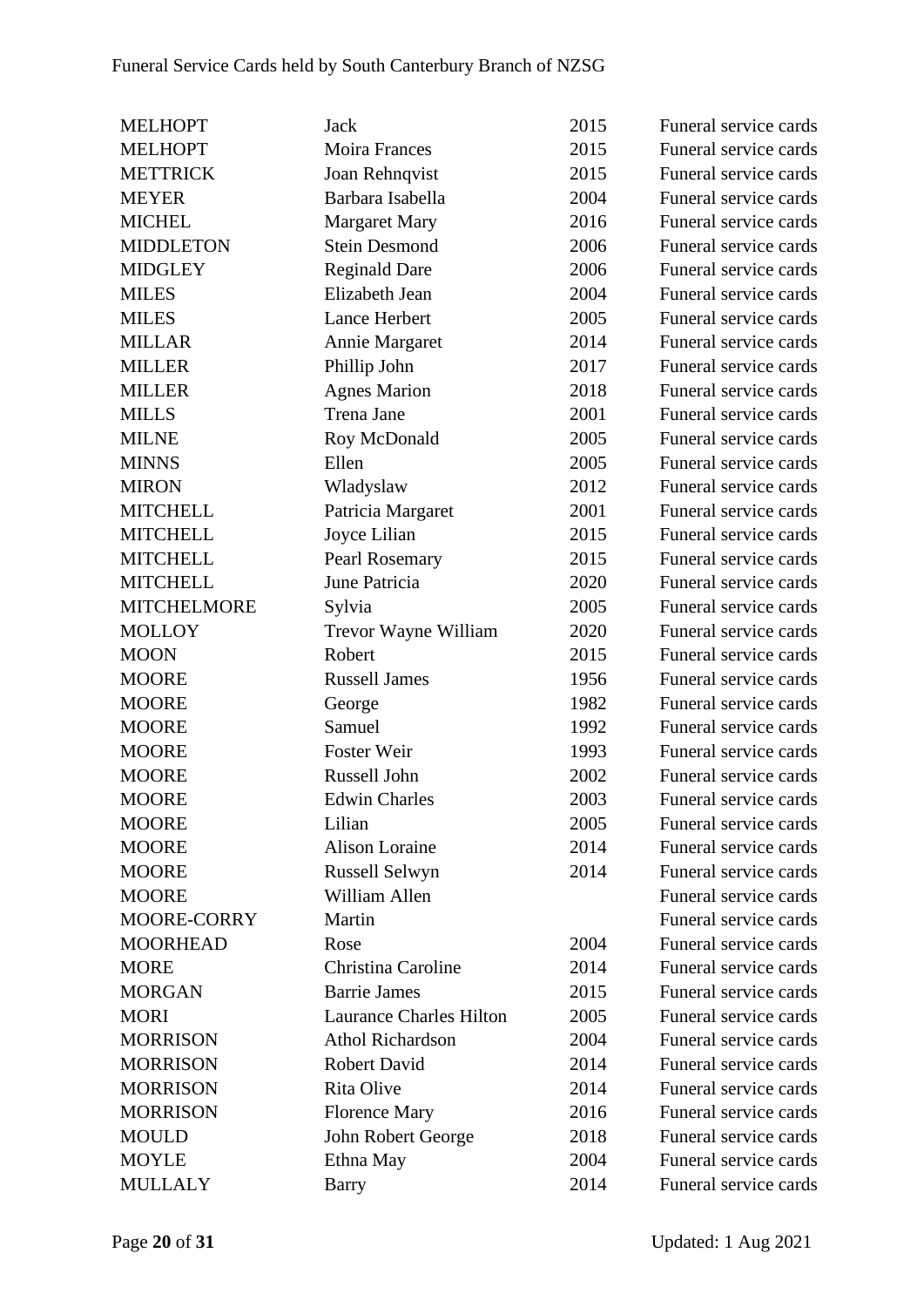| <b>MULLEN</b>    | Edith Orma             | 2006 | Funeral service cards |
|------------------|------------------------|------|-----------------------|
| <b>MUNRO</b>     | Mae                    | 2010 | Funeral service cards |
| <b>MUNRO</b>     | Donald George          | 2014 | Funeral service cards |
| <b>MUNRO</b>     | <b>Margaret Nora</b>   | 2015 | Funeral service cards |
| <b>MURRAY</b>    | <b>Noel Anthony</b>    | 2005 | Funeral service cards |
| <b>MURRAY</b>    | Alison Mae             | 2016 | Funeral service cards |
| <b>MYERS</b>     | <b>Anthony Stephen</b> | 2004 | Funeral service cards |
| <b>NAISMITH</b>  | Ian Murray             | 2005 | Funeral service cards |
| <b>NARBEY</b>    | Ivy Katherine          | 2014 | Funeral service cards |
| <b>NARBY</b>     | <b>Ivy Katherine</b>   | 2014 | Funeral service cards |
| <b>NEILL</b>     | Joan                   | 2014 | Funeral service cards |
| <b>NELMES</b>    | Marjorie Patricia      | 2014 | Funeral service cards |
| <b>NELSON</b>    | Rosslyn Ann            | 2012 | Funeral service cards |
| <b>NEWMAN</b>    | <b>Betty Doreen</b>    | 2005 | Funeral service cards |
| <b>NEWNHAM</b>   | <b>Edward Thomas</b>   | 2004 | Funeral service cards |
| NG               | Lily Moy               | 2015 | Funeral service cards |
| <b>NGAHA</b>     | William Kia            | 2012 | Funeral service cards |
| <b>NICHOLAS</b>  | Florence Euphemia      | 1993 | Funeral service cards |
| <b>NICHOLLS</b>  | Maria Frances          | 2018 | Funeral service cards |
| <b>NICHOLSON</b> | Marie Josephine        | 2015 | Funeral service cards |
| <b>NICOL</b>     | <b>Arthur James</b>    | 1996 | Funeral service cards |
| <b>NICOL</b>     | Una Joy                | 2014 | Funeral service cards |
| <b>NILES</b>     | Win                    | 2004 | Funeral service cards |
| <b>NILES</b>     | <b>Stanley James</b>   | 2005 | Funeral service cards |
| <b>NIND</b>      | <b>Maureen Frances</b> | 2016 | Funeral service cards |
| <b>NIXON</b>     | John                   | 2010 | Funeral service cards |
| <b>NOLAN</b>     | Garry David            | 2017 | Funeral service cards |
| <b>NOLAN</b>     | Mihirau Peola          | 2019 | Funeral service cards |
| <b>NORTON</b>    | Richard John           | 2005 | Funeral service cards |
| NYE              | <b>Constance Mabel</b> | 2005 | Funeral service cards |
| O'BRIEN          | Ivy Maria              | 2004 | Funeral service cards |
| O'CONNOR         | Noelene Marie          | 2004 | Funeral service cards |
| O'CONNOR         | Kevin John             | 2005 | Funeral service cards |
| O'CONNOR         | Noeline Doris          | 2013 | Funeral service cards |
| O'DRISCOLL       | Peter James            | 2008 | Funeral service cards |
| O'DRISCOLL       | Shirley                | 2016 | Funeral service cards |
| O'LOUGHLIN       | Peter Edward           | 2020 | Funeral service cards |
| O'NEILL          | Selwyn Marchand        | 2006 | Funeral service cards |
| O'NEILL          | Selwyn Marchand        | 2006 | Funeral service cards |
| O'NEILL          | Maureen Ann            | 2006 | Funeral service cards |
| O'NEILL          | Florence Isabel        | 2014 | Funeral service cards |
| O'NEILL          | Kevin Francis          | 2016 | Funeral service cards |
| O'ROURKE         | Gary Wayne             | 1999 | Funeral service cards |
| O'ROURKE         | <b>Gerald Duncan</b>   | 2005 | Funeral service cards |
| O'ROURKE         | Valmai Joan            | 2006 | Funeral service cards |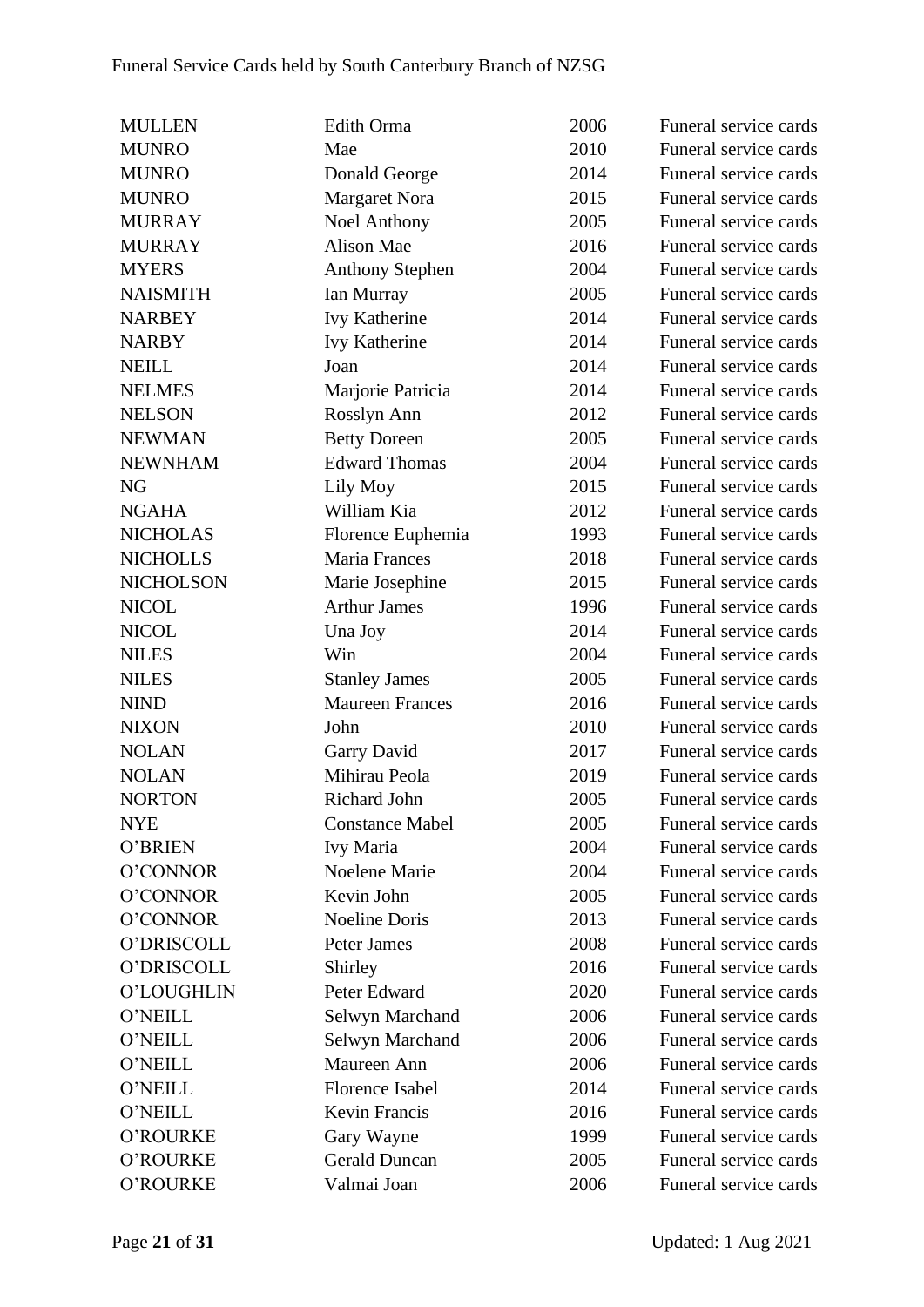| O'ROURKE         | <b>Terence Claude</b>   | 2007 | Funeral service cards |
|------------------|-------------------------|------|-----------------------|
| O'ROURKE         | <b>Desmond Thomas</b>   | 2013 | Funeral service cards |
| O'SHEA           | Evelyn Mary             | 2014 | Funeral service cards |
| O'SULLIVAN       | John Lawrence           | 2008 | Funeral service cards |
| <b>OAKLEY</b>    | Joan Elizabeth          | 2019 | Funeral service cards |
| <b>OBLEAS</b>    | Kamatchi                | 2014 | Funeral service cards |
| <b>ODEY</b>      | <b>Barry Lloyd</b>      | 2002 | Funeral service cards |
| <b>OFFEN</b>     | Joan Elspeth            | 2016 | Funeral service cards |
| <b>OLDS</b>      | Jocelyn Mary            | 2015 | Funeral service cards |
| <b>OLIFF</b>     | Laura Millicent         | 2004 | Funeral service cards |
| <b>ORMISTON</b>  | <b>Jack Bell</b>        | 1995 | Funeral service cards |
| <b>ORR</b>       | Joan Margaret           | 2018 | Funeral service cards |
| <b>OSBORNE</b>   | <b>Edith Cecilia</b>    | 2015 | Funeral service cards |
| <b>OWERS</b>     | Gordon                  | 2006 | Funeral service cards |
| <b>PADMAN</b>    | Avis Izbeth             | 2015 | Funeral service cards |
| <b>PALLISER</b>  | Margaret Isobel         | 2014 | Funeral service cards |
| <b>PANNETT</b>   | <b>Roy Charles</b>      | 2004 | Funeral service cards |
| <b>PARK</b>      | Ada Johanna             | 2006 | Funeral service cards |
| <b>PARKER</b>    | <b>Albert Stewart</b>   | 1993 | Funeral service cards |
| <b>PARKER</b>    | Gordon                  | 1995 | Funeral service cards |
| <b>PARKER</b>    | David Ralph             | 2005 | Funeral service cards |
| <b>PARKER</b>    | Caleb Blair             | 2014 | Funeral service cards |
| <b>PARKER</b>    | Hannah Grace            | 2014 | Funeral service cards |
| <b>PARKER</b>    | Olivia Kate             | 2014 | Funeral service cards |
| <b>PATEMAN</b>   | Violet                  | 2006 | Funeral service cards |
| <b>PATEMAN</b>   | Anne Bernadette         | 2014 | Funeral service cards |
| <b>PATERSON</b>  | Jeanette                | 2009 | Funeral service cards |
| <b>PATTERSON</b> | <b>Marion Rosena</b>    | 2003 | Funeral service cards |
| <b>PATTERSON</b> | Kevin George            | 2004 | Funeral service cards |
| <b>PATTERSON</b> | <b>Agnes Theresa</b>    | 2008 | Funeral service cards |
| <b>PATTERSON</b> | Doris Olive             | 2014 | Funeral service cards |
| <b>PATTERSON</b> | Anne Catherine          | 2016 | Funeral service cards |
| <b>PATTERSON</b> | <b>Barbara Rose</b>     | 2019 | Funeral service cards |
| <b>PATTLE</b>    | <b>Betty Mary</b>       | 2015 | Funeral service cards |
| <b>PEAT</b>      | Robert George           | 2014 | Funeral service cards |
| <b>PELLETT</b>   | <b>Frederick Walter</b> | 2012 | Funeral service cards |
| <b>PELVIN</b>    | <b>Frances Mary</b>     | 2006 | Funeral service cards |
| <b>PERCY</b>     | Lynne                   | 2004 | Funeral service cards |
| <b>PERKINS</b>   | Isabella                | 2005 | Funeral service cards |
| <b>PETERSON</b>  | Sara Jane               | 2015 | Funeral service cards |
| <b>PHILIP</b>    | Jack                    | 2006 | Funeral service cards |
| <b>PHILIP</b>    | Jack                    | 2006 | Funeral service cards |
| <b>PHILLIPS</b>  | Kenneth                 | 2005 | Funeral service cards |
| <b>PHILLIPS</b>  | <b>Thomas Francis</b>   | 2011 | Funeral service cards |
| <b>PHILLIPS</b>  | Myrtle                  | 2012 | Funeral service cards |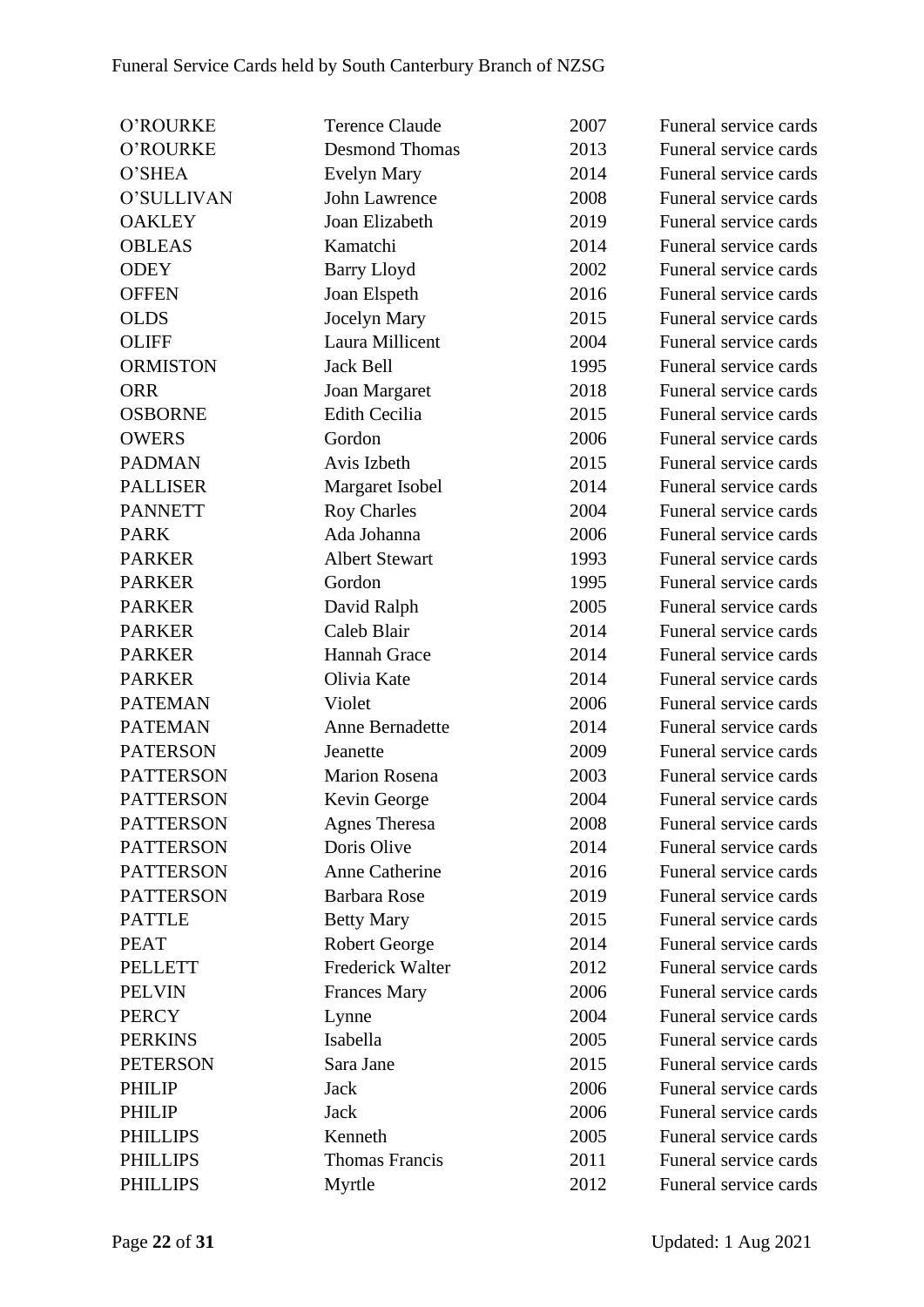| <b>PHIMISTER</b>  | <b>Charles Gordon</b>    | 2015 | Funeral service cards |
|-------------------|--------------------------|------|-----------------------|
| <b>PINKERTON</b>  | Irene Elisabeth          | 2005 | Funeral service cards |
| <b>PITT</b>       | Donald George            | 1995 | Funeral service cards |
| <b>PITTS</b>      | Pamela Jean              | 2017 | Funeral service cards |
| <b>POKROWSKI</b>  | Alexander                | 2015 | Funeral service cards |
| <b>POLLOCK</b>    | Christina Joyce          | 2011 | Funeral service cards |
| <b>POLSON</b>     | <b>Muriel Doreen</b>     | 2006 | Funeral service cards |
| <b>POLSON</b>     | <b>Allan Roderick</b>    | 2015 | Funeral service cards |
| <b>POOKE</b>      | Norman Alfred John       | 2014 | Funeral service cards |
| <b>POPENHAGEN</b> | Rowland John             | 2015 | Funeral service cards |
| <b>PORTER</b>     | Neale                    |      | Funeral service cards |
| <b>POTTS</b>      | Adam                     | 2014 | Funeral service cards |
| <b>POULSEN</b>    | <b>Terrence Michael</b>  | 2016 | Funeral service cards |
| <b>POULSTON</b>   | Gypsy                    | 2016 | Funeral service cards |
| <b>PRATTLEY</b>   | Allan George Ellis       | 2010 | Funeral service cards |
| <b>PRICE</b>      | <b>Stewart Dean</b>      | 2006 | Funeral service cards |
| <b>PRIEST</b>     | Sylvia Mae               | 2016 | Funeral service cards |
| <b>PRITCHARD</b>  | David                    | 2006 | Funeral service cards |
| PROCTOR-          |                          |      |                       |
| <b>BESWARICK</b>  | Rodney                   | 2006 | Funeral service cards |
| <b>PULLAR</b>     | Bronwyn Matilda          | 2014 | Funeral service cards |
| <b>PURDON</b>     | William Richard          | 2016 | Funeral service cards |
| <b>PURTON</b>     | Janet                    | 2015 | Funeral service cards |
| <b>PYKE</b>       | Daryn Vincent            | 2014 | Funeral service cards |
| <b>PYKE</b>       | Mervyn Henry             | 2016 | Funeral service cards |
| <b>QUELCH</b>     | Myra Florence            | 1992 | Funeral service cards |
| <b>QUEREE</b>     | Yvonne Hilda             | 2016 | Funeral service cards |
| <b>QUERTIER</b>   | <b>Allan Ross</b>        | 2004 | Funeral service cards |
| <b>QUINN</b>      | <b>Maureen Catherine</b> | 2019 | Funeral service cards |
| <b>RACE</b>       | George Thomas            | 2014 | Funeral service cards |
| <b>RATHGEN</b>    | Mark Geremy              | 2009 | Funeral service cards |
| <b>RAYMOND</b>    | William Lancelot         | 2006 | Funeral service cards |
| <b>RAYMOND</b>    | Nan                      | 2013 | Funeral service cards |
| <b>RAYMOND</b>    | <b>Mary Frances</b>      | 2014 | Funeral service cards |
| <b>RAYNE</b>      | Jennifer Joan            | 2014 | Funeral service cards |
| <b>REES</b>       | <b>Francis Patrick</b>   | 2015 | Funeral service cards |
| <b>REID</b>       | George Andrew            | 1995 | Funeral service cards |
| <b>REIHANA</b>    | <b>Henry Thomas</b>      | 2006 | Funeral service cards |
| <b>RENTON</b>     | Doris Evelyn             | 2004 | Funeral service cards |
| <b>RENTON</b>     | <b>Leonard Charles</b>   | 2014 | Funeral service cards |
| <b>RICHARDS</b>   | <b>Bernard James</b>     | 2016 | Funeral service cards |
| <b>RICHARDS</b>   | Monica Mary              | 2020 | Funeral service cards |
| <b>RIDDLE</b>     | Ian                      | 2016 | Funeral service cards |
| <b>ROBB</b>       | <b>Bob</b>               | 2007 | Funeral service cards |
| <b>ROBERTS</b>    | <b>Graeme Charles</b>    | 2004 | Funeral service cards |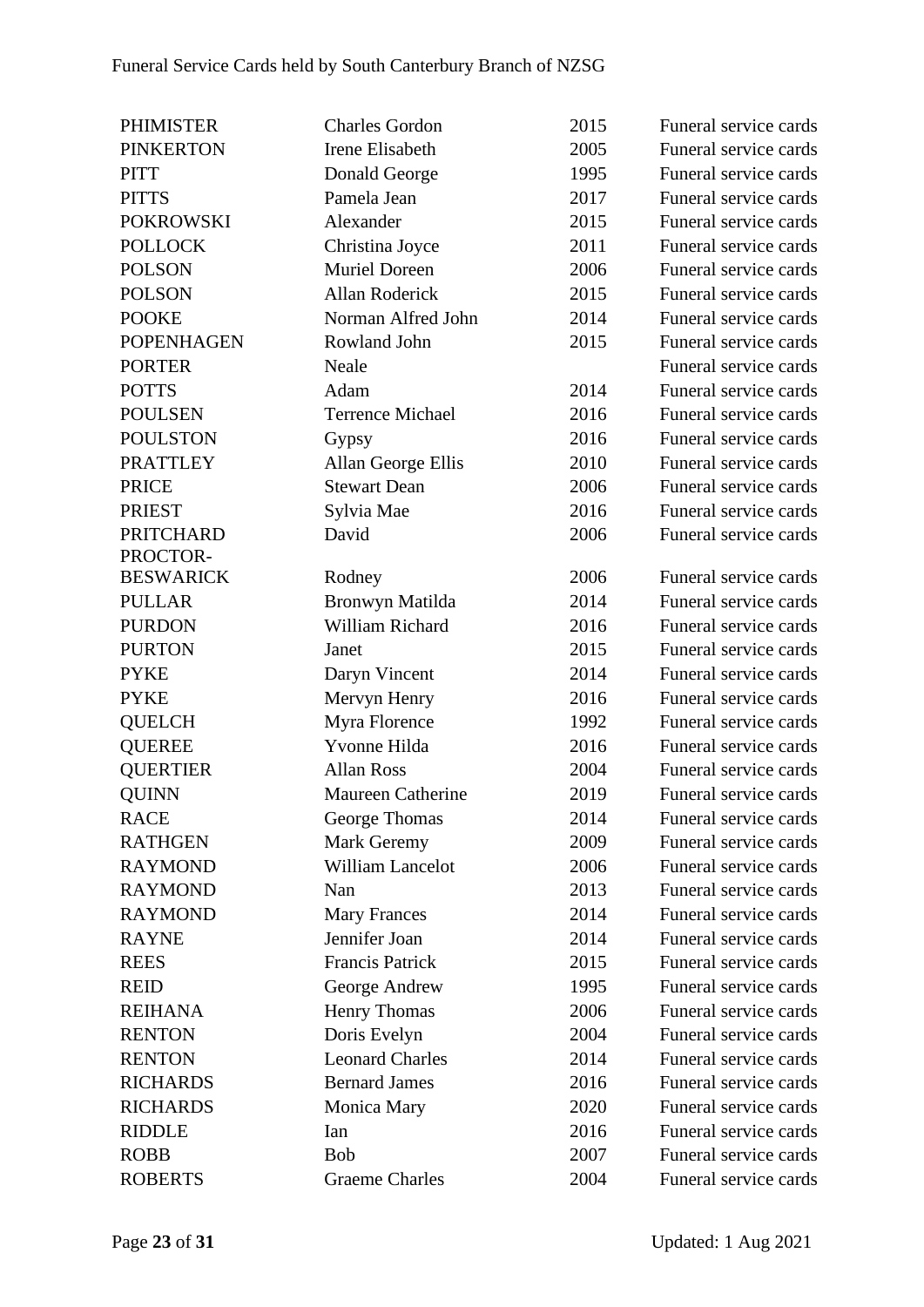| <b>ROBERTS</b>    | Mary Mavis                    | 2006 | Funeral service cards |
|-------------------|-------------------------------|------|-----------------------|
| <b>ROBERTS</b>    | George Stanley                | 2006 | Funeral service cards |
| <b>ROBERTSON</b>  | Mary Fowler                   | 1993 | Funeral service cards |
| <b>ROBERTSON</b>  | William Boyd                  | 1999 | Funeral service cards |
| <b>ROBERTSON</b>  | Gayle Ellen                   | 2004 | Funeral service cards |
| <b>ROBERTSON</b>  | Christina                     | 2004 | Funeral service cards |
| <b>ROBERTSON</b>  | John Murray                   | 2005 | Funeral service cards |
| <b>ROBERTSON</b>  | Sandra Joan                   | 2012 | Funeral service cards |
| <b>ROBERTSON</b>  | Norman                        | 2015 | Funeral service cards |
| <b>ROBERTSON</b>  | Pamela                        | 2016 | Funeral service cards |
| <b>ROBERTSON</b>  | Alan Lindsay                  | 2016 | Funeral service cards |
| <b>ROBINSON</b>   | Margaret Aileen               | 2006 | Funeral service cards |
| <b>ROBINSON</b>   | <b>Bertha Muriel</b>          | 2015 | Funeral service cards |
| <b>ROBINSON</b>   | Elizabeth Mary                | 2019 | Funeral service cards |
| <b>ROBINSON</b>   | Doreen Mabel                  |      | Funeral service cards |
| <b>ROBSON</b>     | <b>Florence Ethel</b>         | 2006 | Funeral service cards |
| <b>RODGERS</b>    | Margaret                      | 2006 | Funeral service cards |
| <b>ROLTON</b>     | <b>Margaret Jane</b>          | 2017 | Funeral service cards |
| <b>ROONEY</b>     | Olive Leah                    | 2005 | Funeral service cards |
| <b>ROSS</b>       | Leila Georgina                | 1994 | Funeral service cards |
| <b>ROSS</b>       | Donald Bain                   | 2004 | Funeral service cards |
| <b>ROSS</b>       | Sarah Elizabeth               | 2004 | Funeral service cards |
| <b>ROSS</b>       | <b>Frank Donald</b>           | 2007 | Funeral service cards |
| <b>ROWE</b>       | John                          | 2006 | Funeral service cards |
| <b>ROWE</b>       | <b>Geoffrey Douglas</b>       | 2014 | Funeral service cards |
| <b>ROWLAND</b>    | Jessie                        | 2005 | Funeral service cards |
| ROWLEY-SMITH      | Vye                           | 2005 | Funeral service cards |
| <b>ROY</b>        | John                          | 2006 | Funeral service cards |
| <b>RUSH</b>       | Alan                          | 2016 | Funeral service cards |
| <b>RUSSELL</b>    | <b>Hazel Mary</b>             | 2016 | Funeral service cards |
| <b>RYAN</b>       | <b>Rosanna Constance</b>      | 1996 | Funeral service cards |
| <b>RYAN</b>       | <b>Margaret Mary</b>          | 2005 | Funeral service cards |
| <b>RYAN</b>       | Norm                          | 2005 | Funeral service cards |
| <b>RYAN</b>       | Margaret Patricia             | 2014 | Funeral service cards |
| <b>RYDER</b>      | Marie Kathleen                | 2005 | Funeral service cards |
| <b>RYDER</b>      | Doreen                        | 2005 | Funeral service cards |
| <b>SANDERS</b>    | Frank                         | 2011 | Funeral service cards |
| <b>SANDREY</b>    | Tony                          | 2004 | Funeral service cards |
| <b>SANDRI</b>     | <b>James Garfield Burwood</b> | 2014 | Funeral service cards |
| <b>SAVAGE</b>     | Ernie                         | 2005 | Funeral service cards |
| <b>SAVAGE</b>     | Ron                           | 2006 | Funeral service cards |
| <b>SCARF</b>      | Graham Kenneth                | 2016 | Funeral service cards |
| <b>SCARSBROOK</b> | Nigel Paul                    | 2019 | Funeral service cards |
| <b>SCHOFIELD</b>  | Margaret Patricia             | 2018 | Funeral service cards |
| <b>SCHRADER</b>   | Miranda                       | 2006 | Funeral service cards |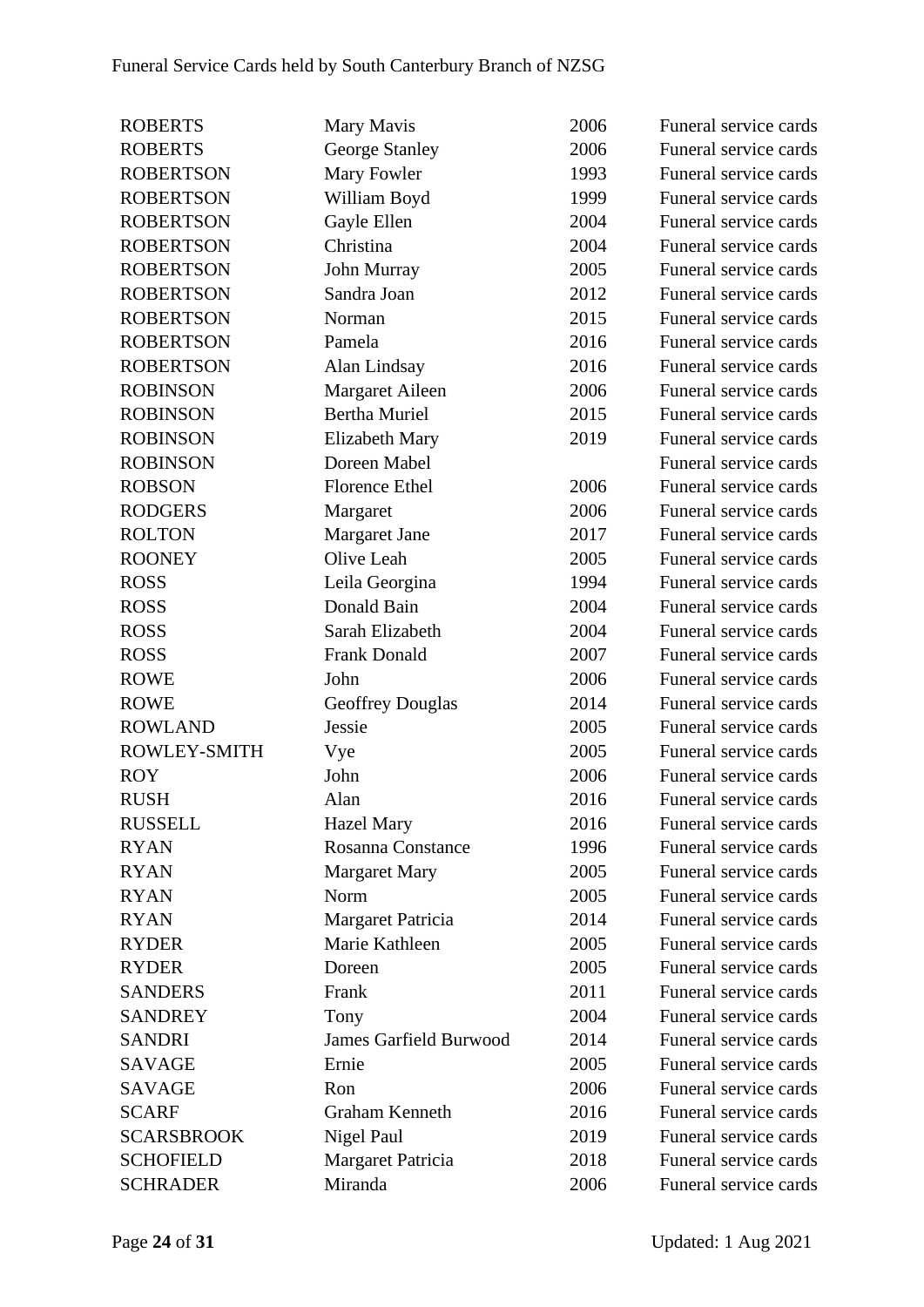| <b>SCOTT</b>     | <b>Margaret Evelyn</b>       | 2005 | Funeral service cards |
|------------------|------------------------------|------|-----------------------|
| <b>SCOTT</b>     | <b>Stephen Patrick</b>       | 2011 | Funeral service cards |
| <b>SCOTT</b>     | Daphne Joan                  | 2014 | Funeral service cards |
| <b>SCOTT</b>     | Teresa Monica                | 2014 | Funeral service cards |
| <b>SCOTT</b>     | Teresa Monica                | 2014 | Funeral service cards |
| <b>SCOTT</b>     | Pat                          | 2017 | Funeral service cards |
| <b>SCOTT</b>     | <b>Ronald Notman</b>         | 2017 | Funeral service cards |
| <b>SCOTT</b>     | Mary Catherine               | 2018 | Funeral service cards |
| <b>SCOTT</b>     | Owen John                    | 2019 | Funeral service cards |
| <b>SEED</b>      | <b>Nigel Ross</b>            | 2006 | Funeral service cards |
| <b>SEGAR</b>     | <b>Desmond Lester</b>        | 2016 | Funeral service cards |
| <b>SEVERS</b>    | <b>Frances Perl</b>          | 2005 | Funeral service cards |
| <b>SEWELL</b>    | Phyllis Helen                | 2004 | Funeral service cards |
| <b>SHACKELL</b>  | Claude Wesley                | 2005 | Funeral service cards |
| <b>SHALLARD</b>  | <b>Yvonne Allison</b>        | 2016 | Funeral service cards |
| <b>SHAND</b>     | Alice Mary                   | 2014 | Funeral service cards |
| <b>SHANKS</b>    | Mervyn McIntosh              | 2015 | Funeral service cards |
| <b>SHARPE</b>    | Georgina Annie               | 2015 | Funeral service cards |
| <b>SHAW</b>      | Denis Michael                | 2018 | Funeral service cards |
| <b>SHEA</b>      | <b>Bridget Cecilia</b>       | 2018 | Funeral service cards |
| <b>SHEARS</b>    | Fay Stafford                 | 2004 | Funeral service cards |
| <b>SHEARS</b>    | <b>Florence Mabel Talbot</b> | 2006 | Funeral service cards |
| <b>SHEARS</b>    | Benjamin James               | 2014 | Funeral service cards |
| <b>SHEED</b>     | <b>Alan Francis</b>          | 2004 | Funeral service cards |
| <b>SHEPHERD</b>  | Thelma Mavis                 | 1994 | Funeral service cards |
| <b>SHEPHERD</b>  | Muriel Allan                 | 2016 | Funeral service cards |
| <b>SHEPPARD</b>  | Hilda Violet                 | 2015 | Funeral service cards |
| <b>SHEWAN</b>    | <b>Florence Agnes</b>        | 2005 | Funeral service cards |
| <b>SHIELDS</b>   | Norman Douglas               | 2006 | Funeral service cards |
| <b>SHORE</b>     | Gavin                        | 2018 | Funeral service cards |
| <b>SHRIMPTON</b> | Shirley Helen                | 2004 | Funeral service cards |
| <b>SIBLEY</b>    | David                        | 2016 | Funeral service cards |
| <b>SIDES</b>     | Gwenneth Myrtle              | 2015 | Funeral service cards |
| <b>SIGNAL</b>    | <b>Charles Bruce</b>         | 2019 | Funeral service cards |
| <b>SILVA</b>     | Ellen Mary Aurelia           | 2019 | Funeral service cards |
| <b>SIMMONS</b>   | <b>Beatrice Aylmer</b>       | 2014 | Funeral service cards |
| <b>SIMMONS</b>   | John                         | 2016 | Funeral service cards |
| <b>SIMPSON</b>   | James George                 | 2004 | Funeral service cards |
| <b>SIMPSON</b>   | Mary Isabel                  | 2016 | Funeral service cards |
| <b>SIMPSON</b>   | Donald Sinclair              | 2019 | Funeral service cards |
| <b>SINCLAIR</b>  | Lees                         | 2004 | Funeral service cards |
| <b>SINTENTIE</b> | Catherine                    | 2014 | Funeral service cards |
| <b>SKELTON</b>   | <b>Ellen Jessie</b>          | 2004 | Funeral service cards |
| <b>SKELTON</b>   | <b>Leonard Arthur</b>        | 2004 | Funeral service cards |
| <b>SKILTON</b>   | Malcolm Reginald             | 2001 | Funeral service cards |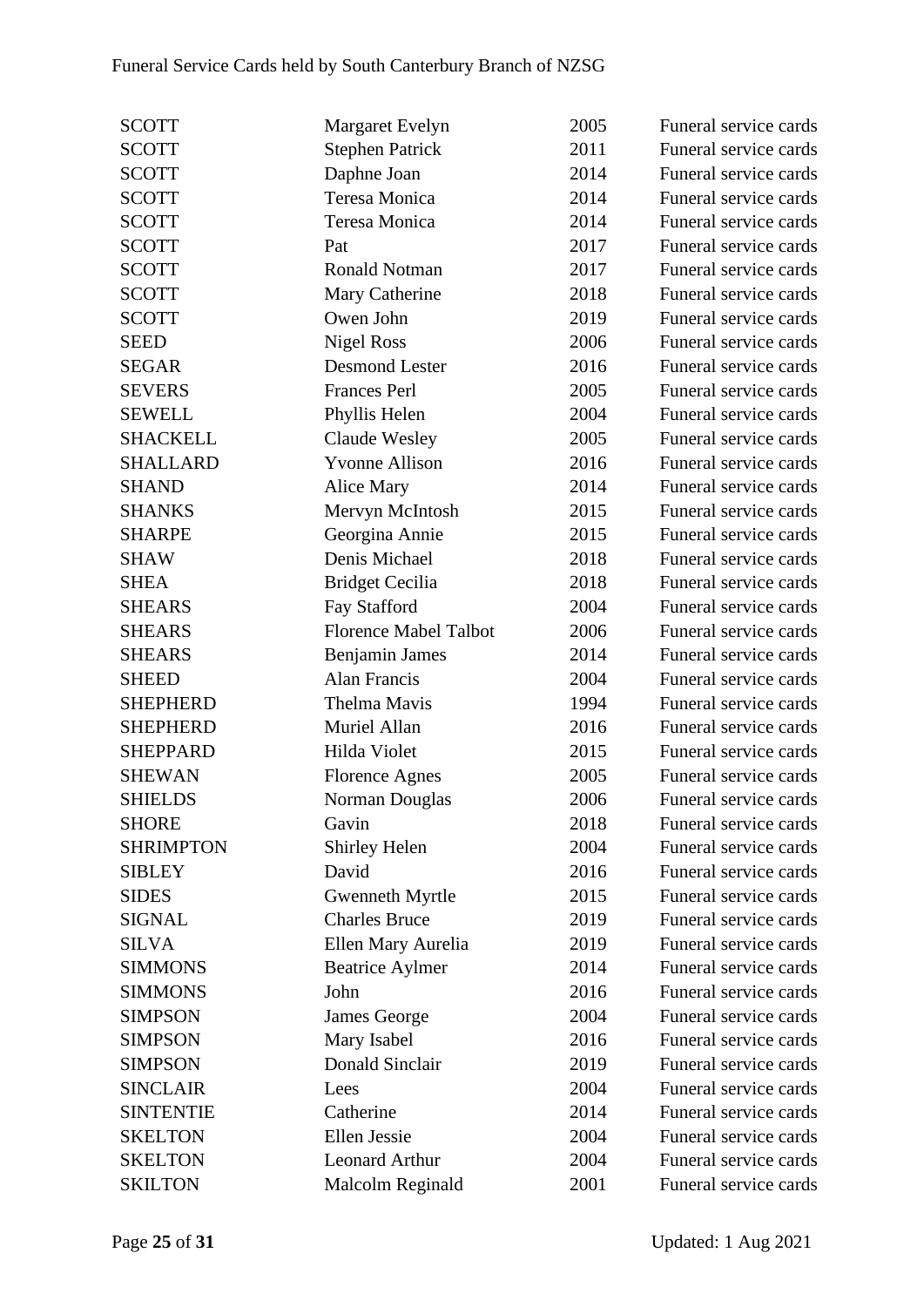| <b>SKILTON</b>    | Jeanette Nola                | 2004 | Funeral service cards |
|-------------------|------------------------------|------|-----------------------|
| <b>SKUDDER</b>    | Denise Elizabeth             | 2010 | Funeral service cards |
| <b>SLEIGH</b>     | <b>Antony James</b>          | 2013 | Funeral service cards |
| <b>SLEMINT</b>    | <b>William Preston</b>       | 2006 | Funeral service cards |
| <b>SLINN</b>      | Alice Vera                   | 2004 | Funeral service cards |
| <b>SLOAN</b>      | Mitch                        | 2015 | Funeral service cards |
| <b>SLOPER</b>     | Patricia                     | 2004 | Funeral service cards |
| <b>SMALE</b>      | <b>Gladys Margaret Peace</b> | 2010 | Funeral service cards |
| <b>SMALLRIDGE</b> | <b>Bernard Thomas</b>        | 2010 | Funeral service cards |
| <b>SMALLRIDGE</b> | Mary Josephine               | 2019 | Funeral service cards |
| <b>SMEDLEY</b>    | <b>Josephine Frances</b>     | 2015 | Funeral service cards |
| <b>SMITH</b>      | <b>Stanley Brian</b>         | 2006 | Funeral service cards |
| <b>SMITH</b>      | <b>Nevill Stewart</b>        | 2009 | Funeral service cards |
| <b>SMITH</b>      | Eileen Sarah                 | 2010 | Funeral service cards |
| <b>SMITH</b>      | Lindsay Eric                 | 2011 | Funeral service cards |
| <b>SMITH</b>      | Rata McLean                  | 2014 | Funeral service cards |
| <b>SMITH</b>      | Rata McLean                  | 2014 | Funeral service cards |
| <b>SMITH</b>      | <b>Shirley Adeline</b>       | 2014 | Funeral service cards |
| <b>SMITH</b>      | <b>Shirley Adeline</b>       | 2014 | Funeral service cards |
| <b>SMITH</b>      | Raymond                      | 2014 | Funeral service cards |
| <b>SMITH</b>      | <b>Beverley</b>              | 2014 | Funeral service cards |
| <b>SMITH</b>      | Cole Levi                    | 2014 | Funeral service cards |
| <b>SMITH</b>      | Kathleen Rebecca Mary        | 2015 | Funeral service cards |
| <b>SMITH</b>      | Robert Noel                  | 2015 | Funeral service cards |
| <b>SMITH</b>      | Margaret AE                  | 2016 | Funeral service cards |
| <b>SMITH</b>      | Hugh Edwin                   | 2018 | Funeral service cards |
| <b>SMITH</b>      | Garth                        | 2018 | Funeral service cards |
| <b>SMITH</b>      | Hugh Alexander Mawson        | 2019 | Funeral service cards |
| <b>SMITH</b>      | Marie Therese                | 2020 | Funeral service cards |
| <b>SMITHIES</b>   | Alison Kathleen              | 2011 | Funeral service cards |
| <b>SMITHIES</b>   | John Francis                 | 2015 | Funeral service cards |
| <b>SNELL</b>      | Elizabeth                    |      | Funeral service cards |
| SOMASUNDARAM      | Ruby Annam                   | 2006 | Funeral service cards |
| <b>SOUTER</b>     | John Bruce                   | 2015 | Funeral service cards |
| <b>SOUTH</b>      | Bertha Isabella              | 2006 | Funeral service cards |
| SOUTHWARD         | Ruby                         | 2004 | Funeral service cards |
| <b>SPICER</b>     | <b>Sidney Albert</b>         | 2004 | Funeral service cards |
| <b>SPRING</b>     | David Michael                | 2009 | Funeral service cards |
| <b>STAMP</b>      | Frederick John               | 2006 | Funeral service cards |
| <b>STANBURY</b>   | Zelma                        | 2014 | Funeral service cards |
| <b>STANBURY</b>   | Zelma Mae                    | 2014 | Funeral service cards |
| <b>STANLEY</b>    | Maureen                      | 2006 | Funeral service cards |
| <b>STAPLETON</b>  | <b>Margaret Anne</b>         | 2009 | Funeral service cards |
| <b>STAPLETON</b>  | <b>Margaret Anne</b>         | 2009 | Funeral service cards |
| <b>STAPLETON</b>  | Allan John                   | 2012 | Funeral service cards |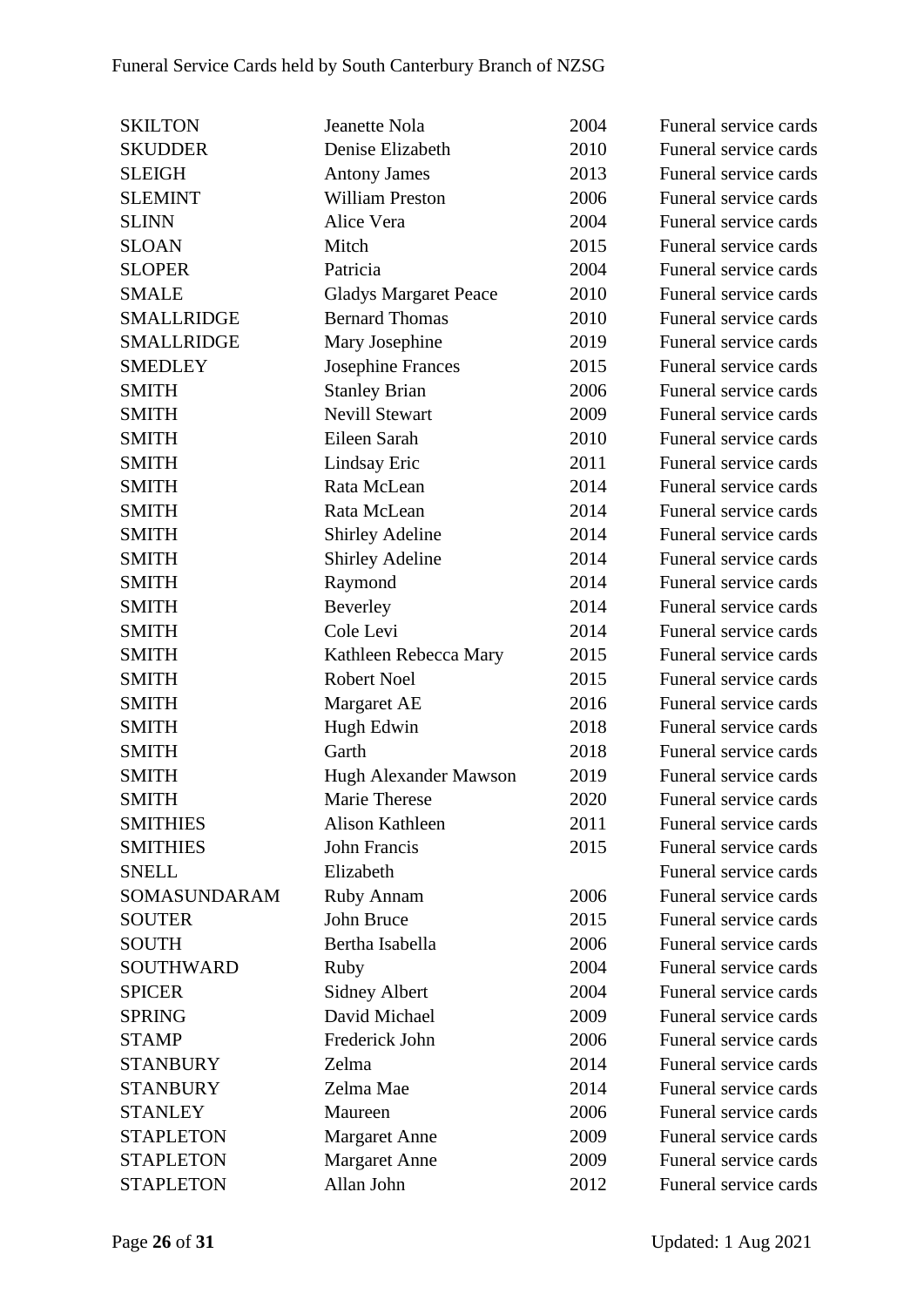| <b>STAPLETON</b> | <b>John Thomas</b>            | 2014 | Funeral service cards |
|------------------|-------------------------------|------|-----------------------|
| <b>STARCK</b>    | Victoria Zoe                  | 2006 | Funeral service cards |
| <b>STEANS</b>    | Dorothy May                   | 2015 | Funeral service cards |
| <b>STEEL</b>     | Neville Sydney                | 2004 | Funeral service cards |
| <b>STEPHEN</b>   | Audrey Jocelyn                | 2007 | Funeral service cards |
| <b>STEPHENS</b>  | Ruth                          | 2004 | Funeral service cards |
| <b>STEVENS</b>   | Gladys Evelyn                 | 2016 | Funeral service cards |
| <b>STEVENSON</b> | George Ethelbert              | 2005 | Funeral service cards |
| <b>STEVENSON</b> | Caleb Joseph                  | 2006 | Funeral service cards |
| <b>STEVENSON</b> | Olga Anges Blair              | 2015 | Funeral service cards |
| <b>STEVENSON</b> | <b>Charles Walter Richard</b> | 2015 | Funeral service cards |
| <b>STEVENSON</b> | Russell                       | 2016 | Funeral service cards |
| <b>STEWART</b>   | Donald                        | 2014 | Funeral service cards |
| <b>STEWART</b>   | <b>Warren George</b>          | 2015 | Funeral service cards |
| <b>STEWART</b>   | Louisa                        | 2016 | Funeral service cards |
| <b>STICKINGS</b> | <b>Nancy Petrene</b>          | 2005 | Funeral service cards |
| <b>STILWELL</b>  | Doris Ruth                    | 1999 | Funeral service cards |
| <b>STOCKWELL</b> | Margaret Lorna                | 2018 | Funeral service cards |
| <b>STOWELL</b>   | <b>Hazel Maud</b>             | 2006 | Funeral service cards |
| <b>STRACHAN</b>  | <b>Garry James</b>            | 2000 | Funeral service cards |
| <b>STRACHAN</b>  | John William                  | 2015 | Funeral service cards |
| <b>STRANG</b>    | Grace                         | 2005 | Funeral service cards |
| <b>STRANG</b>    | Alma Janet                    | 2018 | Funeral service cards |
| <b>STRATFORD</b> | Murray Neil                   | 2019 | Funeral service cards |
| <b>STRATHERN</b> | <b>Bruce Edward Carswell</b>  | 2008 | Funeral service cards |
| <b>STRAVER</b>   | Andrea Clare                  | 2016 | Funeral service cards |
| <b>STUART</b>    | <b>Charles Edward</b>         | 2014 | Funeral service cards |
| <b>STUBBS</b>    | John Hubert                   | 2009 | Funeral service cards |
| <b>STUCK</b>     | Natalie Eunice                | 2015 | Funeral service cards |
| <b>SULLIVAN</b>  | Michael Joseph                | 2014 | Funeral service cards |
| <b>SWAIN</b>     | <b>Sybil Marion</b>           |      | Funeral service cards |
| <b>SWITALLA</b>  | Mervyn Francis                | 2014 | Funeral service cards |
| <b>TAIAROA</b>   | Helen Margaret                | 2004 | Funeral service cards |
| <b>TALBOT</b>    | Amy                           | 2004 | Funeral service cards |
| <b>TALBOT</b>    | Alan David                    | 2012 | Funeral service cards |
| <b>TALBOT</b>    | <b>Mavis Alice</b>            | 2014 | Funeral service cards |
| <b>TAPP</b>      | Isobella Maude                | 2005 | Funeral service cards |
| <b>TAPP</b>      | <b>Edward Harold</b>          | 2014 | Funeral service cards |
| <b>TAVENDALE</b> | Doreen Louisa                 | 2015 | Funeral service cards |
| <b>TAYLOR</b>    | Catherine                     | 2004 | Funeral service cards |
| <b>TAYLOR</b>    | <b>Richard Claude</b>         | 2004 | Funeral service cards |
| <b>TAYLOR</b>    | <b>Elizabeth Glass</b>        | 2004 | Funeral service cards |
| <b>TAYLOR</b>    | <b>John Lawrence</b>          | 2004 | Funeral service cards |
| <b>TAYLOR</b>    | Mary Irene                    | 2005 | Funeral service cards |
| <b>TAYLOR</b>    | Gary John                     | 2005 | Funeral service cards |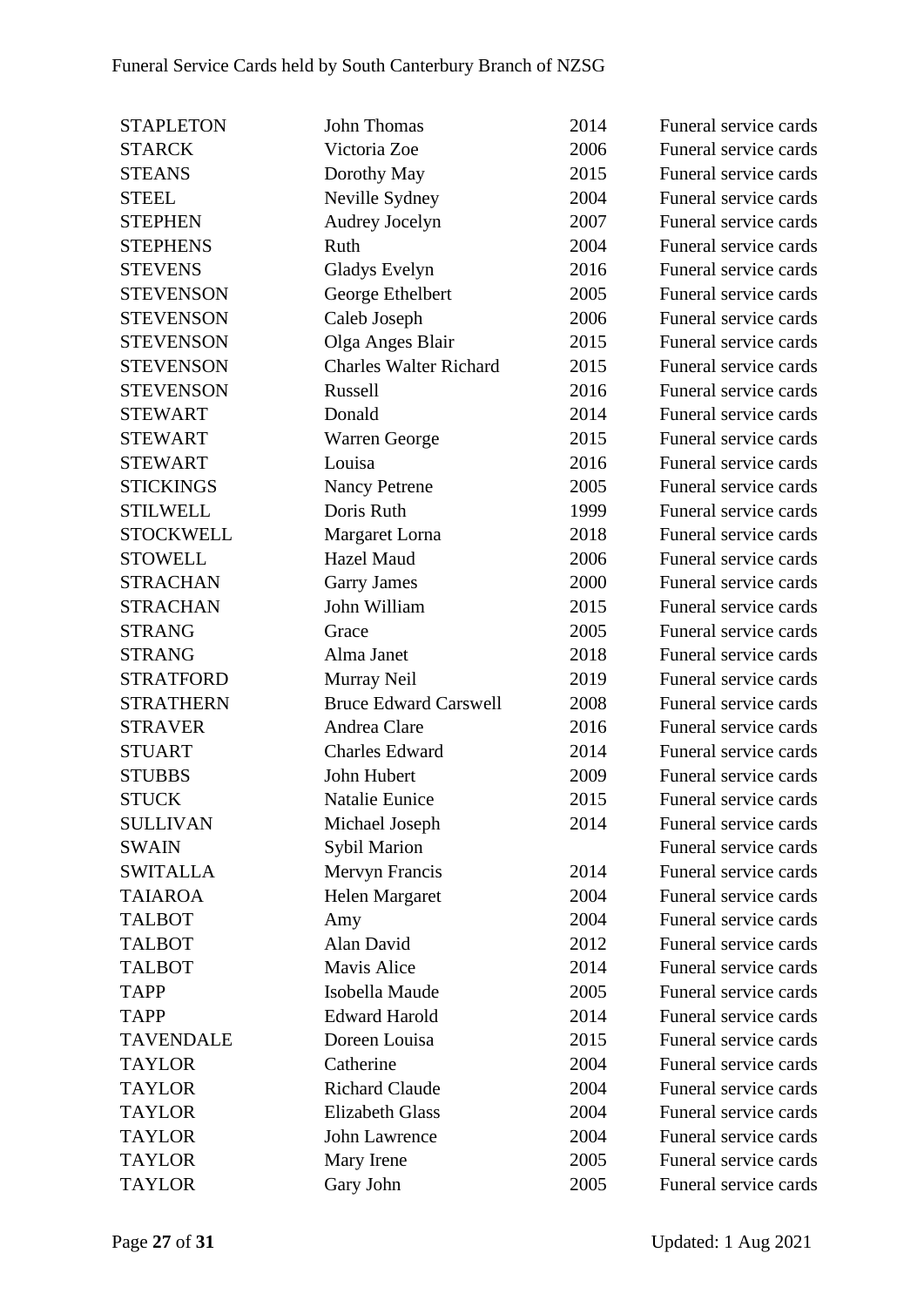| <b>TAYLOR</b>    | Garth Malcolm           | 2007 | Funeral service cards |
|------------------|-------------------------|------|-----------------------|
| <b>TAYLOR</b>    | <b>William Thomas</b>   | 2008 | Funeral service cards |
| <b>TAYLOR</b>    | Kerry                   | 2010 | Funeral service cards |
| <b>TAYLOR</b>    | Elsie Noeline Joyce     | 2015 | Funeral service cards |
| <b>TAYLOR</b>    | Llwyn Derek             | 2015 | Funeral service cards |
| <b>TAYLOR</b>    | Warren John             | 2015 | Funeral service cards |
| <b>TAYLOR</b>    | <b>Dudley Noel</b>      | 2017 | Funeral service cards |
| <b>TAYLOR</b>    | Ruth Elizabeth          | 2018 | Funeral service cards |
| <b>TEGELAARS</b> | Maria                   | 2014 | Funeral service cards |
| <b>TENNENT</b>   | <b>Robert Peter</b>     | 2020 | Funeral service cards |
| <b>THEYERS</b>   | <b>Betty Bain</b>       | 2005 | Funeral service cards |
| <b>THICKETT</b>  | <b>James</b>            | 2015 | Funeral service cards |
| <b>THIN</b>      | Elsie                   | 2005 | Funeral service cards |
| <b>THOMAS</b>    | Wyvern Ian              | 2005 | Funeral service cards |
| <b>THOMAS</b>    | Charles Jeremy          | 2013 | Funeral service cards |
| <b>THOMPSON</b>  | <b>Charles Clifford</b> | 1994 | Funeral service cards |
| <b>THOMPSON</b>  | Mary                    | 2006 | Funeral service cards |
| <b>THOMPSON</b>  | Olive                   | 2006 | Funeral service cards |
| <b>THOMPSON</b>  | Beatrice                | 2015 | Funeral service cards |
| <b>THOMPSON</b>  | Isla Margaret           | 2015 | Funeral service cards |
|                  | Leonard Te Hiko         |      |                       |
| <b>THOMPSON</b>  | Temihana                | 2015 | Funeral service cards |
| <b>THOMSON</b>   | Mark                    | 2019 | Funeral service cards |
| <b>THWAITES</b>  | Dorothy Rosa            | 1994 | Funeral service cards |
| <b>TIERNEY</b>   | <b>Brian Woodard</b>    | 2005 | Funeral service cards |
| <b>TIFFEN</b>    | <b>Ruth Alison</b>      | 2005 | Funeral service cards |
| <b>TIFFEN</b>    | John Bennett            | 2014 | Funeral service cards |
| <b>TIFFEN</b>    | Patricia Margaret       | 2016 | Funeral service cards |
| <b>TILSON</b>    | Ian Richard             |      | Funeral service cards |
| <b>TOLLAN</b>    | Geoffrey Henry Maxwell  | 2006 | Funeral service cards |
| <b>TONKIN</b>    | Percy George            | 2005 | Funeral service cards |
| <b>TONKS</b>     | Nola Karen              | 2010 | Funeral service cards |
| <b>TOOHEY</b>    | Molly                   | 1998 | Funeral service cards |
| <b>TOOHEY</b>    | Alice Leonore           | 2005 | Funeral service cards |
| <b>TOOHEY</b>    | Nancy                   | 2011 | Funeral service cards |
| <b>TOOLEY</b>    | James John              | 2014 | Funeral service cards |
| <b>TOPP</b>      | Jim Betheridge          | 2004 | Funeral service cards |
| <b>TOWLER</b>    | Leeanne Sarah           | 2020 | Funeral service cards |
| <b>TOZIER</b>    | Henrietta               | 1992 | Funeral service cards |
| <b>TRAVES</b>    | William John            | 2017 | Funeral service cards |
| <b>TREZISE</b>   | <b>Marion Clutha</b>    | 2015 | Funeral service cards |
| <b>TROUNCE</b>   | Noel Kendall            | 2014 | Funeral service cards |
| <b>TROUNCE</b>   | Noel Kendall            | 2014 | Funeral service cards |
| <b>TROWER</b>    | Olga Margaret           | 2020 | Funeral service cards |
| TURNBULL         | Clement                 | 2005 | Funeral service cards |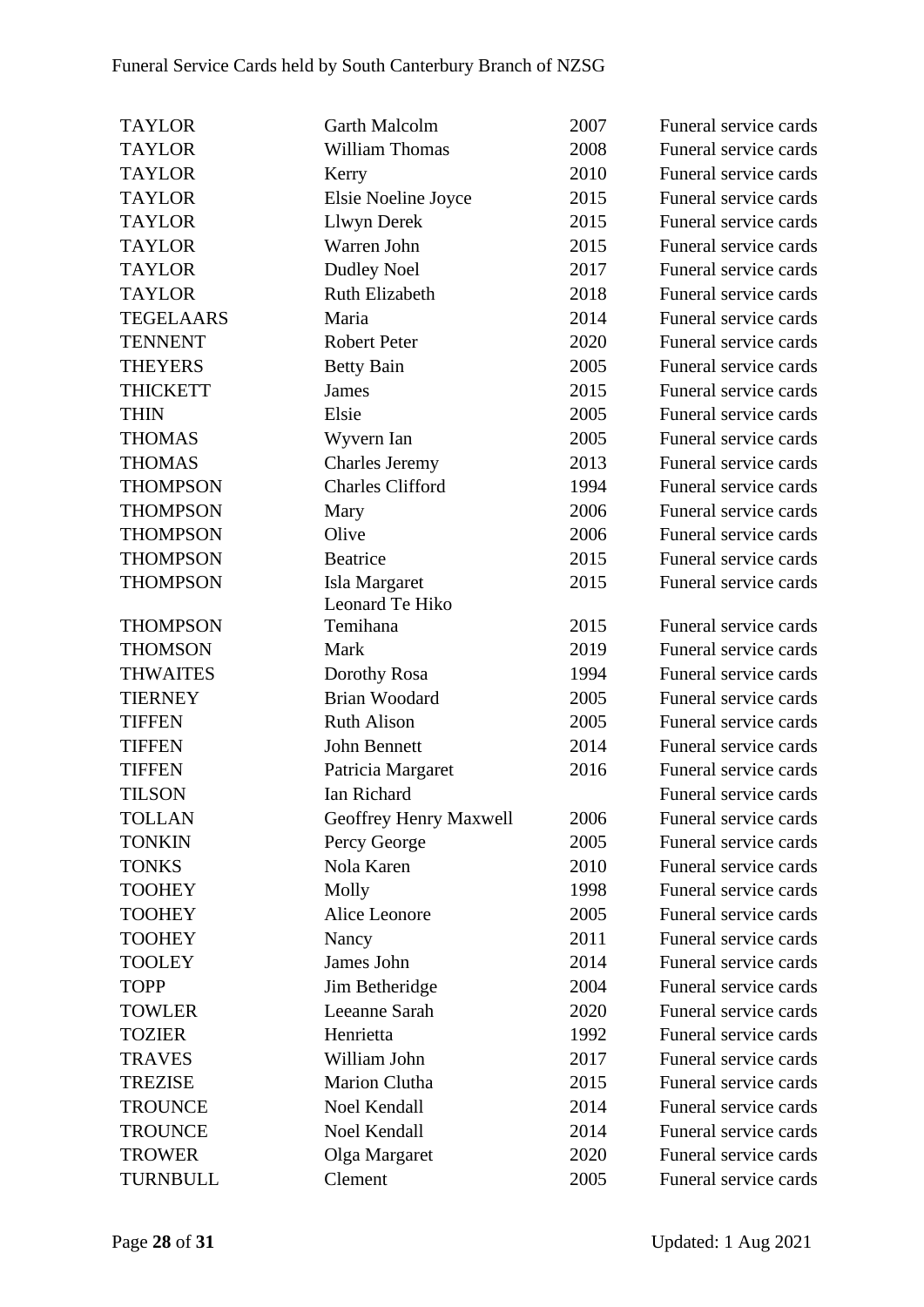| <b>TURNER</b>        | <b>Annie Marjory</b>           | 2005 | Funeral service cards |
|----------------------|--------------------------------|------|-----------------------|
| <b>TWADDELL</b>      | <b>Malcolm Phillip</b>         | 2016 | Funeral service cards |
| <b>URQUHART</b>      | Colleen                        | 2009 | Funeral service cards |
| <b>USSHER</b>        | Douglas Errol                  | 2015 | Funeral service cards |
| <b>VALLANCE</b>      | Dorothy Mary Elizabeth         | 2004 | Funeral service cards |
| <b>VAN BERKEL</b>    | Johan Maria Gerrit             | 2015 | Funeral service cards |
| <b>VAN BUUREN</b>    | Carl David                     | 2005 | Funeral service cards |
| <b>VAN ZEE</b>       | <b>Johannes Cornelis</b>       | 2015 | Funeral service cards |
| <b>VANCE</b>         | Doreen                         | 2018 | Funeral service cards |
| <b>VEAL</b>          | Phyllis Jane                   | 2016 | Funeral service cards |
| <b>VERITY</b>        | <b>Jeannette Mary</b>          | 2014 | Funeral service cards |
| <b>VINCENT</b>       | <b>Robert Stanley</b>          | 2005 | Funeral service cards |
| <b>VULETA</b>        | <b>Leonard George</b>          | 2011 | Funeral service cards |
| <b>WALDIE</b>        | <b>Isobel Mary</b>             | 2018 | Funeral service cards |
| <b>WALKER</b>        | <b>Burnley James</b>           | 2004 | Funeral service cards |
| <b>WALKER</b>        | Alexander                      | 2004 | Funeral service cards |
| <b>WALKER</b>        | <b>Stuart Ferguson</b>         | 2005 | Funeral service cards |
| <b>WALKER</b>        | <b>Grace Margaret</b>          | 2019 | Funeral service cards |
| <b>WALKER</b>        | Chris                          |      | Funeral service cards |
| <b>WALLACE</b>       | <b>Beverley Ruth</b>           | 2015 | Funeral service cards |
| <b>WALLER</b>        | <b>Stephen Henry</b>           | 2014 | Funeral service cards |
| <b>WALLER</b>        | Melville John                  | 2016 | Funeral service cards |
| <b>WALLIS</b>        | John Henry                     | 2005 | Funeral service cards |
| <b>WALSH</b>         | Iris                           | 2015 | Funeral service cards |
| <b>WARD</b>          | Gwynneth Eileen                | 2016 | Funeral service cards |
| <b>WARD</b>          | Alan John                      | 2018 | Funeral service cards |
| <b>WATERS</b>        | Jean Lankow                    | 2005 | Funeral service cards |
| <b>WATERS</b>        | John Barry                     | 2005 | Funeral service cards |
| <b>WATERS</b>        | Leonard John                   | 2010 | Funeral service cards |
| <b>WATERS</b>        | <b>Frederick Albert</b>        | 2014 | Funeral service cards |
| <b>WATERS</b>        | <b>Frederick Albert</b>        | 2014 | Funeral service cards |
| <b>WATERS</b>        | Lorna Jean                     | 2014 | Funeral service cards |
| <b>WATERS</b>        | June Ethelwyn                  | 2016 | Funeral service cards |
| <b>WATERS</b>        | June Ethelwyn                  | 2016 | Funeral service cards |
| <b>WATKIN</b>        | <b>Jessica Margaret Kewley</b> | 1994 | Funeral service cards |
| <b>WATKINS</b>       | Alan Stuart                    | 2014 | Funeral service cards |
| <b>WATSON</b>        | Harry Rowland                  | 2005 | Funeral service cards |
| <b>WATSON</b>        | Keith                          | 2005 | Funeral service cards |
| <b>WATSON</b>        | Neill Elsdale                  | 2006 | Funeral service cards |
| <b>WATSON</b>        | Daphne Jean                    | 2009 | Funeral service cards |
| <b>WATSON</b>        | <b>William Stanley</b>         | 2014 | Funeral service cards |
| <b>WEAVER-COGGER</b> | Ryan McKenzie                  | 2015 | Funeral service cards |
| WEDERELL             | Robert                         | 2006 | Funeral service cards |
| <b>WEEBER</b>        | David Wayne                    | 2006 | Funeral service cards |
| WEIR                 | Robert McCook                  | 2006 | Funeral service cards |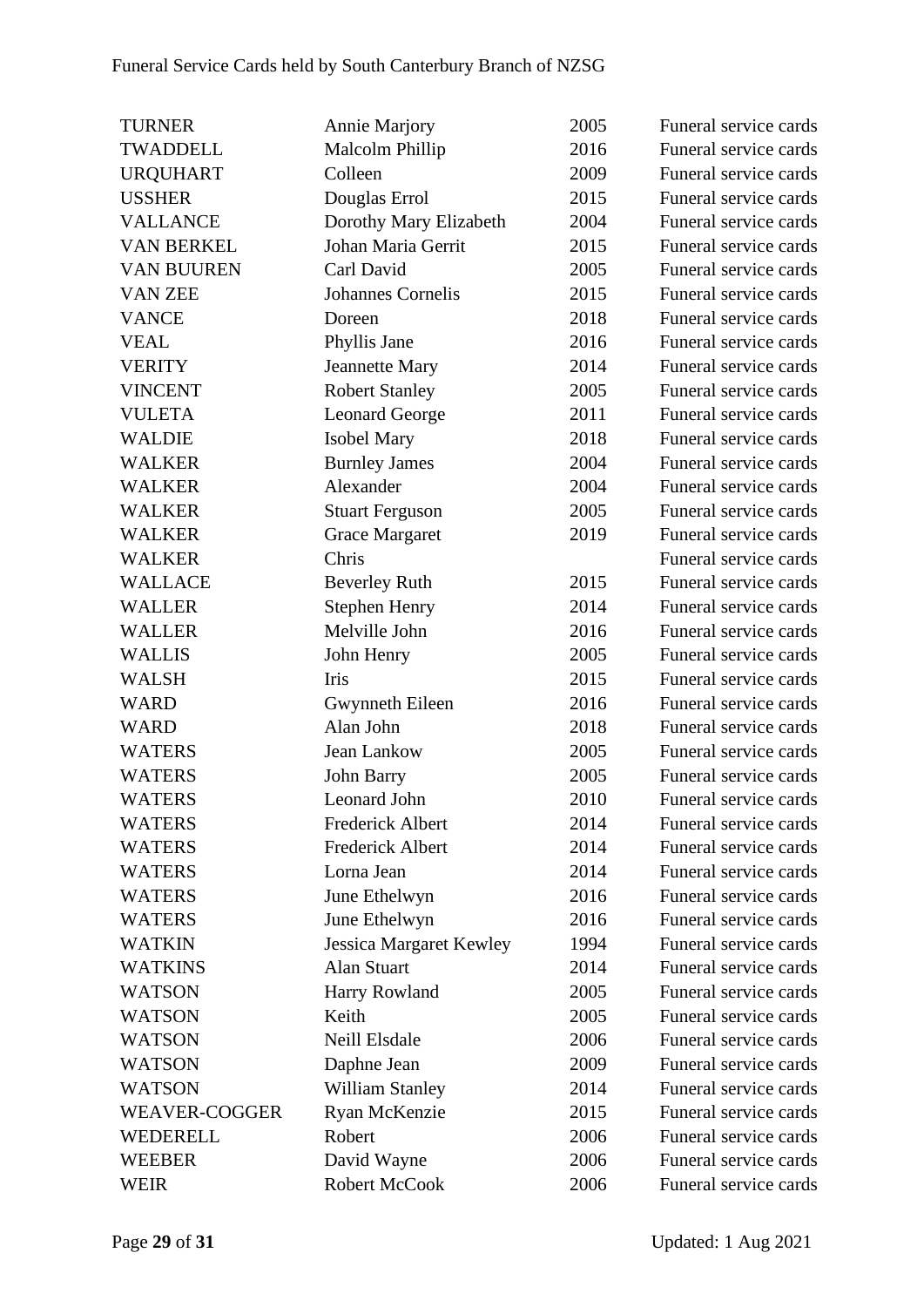| <b>WELLS</b>     | Julienne Robyne           | 2016 | Funeral service cards |
|------------------|---------------------------|------|-----------------------|
| <b>WELSH</b>     | J.R.I                     | 1994 | Funeral service cards |
| <b>WELSH</b>     | Leslie Walter             | 2015 | Funeral service cards |
| <b>WENLOCK</b>   | Ian Douglas               | 2014 | Funeral service cards |
| <b>WESTON</b>    | Anita Mae                 | 2017 | Funeral service cards |
| WHITAKER         | <b>Grant Barrie</b>       | 2005 | Funeral service cards |
| <b>WHITE</b>     | Dorothea Ann              | 2002 | Funeral service cards |
| <b>WHITE</b>     | <b>Albert Thomas</b>      | 2004 | Funeral service cards |
| <b>WHITE</b>     | Cecil                     | 2004 | Funeral service cards |
| <b>WHITE</b>     | Mary                      | 2005 | Funeral service cards |
| <b>WHITE</b>     | <b>Brian Robert</b>       | 2006 | Funeral service cards |
| <b>WHITE</b>     | Morris Percy              | 2014 | Funeral service cards |
| <b>WHITE</b>     | <b>Bruce Hall</b>         | 2015 | Funeral service cards |
| <b>WHITE</b>     | <b>Burt Lindsay</b>       | 2020 | Funeral service cards |
| WHITELEY         | <b>Betty</b>              | 2006 | Funeral service cards |
| <b>WIGGINS</b>   | Eva Beatrice              | 2006 | Funeral service cards |
| <b>WILKES</b>    | Margaret Anna             | 2016 | Funeral service cards |
| <b>WILKINSON</b> | Margaret Christina        | 2017 | Funeral service cards |
| <b>WILLETTS</b>  | <b>Mark Francis</b>       | 2008 | Funeral service cards |
| <b>WILLETTS</b>  | Donald Kevin              | 2015 | Funeral service cards |
| <b>WILLIAMS</b>  | Charles                   | 2005 | Funeral service cards |
| <b>WILLIAMS</b>  | Daphne May                | 2014 | Funeral service cards |
| <b>WILLIAMS</b>  | Pearl Hinemoa             | 2017 | Funeral service cards |
| <b>WILLIAMS</b>  | Jennifer Margaret         | 2020 | Funeral service cards |
| <b>WILLIAMS</b>  | Aaron Wayne               | 2021 | Funeral service cards |
| WILLIAMSON       | Roy Irvine                | 2016 | Funeral service cards |
| WILLIAMSON       | <b>Margaret Mary</b>      | 2021 | Funeral service cards |
| <b>WILLOX</b>    | James Snr                 | 2016 | Funeral service cards |
| <b>WILLS</b>     | <b>Margaret Alice</b>     | 2004 | Funeral service cards |
| <b>WILSON</b>    | Gordon Richard            | 2004 | Funeral service cards |
| <b>WILSON</b>    | Leslie Kincaid            | 2005 | Funeral service cards |
| <b>WILSON</b>    | David John                | 2011 | Funeral service cards |
| <b>WILSON</b>    | Evelyn Mary               | 2014 | Funeral service cards |
| <b>WILSON</b>    | Jerry                     | 2014 | Funeral service cards |
| <b>WILSON</b>    | <b>Beverley Josephine</b> | 2014 | Funeral service cards |
| <b>WILSON</b>    | Val                       | 2015 | Funeral service cards |
| <b>WILSON</b>    | <b>Beatrice Rae</b>       | 2017 | Funeral service cards |
| <b>WINN</b>      | <b>Reginald Edward</b>    | 2014 | Funeral service cards |
| <b>WINTER</b>    | <b>Margaret Mary</b>      | 2014 | Funeral service cards |
| <b>WITHELL</b>   | Noeline Mae               | 2015 | Funeral service cards |
| <b>WOLFF</b>     | David Edward              | 2016 | Funeral service cards |
| <b>WOOD</b>      | Grace Louisa              | 2008 | Funeral service cards |
| <b>WOOD</b>      | Fiona                     | 2012 | Funeral service cards |
| <b>WOOD</b>      | Verdun                    | 2014 | Funeral service cards |
| <b>WOOD</b>      | <b>Ngaire Evelyn</b>      | 2015 | Funeral service cards |